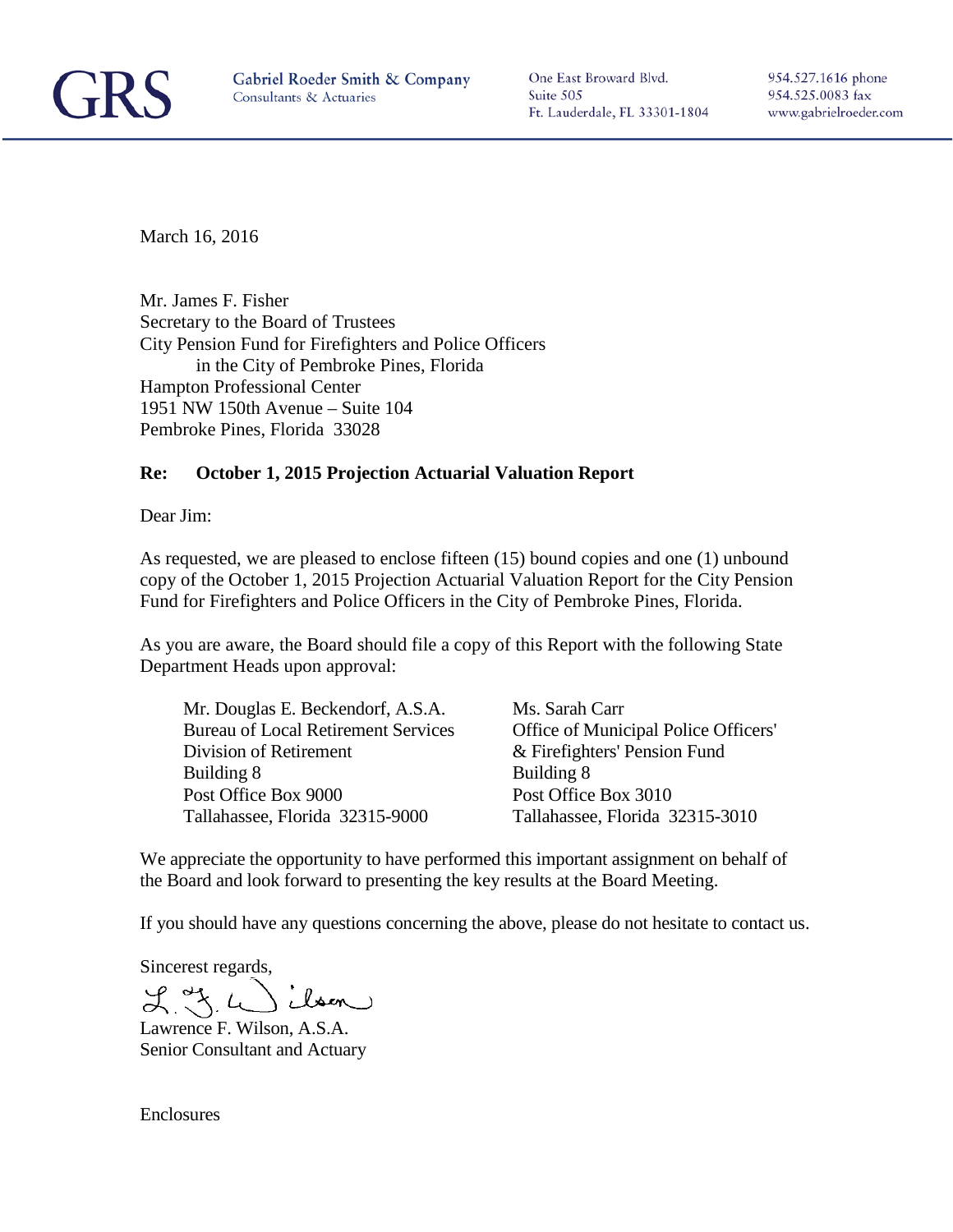



### **CITY PENSION FUND FO R FIREFIGHTERS AND POL ICE OFFICERS** IN THE CITY OF PEMBROKE PINES, FLORIDA

ACTUARIAL VALUATION AS OF OCTOBER 1, 2015

This Valuation Determines the Annual Contribution for the Fund Year October 1, 2016 through September 30, 2017 to be paid in Fiscal Year October 1, 2016 to September 30, 2017

March 16, 2016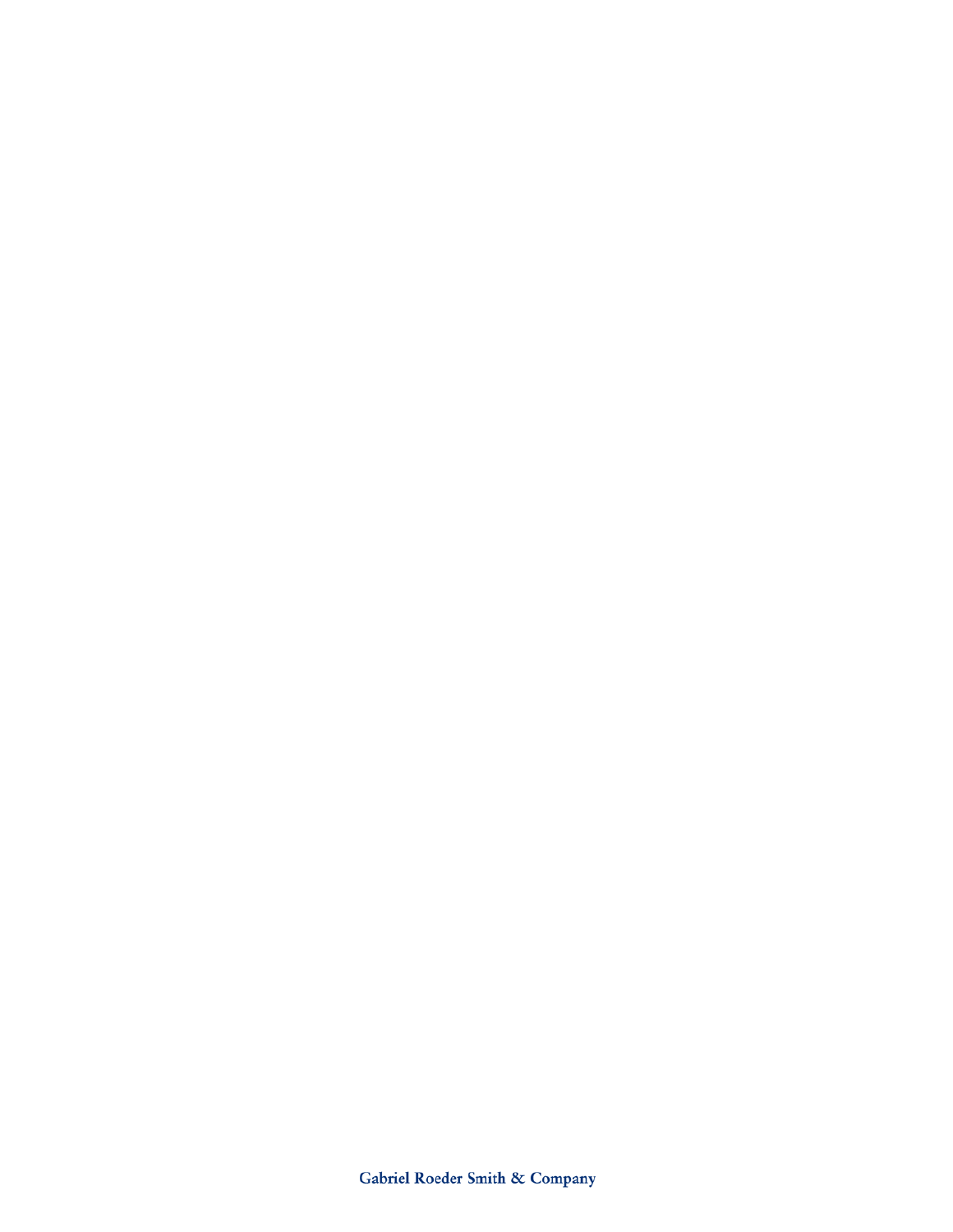## **TABLE OF CONTENTS**

| Commentary  | $\mathbf{1}$                                                                   |
|-------------|--------------------------------------------------------------------------------|
| I.          |                                                                                |
| II.         |                                                                                |
| III.        |                                                                                |
| IV.         |                                                                                |
| V.          |                                                                                |
| VI.         |                                                                                |
| VII.        |                                                                                |
| VIII.       |                                                                                |
| IX.         |                                                                                |
| $X_{\cdot}$ |                                                                                |
| XI.         |                                                                                |
| XII.        | Distribution of Fund Participants by Attained Age Groups and Service Groups 46 |
| XIII.       | Statistics for Participants Entitled to Deferred Benefits and Participants     |
| XIV.        |                                                                                |
| XV.         |                                                                                |
| XVI.        |                                                                                |
| XVII.       |                                                                                |
|             |                                                                                |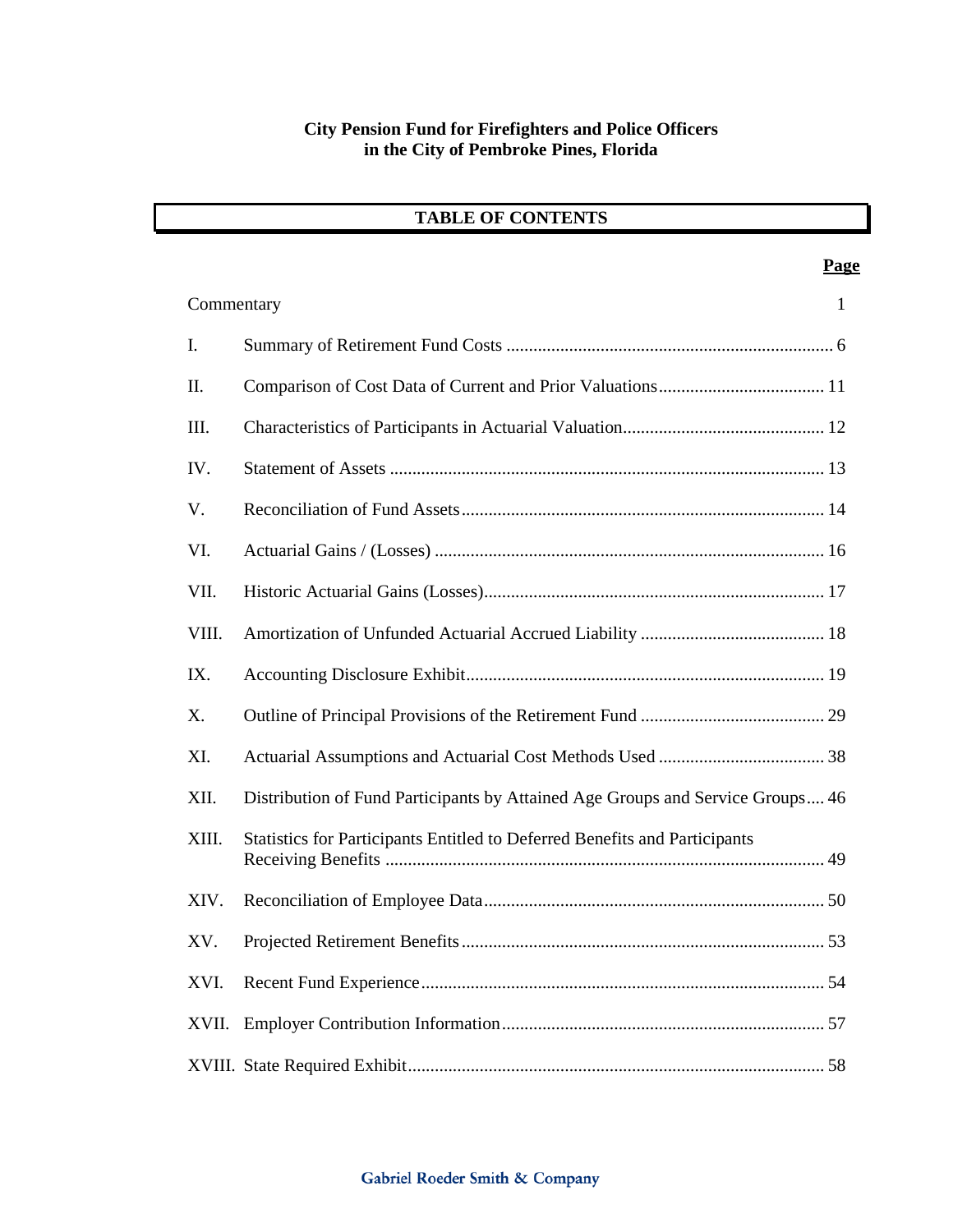

One East Broward Blvd. Suite 505 Ft. Lauderdale, FL 33301-1804

March 16, 2016

Board of Trustees c/o Mr. James F. Fisher Plan Administrator City Pension Fund for Firefighters and Police Officers in the City of Pembroke Pines, Florida Hampton Professional Center 1951 NW 150th Avenue – Suite 104 Pembroke Pines, Florida 33028

Dear Board Members:

#### **October 1, 2015 Actuarial Valuation**

We are pleased to present our October 1, 2015 Projection Actuarial Valuation for the City Pension Fund for Firefighters and Police Officers in the City of Pembroke Pines, Florida. The purpose of this report is to indicate appropriate contribution levels, comment on the actuarial stability of the Fund and to satisfy State requirements. The Board of Trustees has retained Gabriel, Roeder, Smith and Company (GRS) to prepare an annual actuarial valuation under Section 34.60 of the Fund Ordinance.

This report consists of this commentary, detailed Tables I through XVII and the State Required Exhibit on Table XVIII. The Tables contain basic Fund cost figures plus significant details on the benefits, liabilities and experience of the Fund. We suggest that you thoroughly review the report at your convenience and contact us with any questions that may arise.

#### **Retirement Fund Costs**

Our Projection Actuarial Valuation develops the required minimum Retirement Fund payment under the Florida Protection of Public Employee Retirement Benefits Act and for Fire and Police Retirement Chapters 175 and 185. The minimum payment consists of payment of annual normal costs including amortization of the components of the unfunded actuarial accrued liability over various periods as prescribed by law. The **minimum payment for fiscal year ending September 30, 2017 is \$30,011,067 (94.7% / 111.5%)**. The figures in parentheses are the minimum payment expressed as a percentage of projected covered annual payroll including DROP payroll (\$31,703,700) and projected covered annual payroll excluding DROP payroll (\$26,915,755), respectively as of October 1, 2016.

This total cost is to be met by member, City and State contributions. We anticipate that member contributions will be **\$2,655,260 (8.4% / 9.9%)**, the State will contribute **\$2,470,921 (7.8% / 9.2%)**  and the resulting minimum required City contribution will be **\$24,884,886 (78.5% / 92.5%)**. The City contribution includes an interest adjustment and must be increased if State contributions are less than \$2,470,921.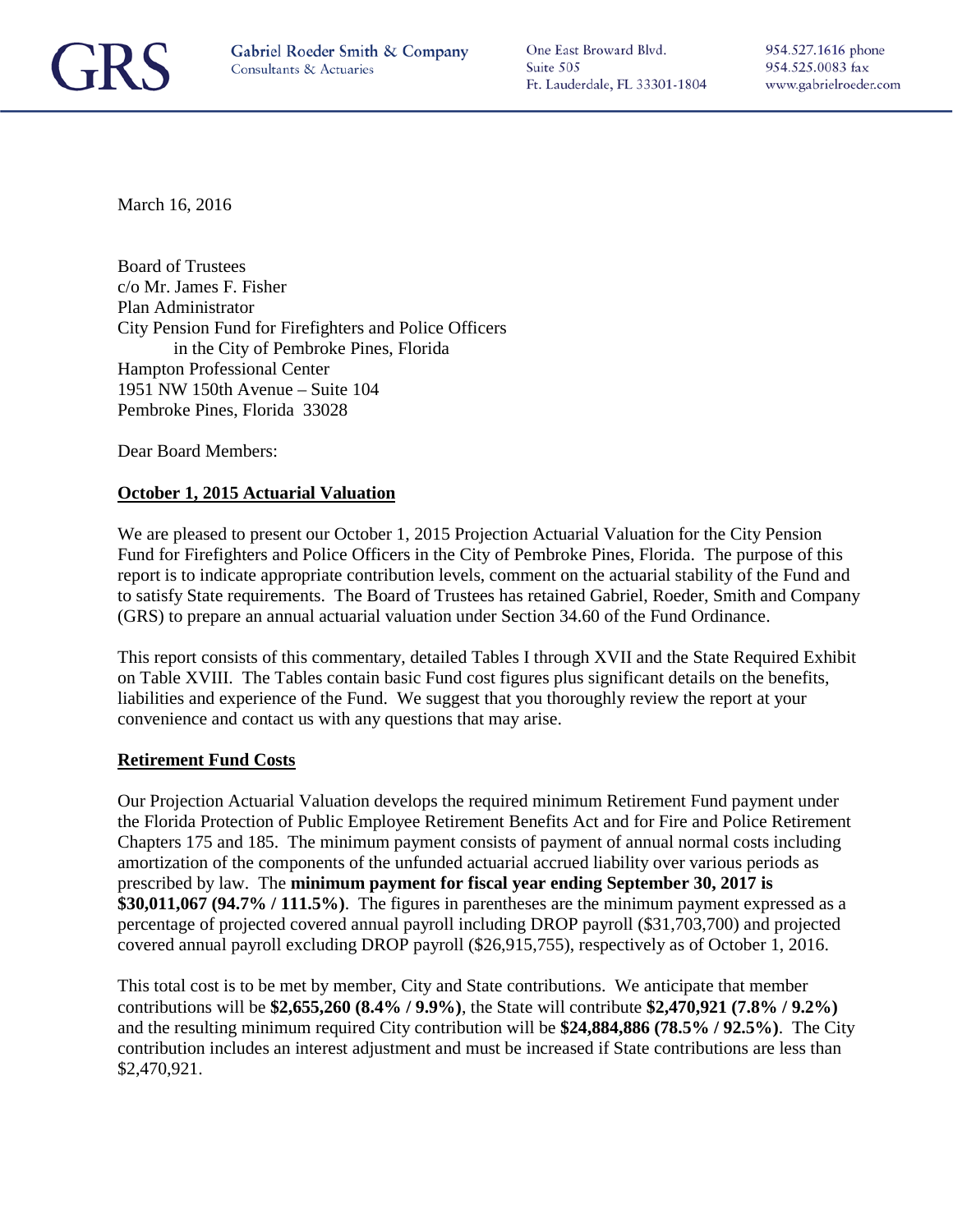#### **Changes in Actuarial Assumptions, Methods and Fund Benefits**

Employee contributions were reduced to 7% of annual earnings until completion of 26 2/3 years of Continuous Service for Firefighters hired on or after May 1, 2010. The remaining Fund provisions are unchanged from the October 1, 2014 Actuarial Impact Statement. Fund benefits are summarized on Table X.

Mortality, investment return, withdrawal rates, salary increase factors and retirement rates were updated based on the results of our Experience Investigation for the five years ended September 30, 2014. The remaining actuarial assumptions and methods are unchanged from the October 1, 2014 Actuarial Impact Statement. The actuarial assumptions and methods are summarized on Table XI.

#### **Comparison of October 1, 2014 and October 1, 2015 Valuation Results**

Table II of our report provides information of a comparative nature. The first set of columns of the Table indicate the costs as calculated for the October 1, 2014 Actuarial Impact Statement. The second set of columns indicate the costs as calculated for October 1, 2015, prior to the update in Fund provisions and actuarial assumptions. The third set of columns indicate the costs as calculated for October 1, 2015, after the update in Fund provisions but prior to the update in actuarial assumptions. The fourth set of columns indicate the costs as calculated for October 1, 2015, after the update in Fund provisions and actuarial assumptions.

Comparing the first and second sets of columns of Table II shows the effect of Fund experience during the year. The number of active participants decreased by approximately 5%. Covered payroll including DROP payroll decreased by approximately 4%. Covered payroll net of DROP payroll decreased by approximately 4%. Total Fund membership increased by less than 1%. Total normal cost decreased both as a dollar amount and as a percentage of covered payrolls. The unfunded actuarial accrued liability increased both as a dollar amount and as a percentage of covered payrolls. The net City minimum funding requirement also increased both as a dollar amount and as a percentage of covered payrolls.

Comparing the second and third sets of columns of Table II shows the effect of the update of Fund provisions. Total normal cost decreased slightly as a dollar amount but remained the same as a percentage of covered payrolls. The unfunded actuarial accrued liability increased slightly as a dollar amount but also remained the same as a percentage of covered payrolls. The net City minimum funding requirement increased both as a dollar amount and as a percentage of covered payrolls.

Comparing the third and fourth sets of columns of Table II shows the effect of the update of actuarial assumptions. Total normal cost decreased both as a dollar amount and as a percentage of covered payrolls. The unfunded actuarial accrued liability increased both as a dollar amount and as a percentage of covered payrolls. The net City minimum funding requirement also increased both as a dollar amount and as a percentage of covered payrolls.

The value of vested accrued benefits exceeds Fund assets, resulting in a Vested Benefit Security Ratio (VBSR) of 72.9% (74.5% prior to the update in Fund provisions and actuarial assumptions) which is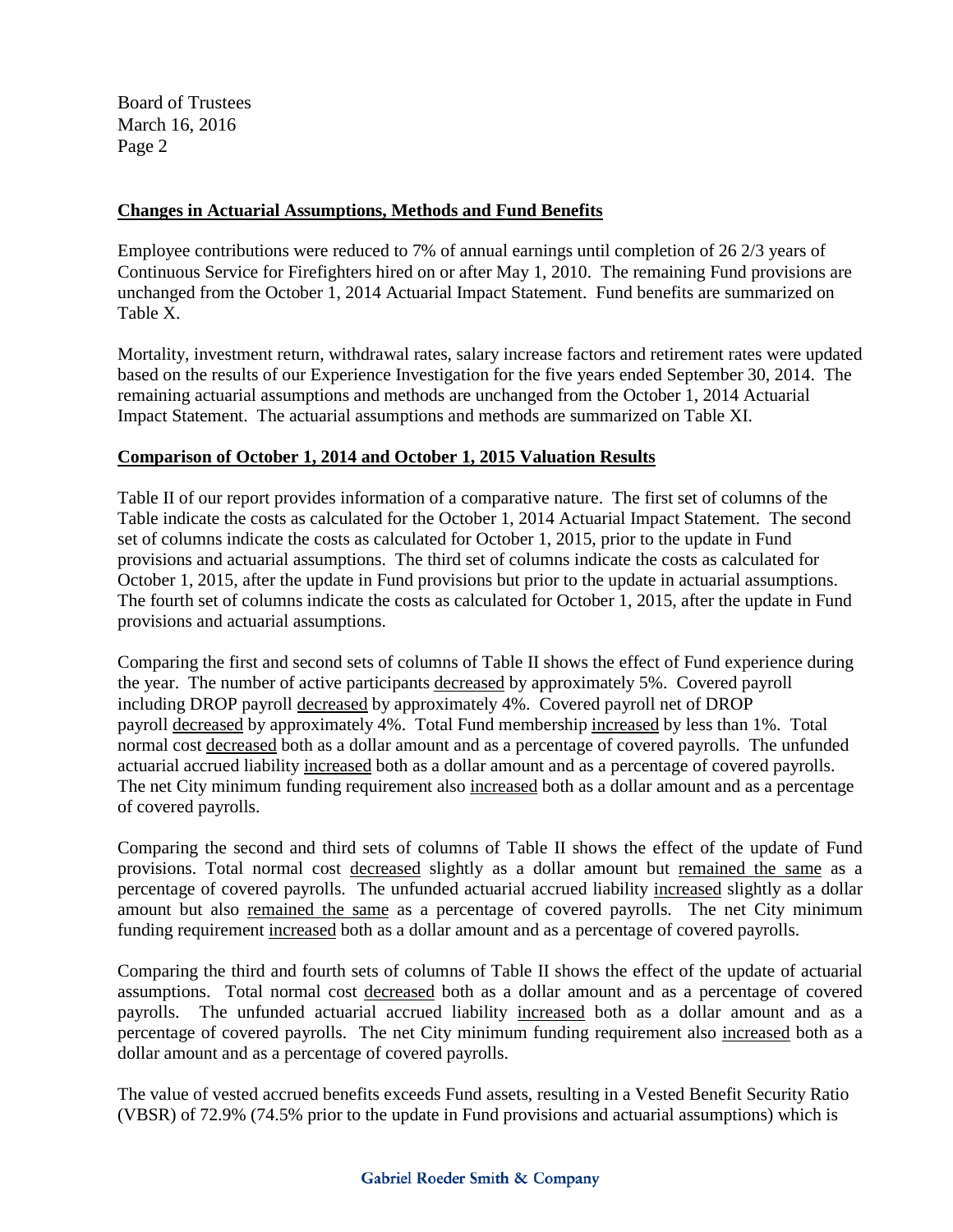a decrease from 77.3% as of the October 1, 2014 Actuarial Impact Statement. The VBSR is measured on a market value of assets basis.

#### **Fund Experience**

The Fund experienced an actuarial loss in the amount of \$4,114,818 this year. This indicates net Fund experience was less favorable than expected based upon the actuarial assumptions.

Table XVI (salary, turnover and investment yield) provides figures on recent Fund experience. Salary experience indicates actual salary increases (excluding DROP payroll) averaged approximately 3.1% for Fund Year ended September 30, 2015. The average salary increase assumption was 4.5%. Salary increase experience was an offsetting source of actuarial gain. Three, five and ten year average annual salary increases are 2.8%, 2.7% and 4.6%, respectively.

Employee turnover this year was approximately 220% of the assumed and was an additional offsetting source of actuarial gain. Three, five and ten-year average annual turnover is 120%, 80% and 70% of assumed, respectively.

This year's smoothed value investment return of 7.1% was less than the Fund's investment return assumption of 8.0% (prior assumption). Investment return was a source of actuarial loss during the year. Three, five and ten-year average annual investment returns are 7.8%, 6.7% and 6.3%, respectively on a smoothed actuarial value basis. Average annual market value returns for the one, three, five and ten year periods have been 2.0%, 8.6%, 8.8% and 5.6%, respectively.

Table VIII provides figures on recent Fund payroll growth experience. Recent Fund covered payroll growth experience, excluding DROP payroll, indicates actual payroll growth averaged approximately 0.9% annually for the ten fiscal years ended September 30, 2015. The payroll growth assumption is 5.3%, not in excess of the ten (10) year average annual payroll growth assumption. The cap on payroll growth assumption is provided under Florida Statute. The decrease in payroll growth assumption from 1.7% to 0.9% increased current year amortization payment amounts.

#### **Member Census and Financial Data**

The City submitted the Member census data as of October 1, 2015 used for this actuarial valuation to us. This information contains name, Social Security number, date of birth, date of hire, October 1, 2015 rate of pay, actual salary paid and member contributions for the previous year. Dates of termination and retirement are provided where applicable. The Board updated information on inactive participants including retirees, beneficiaries and vested terminees.

We received financial information as of September 30, 2015 concerning Fund assets from the Fund Auditors. We do not audit the Member census data and asset information that is provided to us. However, we perform certain reasonableness checks and on this basis we believe that the information that we received is reliable.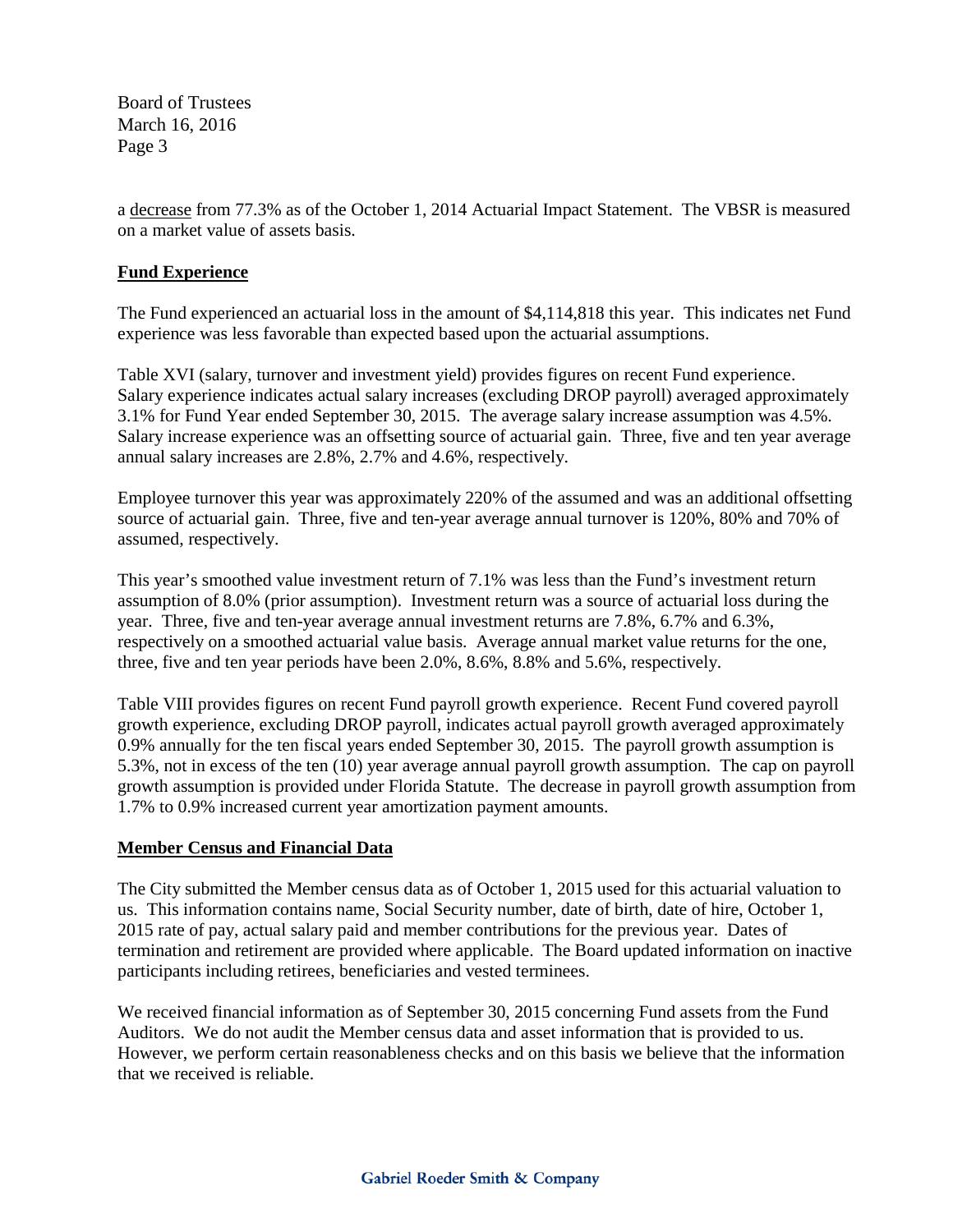#### **Summary**

In our opinion the benefits provided for under the current Fund will be sufficiently funded through the payment of the amount as indicated in this and future Actuarial Valuation reports. We will continue to update you on the future payment requirements for the Fund through our actuarial valuation reports. These reports will also continue to monitor emerging experience of the Fund.

The actuarial assumptions used in this Actuarial Valuation are as adopted by the Board of Trustees. The economic and demographic actuarial assumptions are based on the results of an actuarial experience study for the period October 1, 2009 – September 30, 2014. Each assumption represents an estimate of future Fund experience.

If all actuarial assumptions are met and if all future minimum required contributions are paid, Fund assets will be sufficient to pay all Fund benefits. Fund minimum required contributions are determined in compliance with the requirements of the Florida Protection of Public Employee Retirement Benefits Act, Firefighters Retirement Chapter 175 and Police Officers Retirement Chapter 185 with normal cost determined as a level percent of covered payroll and a level percent amortization payment using an initial amortization period of 30 years.

The Unfunded Actuarial Accrued Liability (UAAL) may not be appropriate for assessing the sufficiency of Fund assets to meet the estimated cost of settling benefit obligations but may be appropriate for assessing the need for or the amount of future contributions. The UAAL would be different if it reflected the market value of assets rather than the actuarial value of assets.

The Unfunded Actuarial Present Value of Vested Accrued Benefits and the corresponding Vested Benefit Security Ratio may be appropriate for assessing the sufficiency of Fund assets to meet the estimated cost of settling benefit obligations but may not be appropriate for assessing the need for or the amount of future contributions.

The GASB Net Pension Liability and Plan Fiduciary Net Position as a Percentage of Total Pension Liability may not be appropriate for assessing the sufficiency of Fund assets to meet the estimated cost of settling benefit obligations but may be appropriate for assessing the need for or the amount of future contributions.

Future actuarial measurements may differ significantly from the current measurements presented in this report due to such factors as the following: Fund experience differing from anticipated under the economic or demographic assumptions; changes in economic or demographic assumptions; increases or decreases expected as part of the natural operation of the methodology used for these measurements (such as the end of an amortization period) and changes in Fund provisions or applicable law. Due to the limited scope of the actuary's assignment, the actuary did not perform an analysis of the potential range of such future measurements.

This report should not be relied upon for any purpose other than the purpose described in the primary communication. Determinations of the financial results associated with the benefits described in this report in a manner other than the intended purpose may produce significantly different results.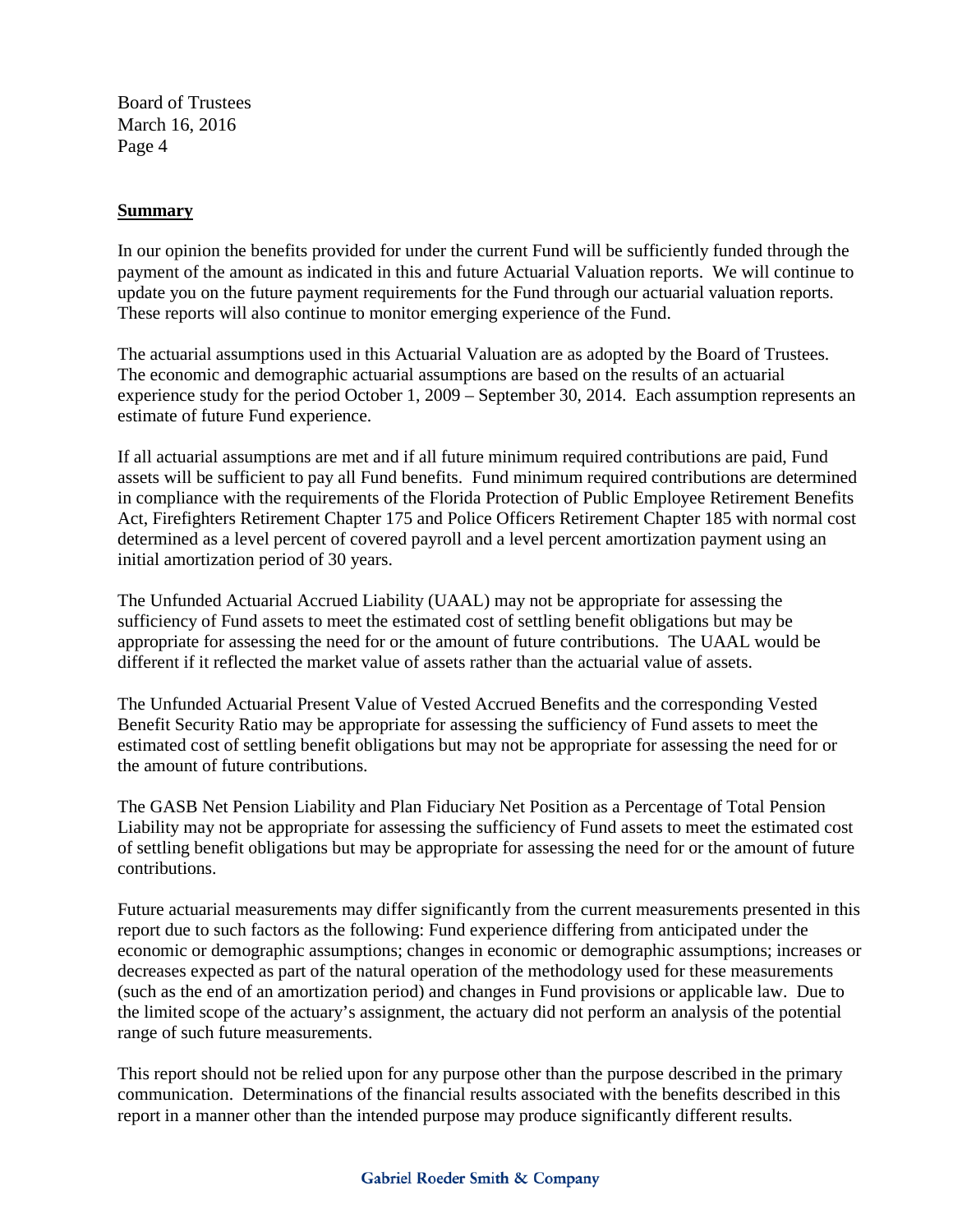This report has been prepared by actuaries who have substantial experience valuing public employee retirement systems. To the best of our knowledge the information contained in this report is accurate and fairly presents the actuarial position of the Fund as of the valuation date. All calculations have been made in conformity with generally accepted actuarial principles and practices, with the Actuarial Standards of Practice issued by the Actuarial Standards Board and with applicable statutes.

This report may be provided to parties other than the Board only in its entirety and only with the permission of an approved representative of the Board.

The signing actuaries are independent of the Fund sponsor.

The undersigned are Members of the American Academy of Actuaries and meet the qualification standards of the American Academy of Actuaries to render the actuarial opinions contained in this report. We are available to respond to any questions with regards to matters covered in this report.

Very truly yours,

 $2.3.4$ bsen

Lawrence F. Wilson, A.S.A. Senior Consultant and Actuary

Kelly 2. Adans

Kelly L. Adams, A.S.A. Consultant and Actuary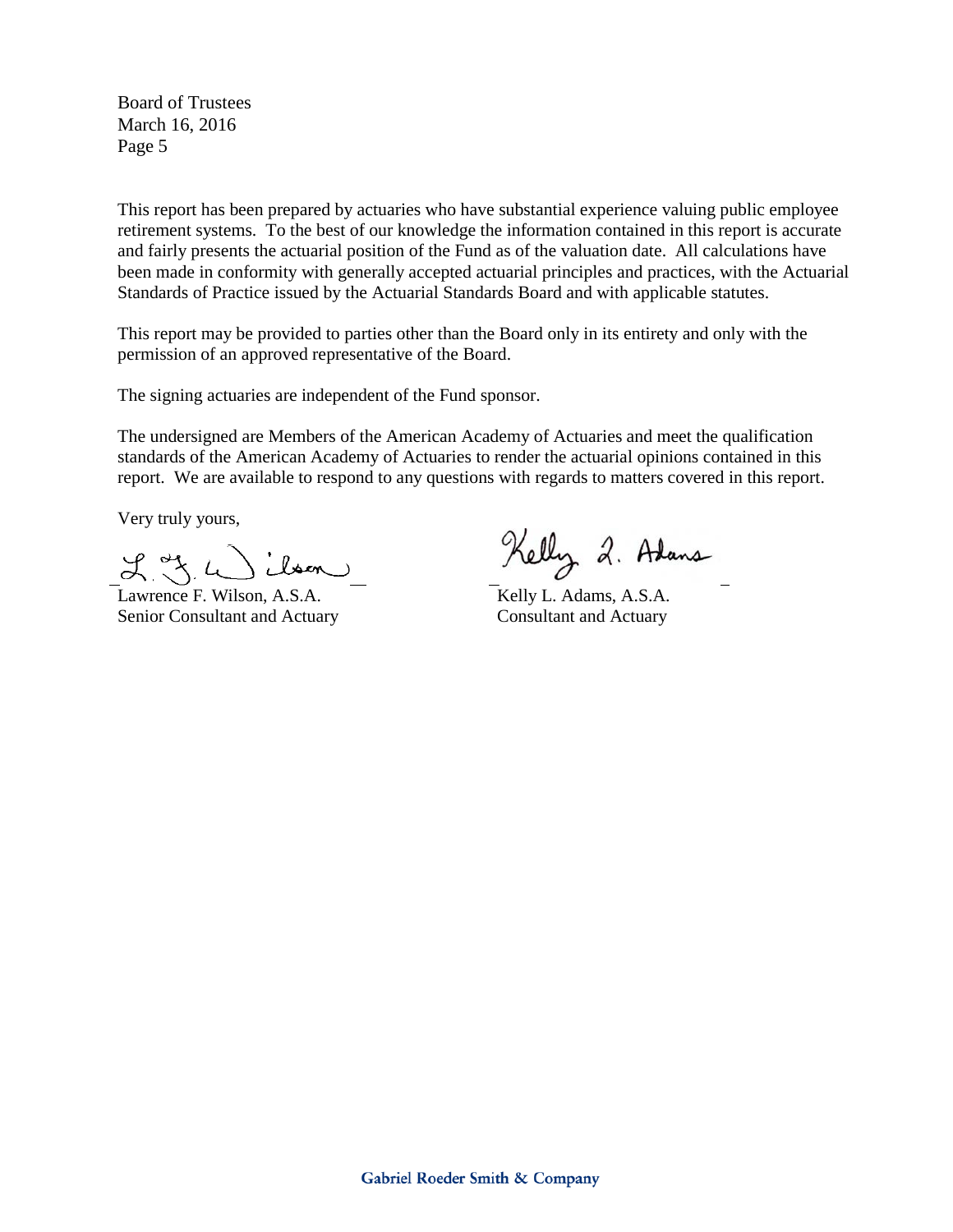|                                                             |    |           |                       |              |             |              | <b>Prior Plan / Prior Assumptions</b> |              |              |            |             |                |
|-------------------------------------------------------------|----|-----------|-----------------------|--------------|-------------|--------------|---------------------------------------|--------------|--------------|------------|-------------|----------------|
|                                                             |    |           | <b>Hired after</b>    |              |             |              | <b>Hired before</b>                   |              |              |            |             |                |
|                                                             |    |           | <b>April 30, 2010</b> |              | May 1, 2010 |              |                                       |              | <b>Total</b> |            |             |                |
|                                                             |    |           | $%$ of                | $%$ of       |             |              | $%$ of                                | $%$ of       |              |            | $%$ of      | $%$ of         |
|                                                             |    | Cost      | <b>Base</b>           | <b>Total</b> |             | Cost         | <b>Base</b>                           | <b>Total</b> |              | Cost       | <b>Base</b> | <b>Total</b>   |
|                                                             |    | Data      | Payroll               | Payroll      |             | <b>Data</b>  | Payroll                               | Payroll      |              | Data       | Payroll     | <b>Payroll</b> |
| A. Participant Data Summary (Table III)                     |    |           |                       |              |             |              |                                       |              |              |            |             |                |
| 1. Active Employees                                         |    | 72        | N/A                   | N/A          |             | 273          | N/A                                   | N/A          |              | 345        | N/A         | N/A            |
| 2. Terminated Vested                                        |    | $\Omega$  | N/A                   | N/A          |             | 5            | N/A                                   | N/A          |              | 5          | N/A         | N/A            |
| 3. Receiving Benefits (including DROPs)                     |    | $\theta$  | N/A                   | N/A          |             | 332          | N/A                                   | N/A          |              | 332        | N/A         | N/A            |
| 4. Total Annual Payroll of Active Employees Excluding DROPs | S. | 4,196,891 | 100.0%                | N/A          |             | \$22,478,783 | 100.0%                                | N/A          | Ж.           | 26,675,674 | 100.0%      | 84.9%          |
| 5. Total Annual Payroll of Active Employees Including DROPs |    | N/A       | N/A                   | N/A          |             | N/A          | N/A                                   | N/A          |              | 31,420,912 | 117.8%      | 100.0%         |
| <b>B.</b> Total Normal Costs                                |    |           |                       |              |             |              |                                       |              |              |            |             |                |
| 1. Age Retirement Benefits                                  |    | 954,347   | N/A                   | N/A          | \$.         | 8,194,625    | N/A                                   | N/A          | \$.          | 9,148,972  | 34.3%       | 29.1%          |
| 2. Termination Benefits                                     |    | 30,193    | N/A                   | N/A          |             | 107,433      | N/A                                   | N/A          |              | 137,626    | 0.5%        | $0.4\%$        |
| 3. Death Benefits                                           |    | 15,249    | N/A                   | N/A          |             | 76,327       | N/A                                   | N/A          |              | 91,576     | 0.3%        | 0.3%           |
| 4. Disability Benefits                                      |    | 104,770   | N/A                   | N/A          |             | 524,342      | N/A                                   | N/A          |              | 629,112    | 2.4%        | 2.0%           |
| 5. Subtotal                                                 |    | 1,104,559 | 26.3%                 | N/A          | \$.         | 8,902,727    | 39.6%                                 | N/A          |              | 10,007,286 | 37.5%       | 31.8%          |
| 6. Estimated Expenses                                       |    | N/A       |                       |              |             | N/A          |                                       |              |              | 519,212    | 1.9%        | 1.7%           |
| 7. Total Annual Normal Costs                                |    | N/A       |                       |              |             | N/A          |                                       |              |              | 10,526,498 | 39.5%       | 33.5%          |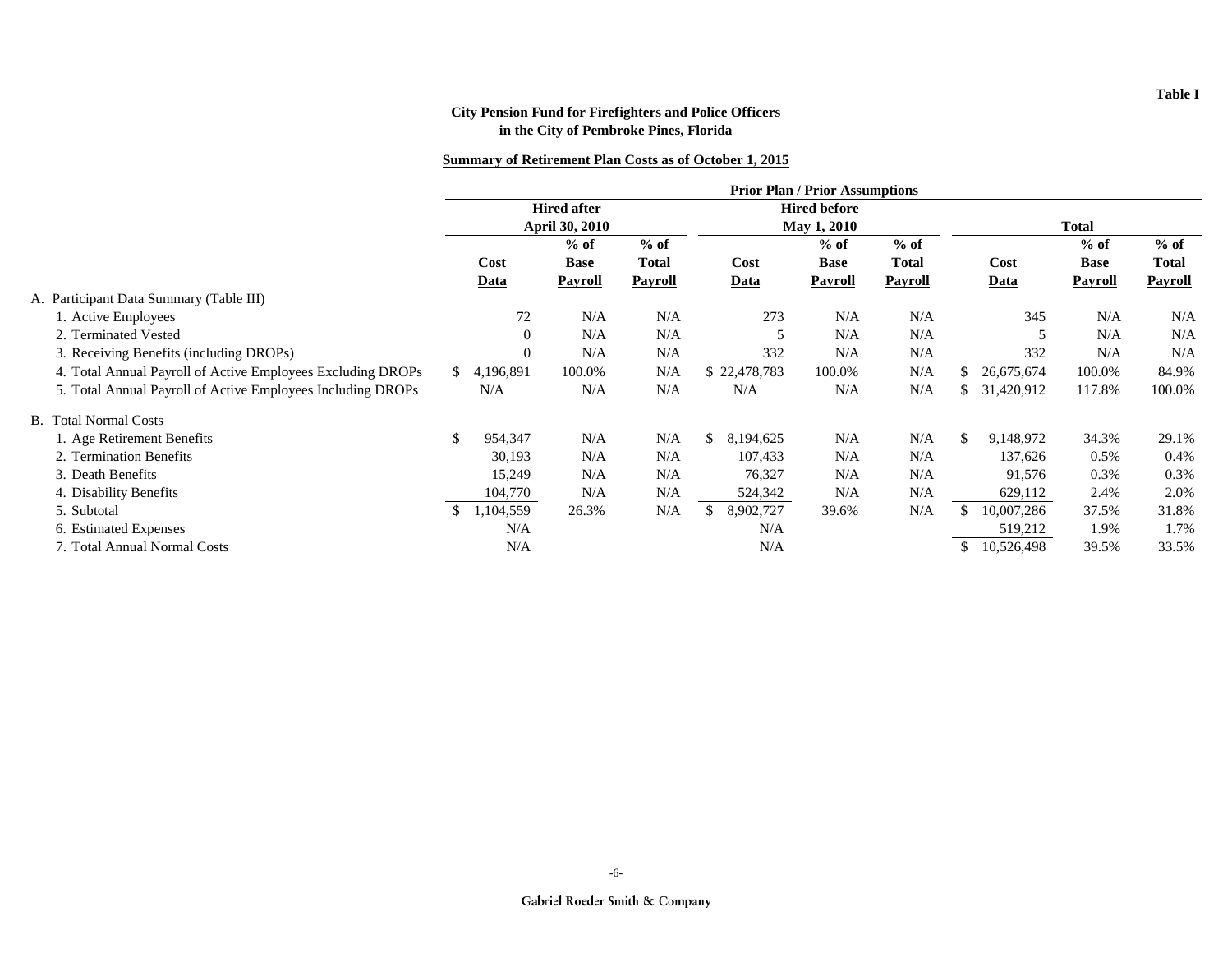|                                                             |               |           |                       |              | <b>Current Plan / Prior Assumptions</b> |             |              |              |            |                |              |
|-------------------------------------------------------------|---------------|-----------|-----------------------|--------------|-----------------------------------------|-------------|--------------|--------------|------------|----------------|--------------|
|                                                             |               |           | <b>Hired after</b>    |              | <b>Hired before</b>                     |             |              |              |            |                |              |
|                                                             |               |           | <b>April 30, 2010</b> |              | <b>May 1, 2010</b>                      |             |              | <b>Total</b> |            |                |              |
|                                                             |               |           | $%$ of                | $%$ of       |                                         | $%$ of      | $%$ of       |              |            | $%$ of         | $%$ of       |
|                                                             |               | Cost      | <b>Base</b>           | <b>Total</b> | Cost                                    | <b>Base</b> | <b>Total</b> |              | Cost       | <b>Base</b>    | <b>Total</b> |
|                                                             |               | Data      | <b>Payroll</b>        | Payroll      | Data                                    | Payroll     | Payroll      |              | Data       | <b>Payroll</b> | Payroll      |
| A. Participant Data Summary (Table III)                     |               |           |                       |              |                                         |             |              |              |            |                |              |
| 1. Active Employees                                         |               | 72        | N/A                   | N/A          | 273                                     | N/A         | N/A          |              | 345        | N/A            | N/A          |
| 2. Terminated Vested                                        |               | $\theta$  | N/A                   | N/A          |                                         | N/A         | N/A          |              |            | N/A            | N/A          |
| 3. Receiving Benefits (including DROPs)                     |               | $\theta$  | N/A                   | N/A          | 332                                     | N/A         | N/A          |              | 332        | N/A            | N/A          |
| 4. Total Annual Payroll of Active Employees Excluding DROPs | S.            | 4,196,891 | 100.0%                | N/A          | \$22,478,783                            | 100.0%      | N/A          | -S           | 26,675,674 | 100.0%         | 84.9%        |
| 5. Total Annual Payroll of Active Employees Including DROPs |               | N/A       | N/A                   | N/A          | N/A                                     | N/A         | N/A          | S            | 31,420,912 | 117.8%         | 100.0%       |
| <b>B.</b> Total Normal Costs                                |               |           |                       |              |                                         |             |              |              |            |                |              |
| 1. Age Retirement Benefits                                  | <sup>\$</sup> | 954,347   | N/A                   | N/A          | \$<br>8,194,625                         | N/A         | N/A          | \$.          | 9,148,972  | 34.3%          | 29.1%        |
| 2. Termination Benefits                                     |               | 28,368    | N/A                   | N/A          | 107,433                                 | N/A         | N/A          |              | 135,801    | 0.5%           | 0.4%         |
| 3. Death Benefits                                           |               | 15,104    | N/A                   | N/A          | 76,327                                  | N/A         | N/A          |              | 91,431     | 0.3%           | 0.3%         |
| 4. Disability Benefits                                      |               | 104,770   | N/A                   | N/A          | 524,342                                 | N/A         | N/A          |              | 629,112    | 2.4%           | 2.0%         |
| 5. Subtotal                                                 |               | 1,102,589 | 26.3%                 | N/A          | \$<br>8,902,727                         | 39.6%       | N/A          |              | 10,005,316 | 37.5%          | 31.8%        |
| 6. Estimated Expenses                                       |               | N/A       |                       |              | N/A                                     |             |              |              | 519,212    | 1.9%           | 1.7%         |
| 7. Total Annual Normal Costs                                |               | N/A       |                       |              | N/A                                     |             |              |              | 10,524,528 | 39.5%          | 33.5%        |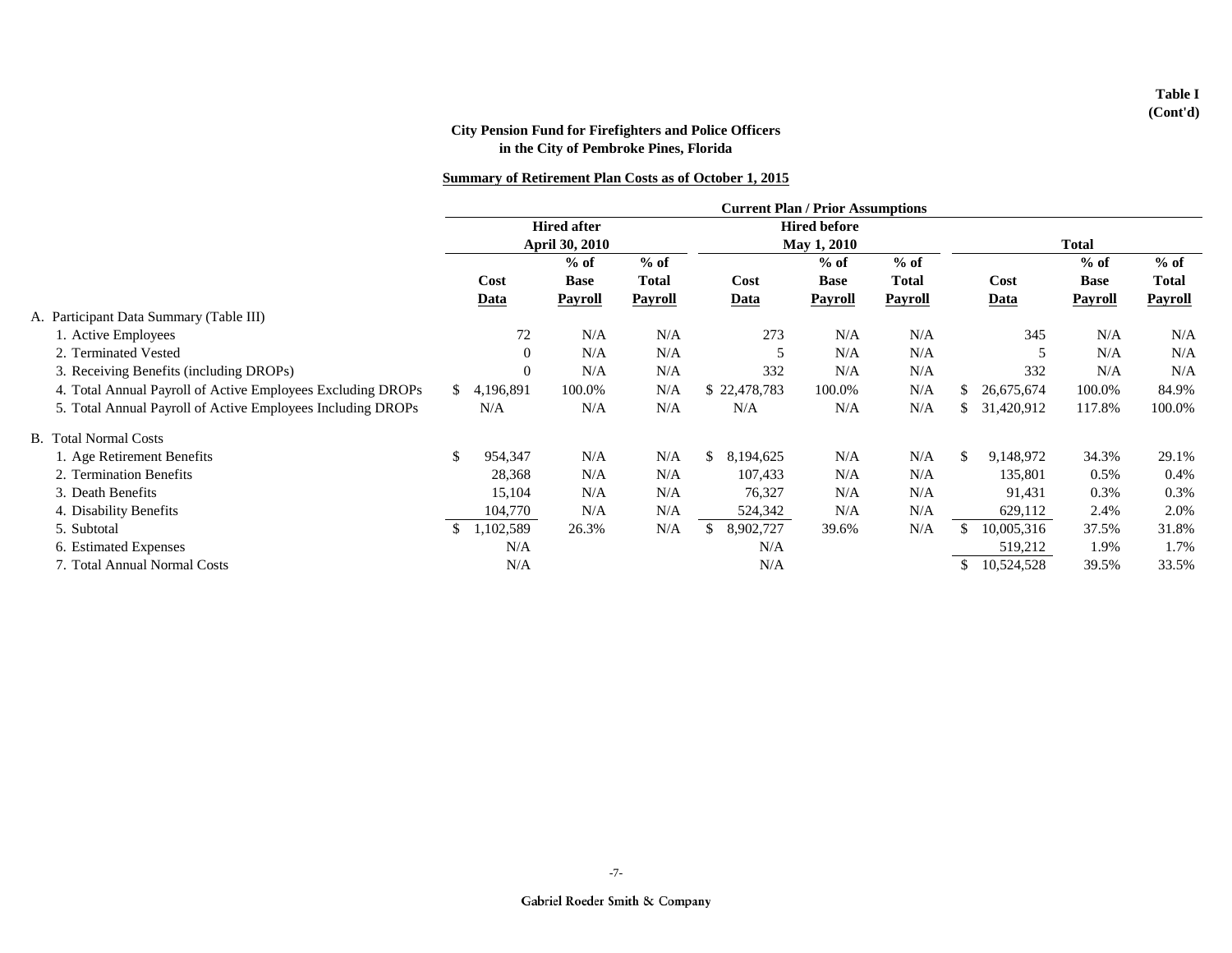|                                                             |    |                    |                       |              |     | <b>Current Plan / Current Assumptions</b> |                     |              |              |            |                |              |
|-------------------------------------------------------------|----|--------------------|-----------------------|--------------|-----|-------------------------------------------|---------------------|--------------|--------------|------------|----------------|--------------|
|                                                             |    | <b>Hired after</b> |                       |              |     |                                           | <b>Hired before</b> |              |              |            |                |              |
|                                                             |    |                    | <b>April 30, 2010</b> |              |     | May 1, 2010                               |                     |              | <b>Total</b> |            |                |              |
|                                                             |    |                    | $%$ of                | $%$ of       |     |                                           | $%$ of              | $%$ of       |              |            | $%$ of         | $%$ of       |
|                                                             |    | Cost               | <b>Base</b>           | <b>Total</b> |     | Cost                                      | <b>Base</b>         | <b>Total</b> |              | Cost       | <b>Base</b>    | <b>Total</b> |
|                                                             |    | Data               | Payroll               | Payroll      |     | <b>Data</b>                               | Payroll             | Payroll      |              | Data       | <b>Payroll</b> | Payroll      |
| A. Participant Data Summary (Table III)                     |    |                    |                       |              |     |                                           |                     |              |              |            |                |              |
| 1. Active Employees                                         |    | 72                 | N/A                   | N/A          |     | 273                                       | N/A                 | N/A          |              | 345        | N/A            | N/A          |
| 2. Terminated Vested                                        |    | $\Omega$           | N/A                   | N/A          |     |                                           | N/A                 | N/A          |              | 5          | N/A            | N/A          |
| 3. Receiving Benefits (including DROPs)                     |    | $\theta$           | N/A                   | N/A          |     | 332                                       | N/A                 | N/A          |              | 332        | N/A            | N/A          |
| 4. Total Annual Payroll of Active Employees Excluding DROPs | S. | 4,196,891          | 100.0%                | N/A          |     | \$22,478,783                              | 100.0%              | N/A          | -S           | 26,675,674 | 100.0%         | 84.9%        |
| 5. Total Annual Payroll of Active Employees Including DROPs |    | N/A                | N/A                   | N/A          |     | N/A                                       | N/A                 | N/A          | £.           | 31,420,912 | 117.8%         | 100.0%       |
| <b>B.</b> Total Normal Costs                                |    |                    |                       |              |     |                                           |                     |              |              |            |                |              |
| 1. Age Retirement Benefits                                  | \$ | 874,166            | N/A                   | N/A          |     | 7,722,120                                 | N/A                 | N/A          | \$           | 8,596,286  | 32.2%          | 27.4%        |
| 2. Termination Benefits                                     |    | 21,814             | N/A                   | N/A          |     | 79,558                                    | N/A                 | N/A          |              | 101,372    | 0.4%           | 0.3%         |
| 3. Death Benefits                                           |    | 38,458             | N/A                   | N/A          |     | 199,794                                   | N/A                 | N/A          |              | 238,252    | 0.9%           | 0.8%         |
| 4. Disability Benefits                                      |    | 100,608            | N/A                   | N/A          |     | 501,387                                   | N/A                 | N/A          |              | 601,995    | 2.3%           | 1.9%         |
| 5. Subtotal                                                 | \$ | 1,035,046          | 24.7%                 | N/A          | \$. | 8,502,859                                 | 37.8%               | N/A          |              | 9,537,905  | 35.8%          | 30.4%        |
| 6. Estimated Expenses                                       |    | N/A                |                       |              |     | N/A                                       |                     |              |              | 519,212    | 1.9%           | 1.7%         |
| 7. Total Annual Normal Costs                                |    | N/A                |                       |              |     | N/A                                       |                     |              | -55          | 10,057,117 | 37.7%          | 32.0%        |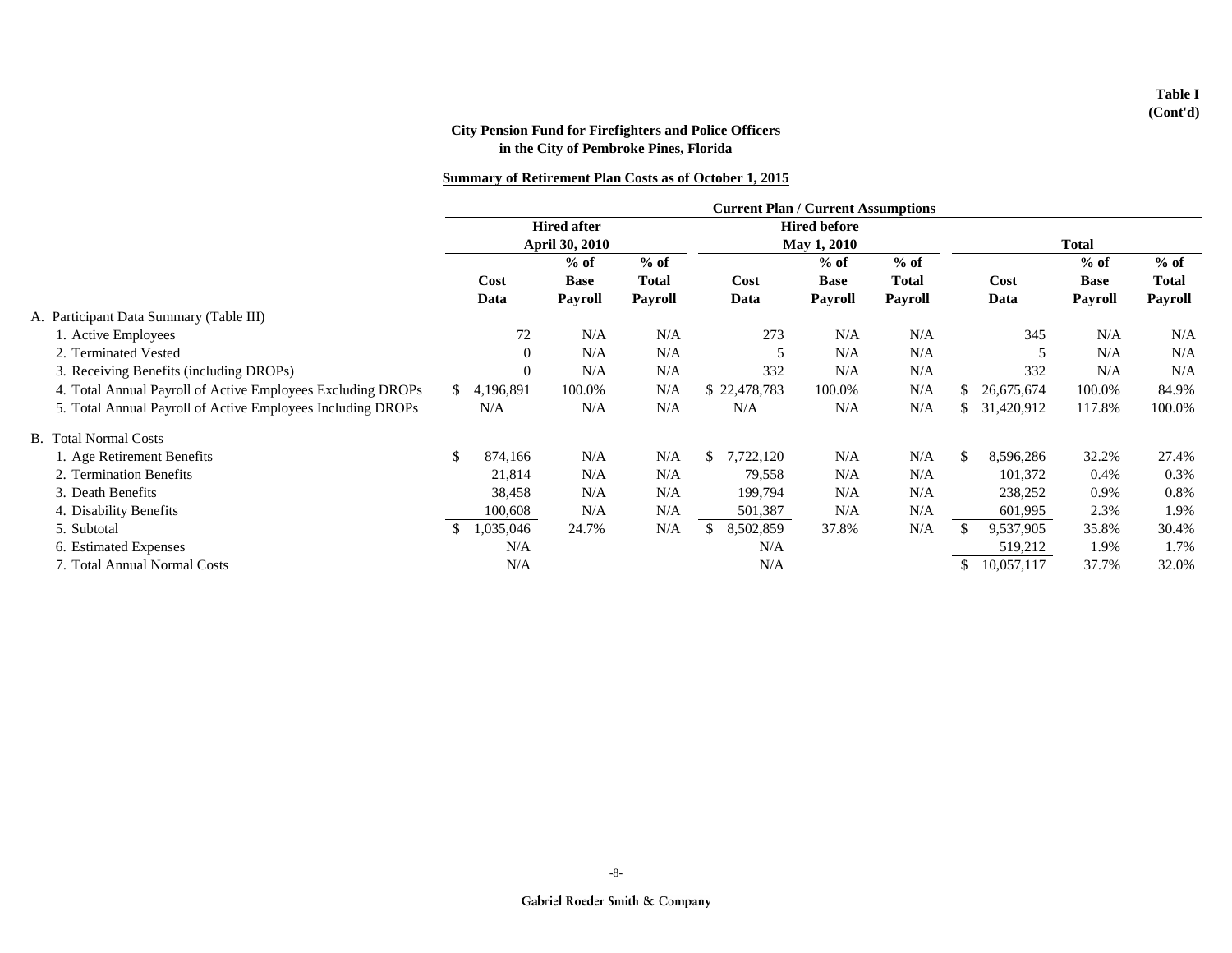|                                                       | <b>Prior Plan / Prior Assumptions</b><br><b>Total</b> |                       |                        | <b>Current Plan / Prior Assumptions</b> | <b>Total</b>          |                        | <b>Current Plan / Current Assumptions</b><br><b>Total</b> |                       |                        |  |
|-------------------------------------------------------|-------------------------------------------------------|-----------------------|------------------------|-----------------------------------------|-----------------------|------------------------|-----------------------------------------------------------|-----------------------|------------------------|--|
|                                                       | Cost                                                  | $%$ of<br><b>Base</b> | $%$ of<br><b>Total</b> | Cost                                    | $%$ of<br><b>Base</b> | $%$ of<br><b>Total</b> | Cost                                                      | $%$ of<br><b>Base</b> | $%$ of<br><b>Total</b> |  |
|                                                       | Data                                                  | <b>Payroll</b>        | <b>Payroll</b>         | <b>Data</b>                             | <b>Payroll</b>        | <b>Payroll</b>         | Data                                                      | <b>Payroll</b>        | <b>Payroll</b>         |  |
| C. Total Actuarial Accrued Liability                  |                                                       |                       |                        |                                         |                       |                        |                                                           |                       |                        |  |
| 1. Age Retirement Benefits Active Employees           | \$172,650,891                                         | 647.2%                | 549.5%                 | \$172,650,891                           | 647.2%                | 549.5%                 | 172,932,416<br>\$                                         | 648.3%                | 550.4%                 |  |
| 2. Termination Benefits Active Employees              | 771,198                                               | 2.9%                  | 2.5%                   | 780,498                                 | 2.9%                  | 2.5%                   | 578,374                                                   | 2.2%                  | 1.8%                   |  |
| 3. Death Benefits Active Employees                    | 418,366                                               | 1.6%                  | 1.3%                   | 418,294                                 | 1.6%                  | 1.3%                   | 1,015,376                                                 | 3.8%                  | 3.2%                   |  |
| 4. Disability Benefits Active Employees               | 2,662,227                                             | 10.0%                 | 8.5%                   | 2,662,227                               | 10.0%                 | 8.5%                   | 2,563,567                                                 | 9.6%                  | 8.2%                   |  |
| 5. Retired or Terminated Vested Participants          |                                                       |                       |                        |                                         |                       |                        |                                                           |                       |                        |  |
| Receiving Benefits (including DROPs)                  | 510,072,818                                           | 1912.1%               | 1623.4%                | 510,072,818                             | 1912.1%               | 1623.4%                | 517,404,845                                               | 1939.6%               | 1646.7%                |  |
| 6. Terminated Vested Participants Entitled to         |                                                       |                       |                        |                                         |                       |                        |                                                           |                       |                        |  |
| <b>Future Benefits</b>                                | 816,734                                               | 3.1%                  | 2.6%                   | 816,734                                 | 3.1%                  | 2.6%                   | 814,064                                                   | 3.1%                  | 2.6%                   |  |
| 7. Deceased Participants Whose Beneficiaries          |                                                       |                       |                        |                                         |                       |                        |                                                           |                       |                        |  |
| are Receiving Benefits                                | 4,903,044                                             | 18.4%                 | 15.6%                  | 4,903,044                               | 18.4%                 | 15.6%                  | 5,150,084                                                 | 19.3%                 | 16.4%                  |  |
| 8. Disabled Participants Receiving Benefits           | 13,301,570                                            | 49.9%                 | 42.3%                  | 13,301,570                              | 49.9%                 | 42.3%                  | 13,659,122                                                | 51.2%                 | 43.5%                  |  |
| 9. Miscellaneous Liability (Refunds in Process)       | 135,129                                               | 0.5%                  | 0.4%                   | 135,129                                 | 0.5%                  | 0.4%                   | 135,129                                                   | 0.5%                  | 0.4%                   |  |
| 10. Total Actuarial Accrued Liability                 | \$705,731,977                                         | 2645.6%               | 2246.1%                | \$705,741,205                           | 2645.6%               | 2246.1%                | \$714,252,977                                             | 2677.5%               | 2273.2%                |  |
| D. Net Assets (Table V)                               |                                                       |                       |                        |                                         |                       |                        |                                                           |                       |                        |  |
| 1. Smoothed Actuarial Value of Assets                 | \$513,213,837                                         | 1923.9%               | 1633.4%                | \$513,213,837                           | 1923.9%               | 1633.4%                | 513,213,837<br>\$.                                        | 1923.9%               | 1633.4%                |  |
| 2. Market Value of Assets                             | \$495,206,739                                         | 1856.4%               | 1576.0%                | \$495,206,739                           | 1856.4%               | 1576.0%                | $\mathbb{S}^-$<br>495,206,739                             | 1856.4%               | 1576.0%                |  |
| E. Unfunded Actuarial Accrued Liability               |                                                       |                       |                        |                                         |                       |                        |                                                           |                       |                        |  |
| $(C. - D.1.)$                                         | \$192,518,140                                         | 721.7%                | 612.7%                 | \$192,527,368                           | 721.7%                | 612.7%                 | \$<br>201,039,140                                         | 753.6%                | 639.8%                 |  |
| F. Preliminary Minimum Required Contribution          |                                                       |                       |                        |                                         |                       |                        |                                                           |                       |                        |  |
| 1. Total Normal Cost (including expenses)             | 10,526,498<br>\$                                      | 39.5%                 | 33.5%                  | \$<br>10,524,528                        | 39.5%                 | 33.5%                  | \$<br>10,057,117                                          | 37.7%                 | 32.0%                  |  |
| 2. Amortization of Unfunded Liability                 | 17,745,814                                            | 66.5%                 | 56.5%                  | 17,746,511                              | 66.5%                 | 56.5%                  | 18,330,028                                                | 68.7%                 | 58.3%                  |  |
| 3. Interest Adjustment                                | 1,370,406                                             | 5.1%                  | 4.4%                   | 1,370,821                               | 5.1%                  | 4.4%                   | 1,368,103                                                 | 5.1%                  | 4.4%                   |  |
| 4. Total Preliminary Minimum Required Contribution \$ | 29,642,718                                            | 111.1%                | 94.3%                  | 29,641,860<br>$\mathbb{S}$              | 111.1%                | 94.3%                  | 29,755,248<br><sup>\$</sup>                               | 111.5%                | 94.7%                  |  |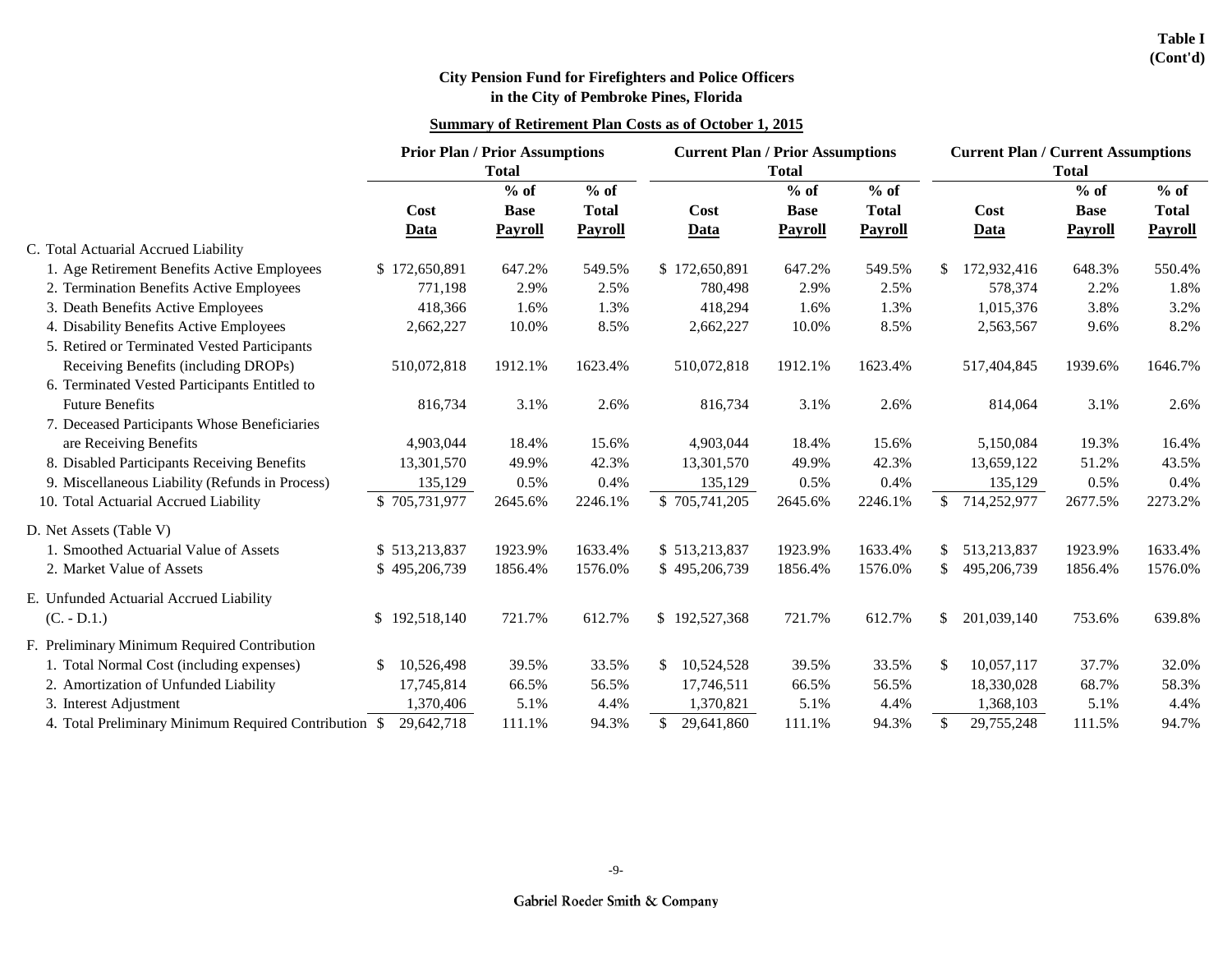|                                                                   |                   | <b>Prior Plan / Prior Assumptions</b>   |                                          |                     | <b>Current Plan / Prior Assumptions</b> |                                          | <b>Current Plan / Current Assumptions</b> |                                         |                                          |  |
|-------------------------------------------------------------------|-------------------|-----------------------------------------|------------------------------------------|---------------------|-----------------------------------------|------------------------------------------|-------------------------------------------|-----------------------------------------|------------------------------------------|--|
|                                                                   | Cost<br>Data      | $%$ of<br><b>Base</b><br><b>Payroll</b> | $%$ of<br><b>Total</b><br><b>Payroll</b> | Cost<br>Data        | $%$ of<br><b>Base</b><br><b>Payroll</b> | $%$ of<br><b>Total</b><br><b>Payroll</b> | Cost<br>Data                              | $%$ of<br><b>Base</b><br><b>Payroll</b> | $%$ of<br><b>Total</b><br><b>Payroll</b> |  |
| G. Expected Payroll of Active Employees for 2016-2017 Fund Year   |                   |                                         |                                          |                     |                                         |                                          |                                           |                                         |                                          |  |
| Excluding DROPs: \$26,675,674 x 1.009                             | 26,915,755        | 100.0%                                  | 84.9%                                    | 26,915,755<br>S.    | 100.0%                                  | 84.9%                                    | 26,915,755<br>\$                          | 100.0%                                  | 84.9%                                    |  |
| Including DROPs: \$31,420,912 x 1.009                             | \$<br>31,703,700  | 117.8%                                  | 100.0%                                   | \$<br>31,703,700    | 117.8%                                  | 100.0%                                   | \$<br>31,703,700                          | 117.8%                                  | 100.0%                                   |  |
| H. Contribution Sources for Fiscal Year Ending September 30, 2017 |                   |                                         |                                          |                     |                                         |                                          |                                           |                                         |                                          |  |
| 1. City                                                           | \$<br>24,727,679  | 91.9%                                   | 78.0%                                    | 24,777,223<br>\$    | 92.1%                                   | 78.2%                                    | 24,884,886<br>\$                          | 92.5%                                   | 78.5%                                    |  |
| 2. State                                                          | 2,470,921<br>\$   | 9.2%                                    | 7.8%                                     | \$.<br>2,470,921    | 9.2%                                    | 7.8%                                     | \$<br>2,470,921                           | 9.2%                                    | 7.8%                                     |  |
| 3. Member                                                         | 2,704,804<br>S    | 10.0%                                   | 8.5%                                     | \$<br>2,655,260     | 9.9%                                    | 8.4%                                     | \$<br>2,655,260                           | 9.9%                                    | 8.4%                                     |  |
| Actuarial Gains / (Losses)                                        | \$<br>(4,114,818) | $(15.4\%)$                              | $(13.1\%)$                               | (4, 114, 818)<br>\$ | $(15.4\%)$                              | $(13.1\%)$                               | (4,114,818)<br>\$                         | $(15.4\%)$                              | $(13.1\%)$                               |  |
| J. Actuarial Present Value of Vested Accrued Benefits             |                   |                                         |                                          |                     |                                         |                                          |                                           |                                         |                                          |  |
| 1. Retired, Terminated Vested, Beneficiaries                      |                   |                                         |                                          |                     |                                         |                                          |                                           |                                         |                                          |  |
| and Disabled Receiving Benefits (including DROPs)                 | \$528,277,432     | 1980.4%                                 | 1681.3%                                  | \$528,277,432       | 1980.4%                                 | 1681.3%                                  | \$536,214,051                             | 2010.1%                                 | 1706.6%                                  |  |
| 2. Terminated Vested Participants Entitled to                     |                   |                                         |                                          |                     |                                         |                                          |                                           |                                         |                                          |  |
| <b>Future Benefits and Miscellaneous</b>                          | 951,863           | 3.6%                                    | 3.0%                                     | 951,863             | 3.6%                                    | 3.0%                                     | 949,193                                   | 3.6%                                    | 3.0%                                     |  |
| 3. Active Participants Entitled to Future Benefits                | 135,846,045       | 509.3%                                  | 432.3%                                   | 135,846,045         | 509.3%                                  | 432.3%                                   | 142,222,763                               | 533.2%                                  | 452.6%                                   |  |
| 4. Total Actuarial Present Value of Vested                        |                   |                                         |                                          |                     |                                         |                                          |                                           |                                         |                                          |  |
| <b>Accrued Benefits</b>                                           | \$665,075,340     | 2493.2%                                 | 2116.7%                                  | \$665,075,340       | 2493.2%                                 | 2116.7%                                  | \$679,386,007                             | 2546.8%                                 | 2162.2%                                  |  |
| K. Unfunded Actuarial Present Value of Vested                     |                   |                                         |                                          |                     |                                         |                                          |                                           |                                         |                                          |  |
| Accrued Benefits (J. - D.2., not less than zero)                  | \$169,868,601     | 636.8%                                  | 540.6%                                   | \$169,868,601       | 636.8%                                  | 540.6%                                   | \$184,179,268                             | 690.4%                                  | 586.2%                                   |  |
| L. Vested Benefit Security Ratio $(D.2. \div J.)$                 | 74.5%             | N/A                                     | N/A                                      | 74.5%               | N/A                                     | N/A                                      | 72.9%                                     | N/A                                     | N/A                                      |  |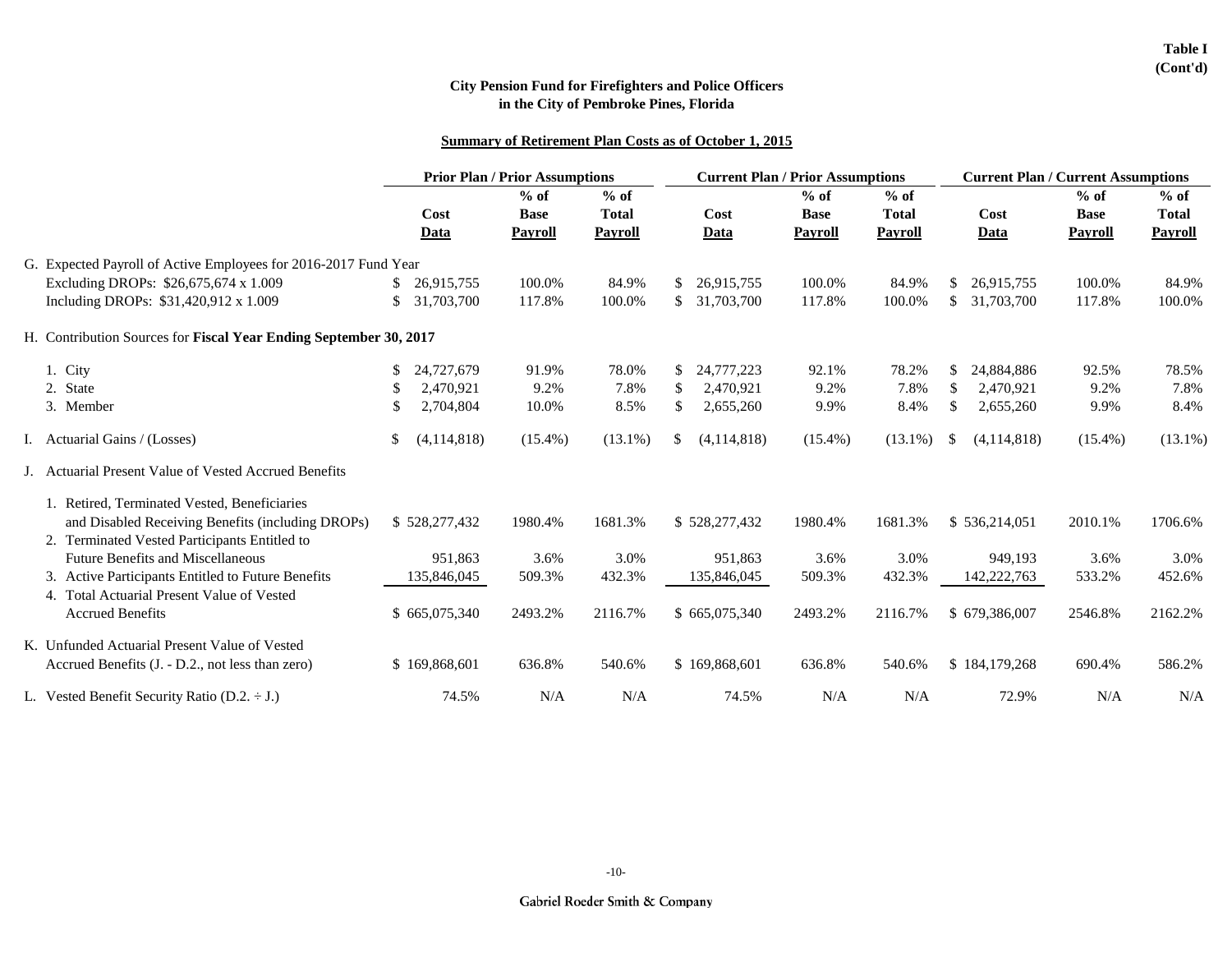#### **Comparison of Cost Data of October 1, 2014 and October 1, 2015 Valuations**

|                                                                                                                           | <b>Actuarial Impact Statement</b><br><b>October 1, 2014</b> |                                                     |                                                            |                        | <b>Prior Plan / Prior Assumptions</b><br>October 1, 2015  |                                                            |                         | <b>Current Plan / Prior Assumptions</b><br>October 1, 2015 |                                                            | <b>Current Plan / Current Assumptions</b><br>October 1, 2015 |                                              |                                                            |
|---------------------------------------------------------------------------------------------------------------------------|-------------------------------------------------------------|-----------------------------------------------------|------------------------------------------------------------|------------------------|-----------------------------------------------------------|------------------------------------------------------------|-------------------------|------------------------------------------------------------|------------------------------------------------------------|--------------------------------------------------------------|----------------------------------------------|------------------------------------------------------------|
|                                                                                                                           | Cost<br>Data                                                | $%$ of<br><b>Base Annual</b><br><b>Compensation</b> | $%$ of<br><b>Total Annual</b><br>Compensation <sup>2</sup> | Cost<br>Data           | $%$ of<br><b>Base Annual</b><br>Compensation <sup>1</sup> | $%$ of<br><b>Total Annual</b><br>Compensation <sup>2</sup> | Cost<br>Data            | $%$ of<br><b>Base Annual</b><br>Compensation               | $%$ of<br><b>Total Annual</b><br>Compensation <sup>2</sup> | Cost<br>Data                                                 | $%$ of<br><b>Base Annual</b><br>Compensation | $%$ of<br><b>Total Annual</b><br>Compensation <sup>2</sup> |
| A. Participants                                                                                                           |                                                             |                                                     |                                                            |                        |                                                           |                                                            |                         |                                                            |                                                            |                                                              |                                              |                                                            |
| 1. Active Employees                                                                                                       | 365                                                         | N/A                                                 | N/A                                                        | 345                    | N/A                                                       | N/A                                                        | 345                     | N/A                                                        | N/A                                                        | 345                                                          | N/A                                          | N/A                                                        |
| 2. Terminated Vested                                                                                                      |                                                             | N/A                                                 | N/A                                                        | - 5                    | N/A                                                       | N/A                                                        | 5                       | N/A                                                        | N/A                                                        | - 5                                                          | N/A                                          | N/A                                                        |
| 3. Receiving Benefits (including DROPs)<br>4. Annual Payroll of Active Employees                                          | 310                                                         | N/A                                                 | N/A                                                        | 332                    | N/A                                                       | N/A                                                        | 332                     | N/A                                                        | N/A                                                        | 332                                                          | N/A                                          | N/A                                                        |
| excluding DROPs<br>5. Annual Payroll of Active Employees                                                                  | \$ 27,875,138                                               | 100.0%                                              | 85.4%                                                      | 26,675,674<br>S.       | 100.0%                                                    | 84.9%                                                      | 26,675,674<br>-S        | 100.0%                                                     | 84.9%                                                      | 26,675,674<br>S.                                             | 100.0%                                       | 84.9%                                                      |
| including DROPs                                                                                                           | \$ 32,639,259                                               | 117.1%                                              | 100.0%                                                     | 31,420,912<br>S.       | 117.8%                                                    | 100.0%                                                     | 31,420,912<br>S.        | 117.8%                                                     | 100.0%                                                     | 31,420,912<br>S.                                             | 117.8%                                       | 100.0%                                                     |
| <b>B.</b> Total Normal Costs                                                                                              | \$ 11,077,737                                               | 39.7%                                               | 33.9%                                                      | 10,526,498<br>S.       | 39.5%                                                     | 33.5%                                                      | 10,524,528<br>-S        | 39.5%                                                      | 33.5%                                                      | 10,057,117<br>S.                                             | 37.7%                                        | 32.0%                                                      |
| C. Actuarial Accrued Liability (EAN)                                                                                      | \$ 669,015,754                                              | 2400.0%                                             | 2049.7%                                                    | \$705,731,977          | 2645.6%                                                   | 2246.1%                                                    | \$705,741,205           | 2645.6%                                                    | 2246.1%                                                    | \$714,252,977                                                | 2677.5%                                      | 2273.2%                                                    |
| D. Present Value of Future Benefits                                                                                       | \$741,460,332                                               | 2659.9%                                             | 2271.7%                                                    | \$771,850,666          | 2893.5%                                                   | 2456.5%                                                    | \$771,832,957           | 2893.4%                                                    | 2456.4%                                                    | \$773,283,679                                                | 2898.8%                                      | 2461.0%                                                    |
| E. Smoothed Actuarial Value of Assets                                                                                     | \$477,837,128                                               | 1714.2%                                             | 1464.0%                                                    | \$ 513,213,837         | 1923.9%                                                   | 1633.4%                                                    | \$ 513,213,837          | 1923.9%                                                    | 1633.4%                                                    | \$513,213,837                                                | 1923.9%                                      | 1633.4%                                                    |
| F. Unfunded Actuarial Accrued Liability (EAN)                                                                             | \$191,178,626                                               | 685.8%                                              | 585.7%                                                     | \$192,518,140          | 721.7%                                                    | 612.7%                                                     | \$192,527,368           | 721.7%                                                     | 612.7%                                                     | \$ 201,039,140                                               | 753.6%                                       | 639.8%                                                     |
| G. City Minimum Funding Payment<br>For Fiscal Year Ending September 30, 2016<br>For Fiscal Year Ending September 30, 2017 | 23,684,841<br>N/A                                           | 83.5%<br>N/A                                        | 71.4%<br>N/A                                               | N/A<br>24,727,679<br>S | N/A<br>91.9%                                              | N/A<br>78.0%                                               | N/A<br>24,777,223<br>-S | N/A<br>92.1%                                               | N/A<br>78.2%                                               | N/A<br>-4<br>24,884,886                                      | N/A<br>92.5%                                 | N/A<br>78.5%                                               |
| H. Vested Benefit Security Ratio                                                                                          | 77.3%                                                       | N/A                                                 | N/A                                                        | 74.5%                  | N/A                                                       | N/A                                                        | 74.5%                   | N/A                                                        | N/A                                                        | 72.9%                                                        | N/A                                          | N/A                                                        |

<sup>1</sup> Excludes DROP payroll

<sup>2</sup> Includes DROP payroll

 $3^{3}$  Percent of expected 2015-2016 covered payroll (\$28,349,015 / \$33,194,126)

<sup>4</sup> Percent of expected 2016-2017 covered payroll (\$26,915,755 / \$31,703,700)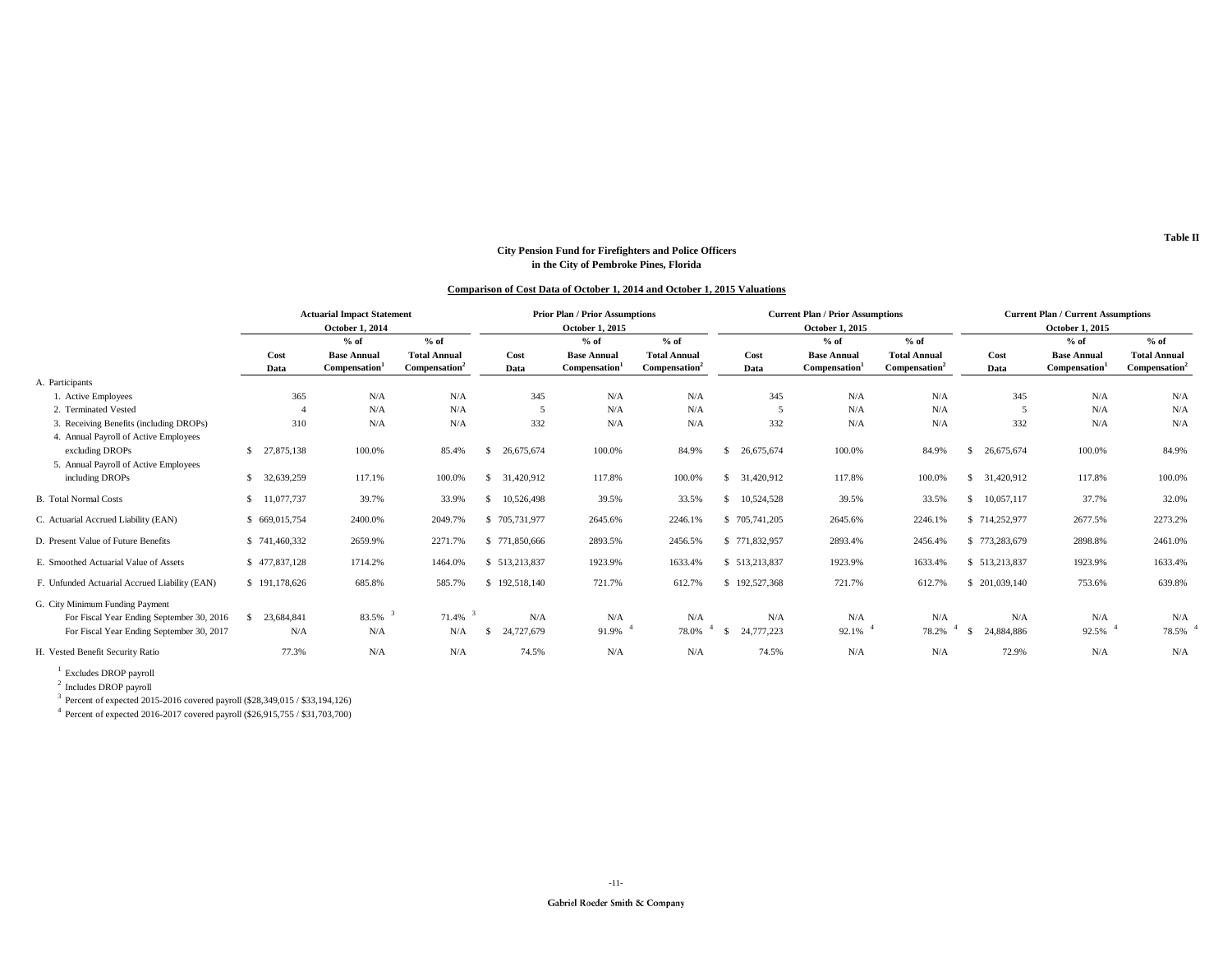## **Actuarial Valuation as of October 1, 2015 Characteristics of Participants in**

### A. Active Plan Participants Summary

|    | 1. Active participants fully vested                                  | 208              |
|----|----------------------------------------------------------------------|------------------|
|    | 2. Active participants partially vested                              | $\Omega$         |
|    | 3. Active participants non-vested                                    | 137              |
|    | 4. Total active participants                                         | 345              |
|    | 5. Annual rate of pay of active participants excluding DROPs         | \$<br>26,675,674 |
|    | 6. Annual rate of pay of active participants including DROPs         | \$<br>31,420,912 |
| B. | <b>Retired and Terminated Vested Participant Summary</b>             |                  |
|    | 1. Retired or terminated vested participants receiving               |                  |
|    | benefits (including DROPs)                                           | 298              |
|    | 2. Terminated vested participants entitled to                        |                  |
|    | future benefits                                                      | 5                |
|    | 3. Deceased participants whose beneficiaries are                     |                  |
|    | receiving benefits                                                   | 15               |
|    | 4. Disabled participants receiving benefits                          | 19               |
| C. | <b>Projected Annual Retirement Benefits</b>                          |                  |
|    | 1. Retired or terminated vested receiving benefits (including DROPs) | \$<br>26,778,721 |
|    | 2. Terminated vested entitled to future benefits                     | \$<br>130,341    |
|    | 3. Beneficiaries of deceased participants                            | \$<br>421,094    |
|    | 4. Disabled participants                                             | \$<br>933,747    |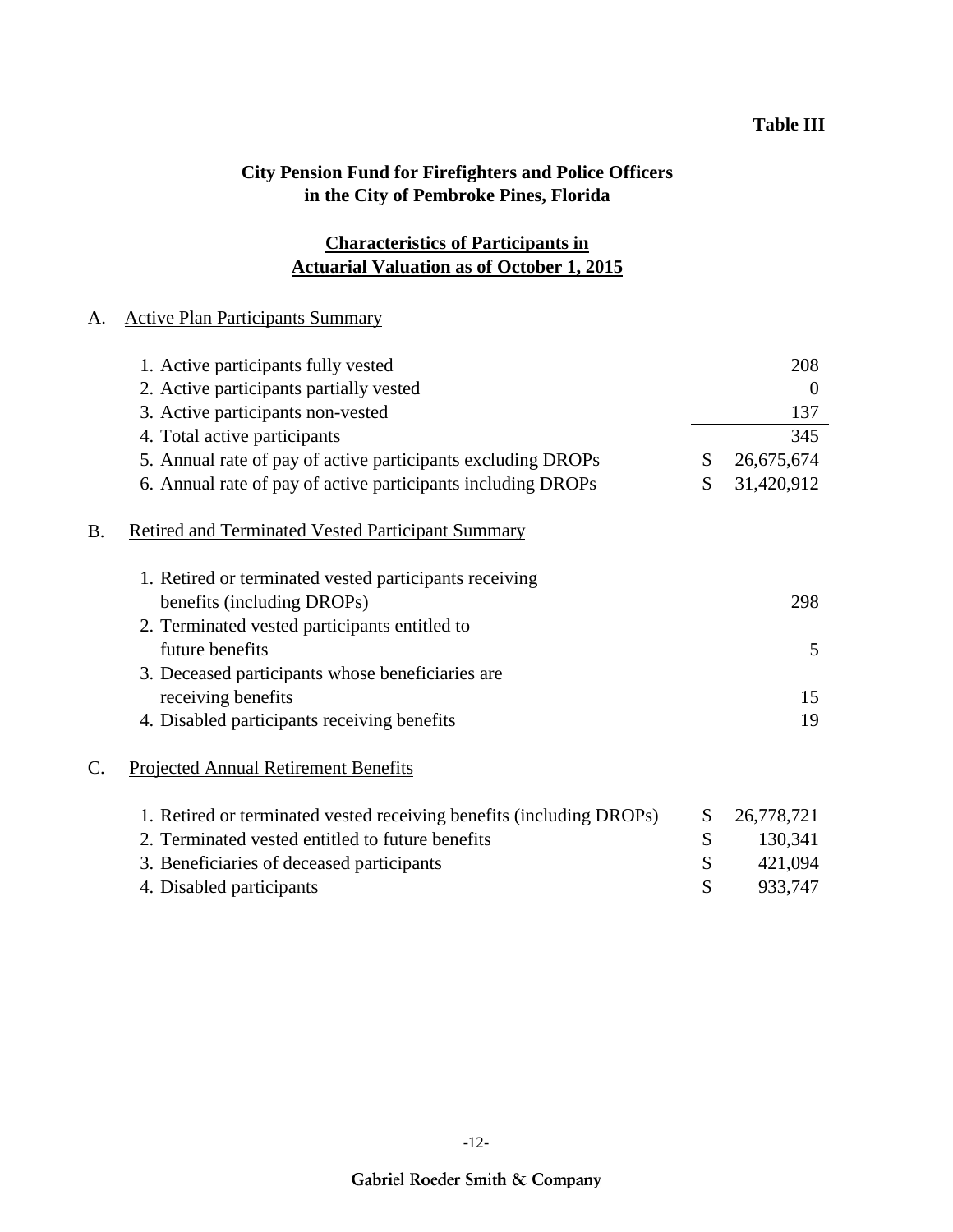## **Table IV**

| <b>City Pension Fund for Firefighters and Police Officers</b> |  |
|---------------------------------------------------------------|--|
| in the City of Pembroke Pines, Florida                        |  |

## **Statement of Assets as of October 1, 2015**

|    | <b>Assets</b>                  | <b>Market Value</b> |
|----|--------------------------------|---------------------|
|    | A. Cash and Cash Equivalents   | \$<br>19,284,562    |
|    | <b>B.</b> General Investments  |                     |
|    | 1. U.S. Government Securities  | \$<br>16,309,709    |
|    | 2. Corporate Bonds             | 87,035,936          |
|    | 3. Common Stocks               | 216,012,467         |
|    | 4. International Stocks        | $\overline{0}$      |
|    | 5. Mutual Funds                | 143,265,430         |
|    | 6. Foreign Bonds               | 5,321,894           |
|    | 7. Property and Equipment, net | 369,392             |
|    | 8. DROP Participant Loans      | 1,308,301           |
| C. | Receivables                    |                     |
|    | 1. Accrued Interest            | \$<br>913,557       |
|    | 2. Contributions Receivable    | 2,959,644           |
|    | 3. Accounts Receivable         | 1,341,407           |
| D. | <b>Prepaid DROP Benefits</b>   | 2,058,089           |
| E. | Payables                       |                     |
|    | 1. Accounts Payable            | \$<br>389,497       |
|    | 2. Due to Broker               | 584,152             |
| F. | <b>Total Base Fund</b>         |                     |
|    | $(A. + B. + C. + D. - E.)$     | \$<br>495,206,739   |
|    |                                |                     |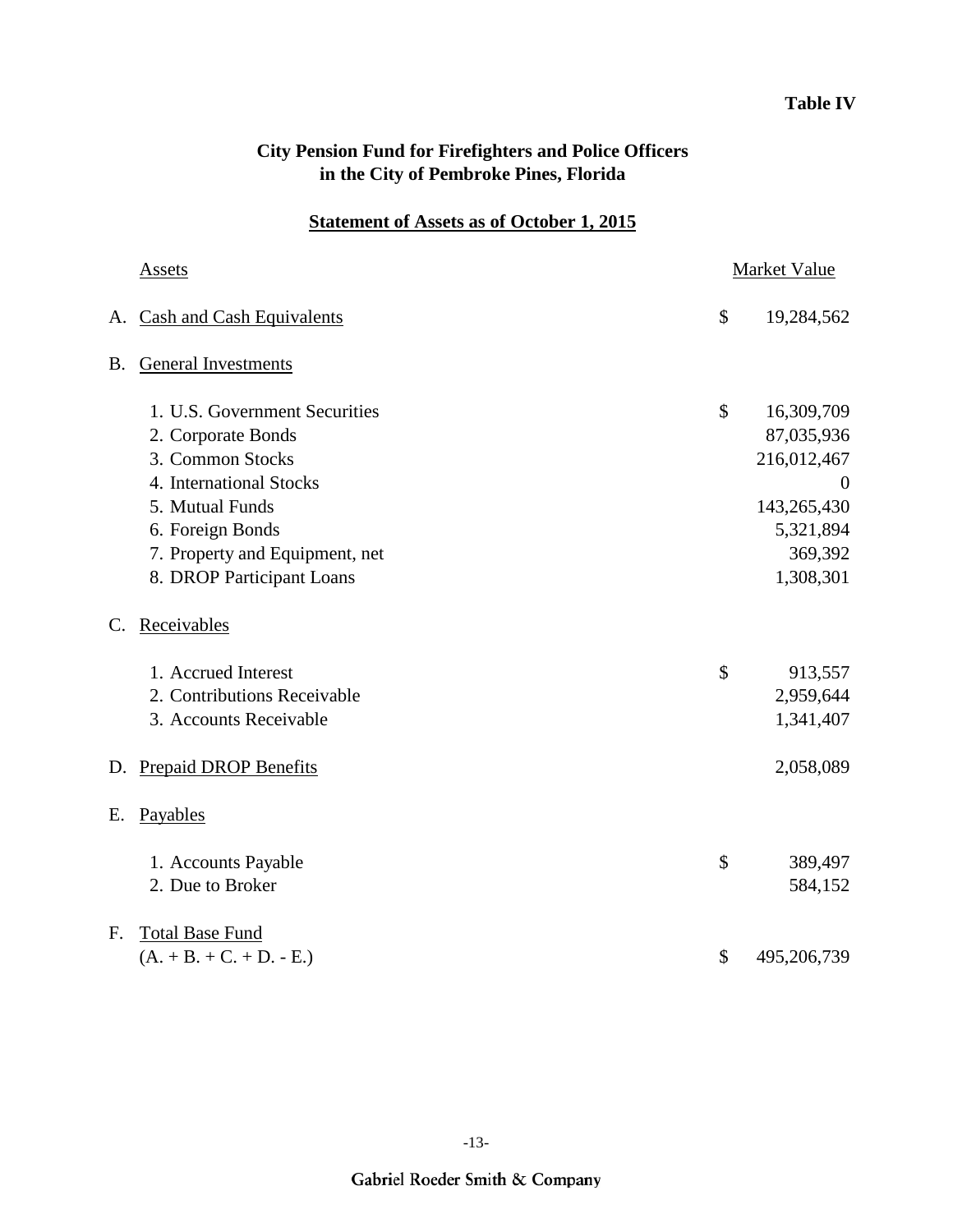#### **Reconciliation of Plan Assets**

| A. Total Market Value of Assets as of October 1, 2014        |                        | \$ | 483,895,286      |
|--------------------------------------------------------------|------------------------|----|------------------|
| <b>B.</b> Receipts During Period                             |                        |    |                  |
| 1. Contributions                                             |                        |    |                  |
| a. Member                                                    | \$<br>3,065,485        |    |                  |
| b. City                                                      | 23,719,361             |    |                  |
| c. State                                                     | 2,470,921              |    |                  |
| d. Total                                                     | \$<br>29,255,767       |    |                  |
| 2. Investment Income                                         |                        |    |                  |
| a. Interest and dividends                                    | \$<br>9,743,415        |    |                  |
| b. Other income                                              | 72,859                 |    |                  |
| c. DROP loan interest                                        | 55,814                 |    |                  |
| d. Net realized and unrealized gains                         | 2,644,533              |    |                  |
| e. Investment expenses                                       | (2,793,162)            |    |                  |
| f. Net investment income                                     | \$<br>9,723,459        |    |                  |
| 3. Total receipts during period                              |                        | \$ | 38,979,226       |
| C. Disbursements During Period                               |                        |    |                  |
| 1. Pension payments                                          | \$<br>21,844,775       |    |                  |
| 2. DROP distributions                                        | 5,112,979              |    |                  |
| 3. Contribution refunds                                      | 112,757                |    |                  |
| 4. Administrative expenses                                   | 597,262                |    |                  |
| 5. Total disbursements during period                         |                        | \$ | 27,667,773       |
| D. Total Market Value of Net Assets as of September 30, 2015 |                        | S  | 495,206,739      |
| E. Excess State Funds                                        |                        |    |                  |
| 1. Balance as of October 1, 2014                             | \$<br>$\boldsymbol{0}$ |    |                  |
| 2. Increase for current year                                 | $\boldsymbol{0}$       |    |                  |
| 3. Purchase of additional benefits                           | $\boldsymbol{0}$       |    |                  |
| 4. Balance as of September 30, 2015                          |                        | \$ | $\boldsymbol{0}$ |
| F. Reconciliation of DROP Account Balances                   |                        |    |                  |
| 1. DROP Accounts Balance as of October 1, 2014               | \$<br>99,741,915       |    |                  |
| 2. Benefit Payments into DROP Accounts during Year           | 4,573,496              |    |                  |
| 3. Loan Interest during Year                                 | 55,814                 |    |                  |
| 4. Investment Gains (Losses) during Year                     | 7,386,968              |    |                  |
| 5. ESI Payments during Year                                  | (29,201)               |    |                  |
| 6. Distributions from DROP Accounts during Year              | (5,112,979)            |    |                  |
| 7. DROP Accounts Balance as of September 30, 2015            |                        | S  | 106,616,013      |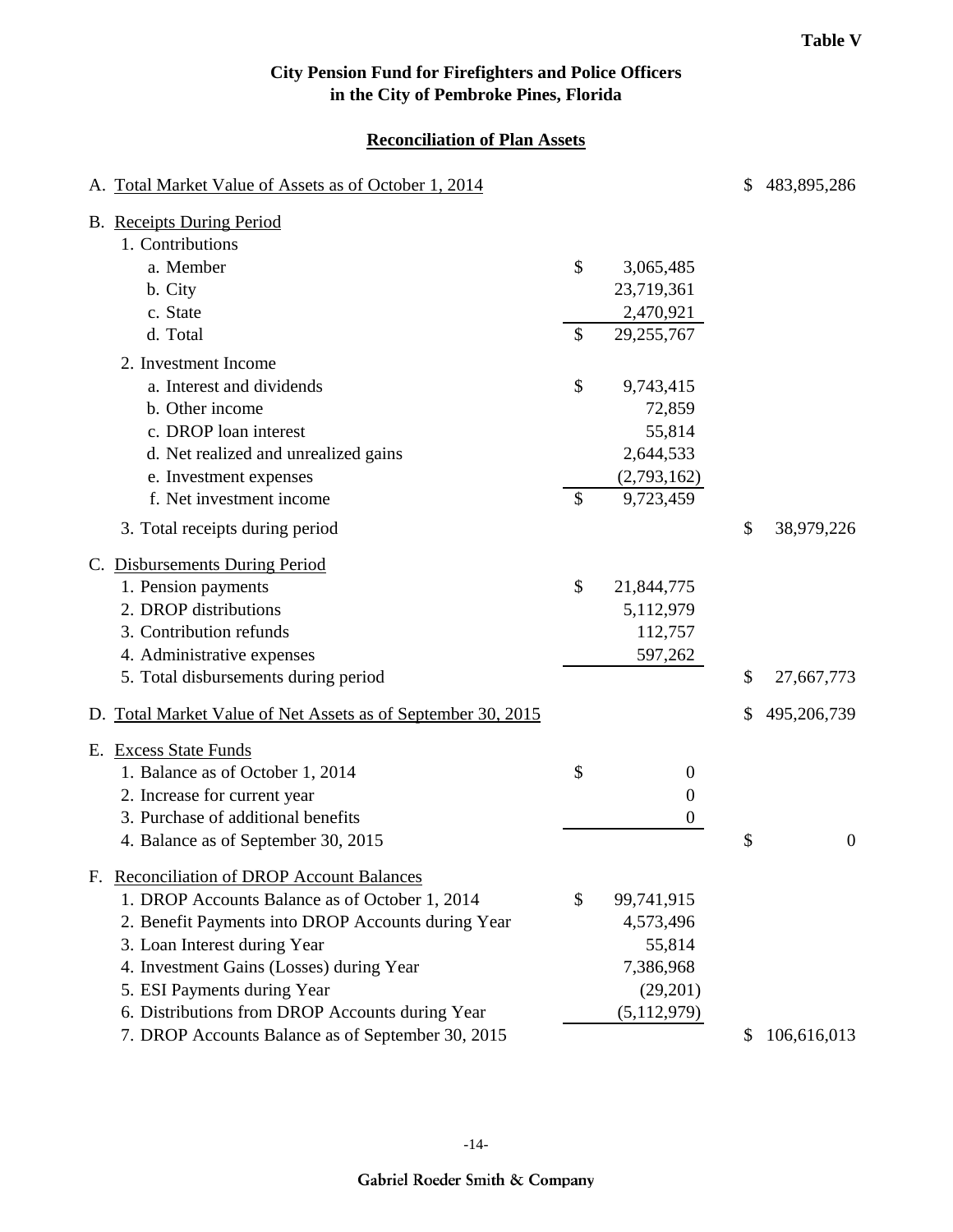### **Development of Smoothed Actuarial Value of Assets as of September 30**

|                                                               | 2011                                                                                                                                   | 2012          | 2013        | 2014        | 2015         |
|---------------------------------------------------------------|----------------------------------------------------------------------------------------------------------------------------------------|---------------|-------------|-------------|--------------|
| Preliminary smoothed actuarial value from prior year          | 343,549,647                                                                                                                            | 367, 319, 792 | 399,960,017 | 437,914,935 | 477,837,128  |
| Market value end of year                                      | 308,419,102                                                                                                                            | 376,680,848   | 436,512,061 | 483,895,286 | 495,206,739  |
| Market value beginning of year                                | 298, 347, 976                                                                                                                          | 308,419,102   | 376,680,848 | 436,512,061 | 483,895,286  |
| Non-investment net cash flow                                  | 10,587,832                                                                                                                             | 8,725,417     | 6,066,188   | 3,244,671   | 1,587,994    |
|                                                               |                                                                                                                                        |               |             |             |              |
| $[A. x.08] + [D. x.04]$                                       | 27,907,485                                                                                                                             | 29,734,600    | 32,239,449  | 35,162,982  | 38,290,490   |
| Expected smoothed actuarial value of assets                   |                                                                                                                                        |               |             |             |              |
| $A_+ + D_+ + E_+$                                             | 382,044,964                                                                                                                            | 405,779,809   | 438,265,654 | 476,322,588 | 517,715,612  |
| Excess of market value over expected smoothed actuarial value |                                                                                                                                        |               |             |             |              |
| $B. - F.$                                                     | (73,625,862)                                                                                                                           | (29,098,961)  | (1,753,593) | 7,572,698   | (22,508,873) |
| 20% adjustment towards market value                           |                                                                                                                                        |               |             |             |              |
| .20 x G.                                                      | (14, 725, 172)                                                                                                                         | (5,819,792)   | (350,719)   | 1,514,540   | (4,501,775)  |
| Preliminary smoothed actuarial value end of year              |                                                                                                                                        |               |             |             |              |
| $F. + H.$                                                     | 367, 319, 792                                                                                                                          | 399,960,017   | 437,914,935 | 477,837,128 | 513,213,837  |
| Upper corridor limit: 120% of B.                              | 370,102,922                                                                                                                            | 452,017,018   | 523,814,473 | 580,674,343 | 594,248,087  |
|                                                               | 246,735,282                                                                                                                            | 301,344,678   | 349,209,649 | 387,116,229 | 396,165,391  |
| Smoothed actuarial value end of year                          |                                                                                                                                        |               |             |             |              |
| I., not more than J., nor less than K.                        | 367, 319, 792                                                                                                                          | 399,960,017   | 437,914,935 | 477,837,128 | 513,213,837  |
|                                                               | 3.8%                                                                                                                                   | 6.4%          | 7.9%        | 8.3%        | 7.1%         |
| Market value rate of return                                   | $(0.2\%)$                                                                                                                              | 19.0%         | 14.2%       | 10.1%       | 2.0%         |
| Excess of market value over smoothed actuarial value          |                                                                                                                                        |               |             |             |              |
| end of year $(B. - L.)$                                       | (58,900,690)                                                                                                                           | (23,279,169)  | (1,402,874) | 6,058,158   | (18,007,098) |
|                                                               | Expected investment return<br>H.<br>K. Lower corridor limit: 80% of B.<br>M. Smoothed actuarial value rate of return<br>O <sub>1</sub> |               |             |             |              |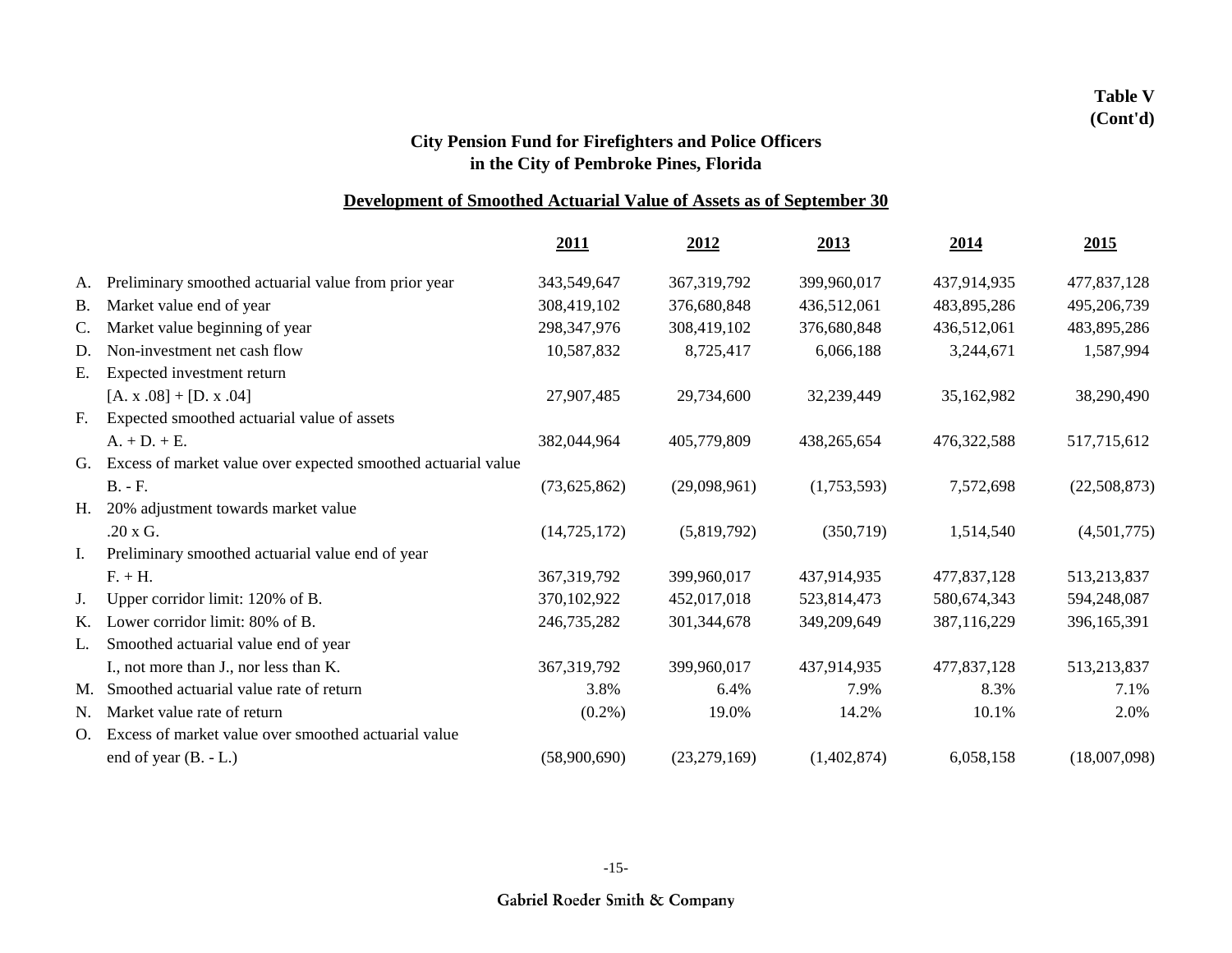## **Ended September 30, 2015 Actuarial Gains / (Losses) for Plan Year**

### A. Derivation of Actuarial Gain / (Loss)

|    | 1. Employer normal cost previous actuarial impact statement                 | \$                        | 8,220,523   |
|----|-----------------------------------------------------------------------------|---------------------------|-------------|
|    | 2. Unfunded actuarial accrued liability previous actuarial impact statement | \$                        | 191,178,626 |
|    | 3. Employer contributions previous year:                                    |                           |             |
|    | (a) City                                                                    | \$                        | 23,719,361  |
|    | (b) State                                                                   |                           | 2,470,921   |
|    | (c) Total                                                                   | $\mathsf{\$}$             | 26,190,282  |
|    | 4. Interest on:                                                             |                           |             |
|    | (a) Employer normal cost                                                    | \$                        | 657,642     |
|    | (b) Unfunded actuarial accrued liability                                    |                           | 15,294,290  |
|    | (c) Contributions                                                           |                           | 757,477     |
|    | (d) Net total: $(a) + (b) - (c)$                                            | $\mathsf{\$}$             | 15,194,455  |
|    | 5. Increase (decrease) in unfunded actuarial accrued liability due to plan  |                           |             |
|    | amendment                                                                   | \$                        | 9,228       |
|    | 6. Increase (decrease) in unfunded actuarial accrued liability due to       |                           |             |
|    | assumption changes                                                          | \$                        | 8,511,772   |
|    | 7. Expected unfunded actuarial liability current year:                      |                           |             |
|    | $(1. + 2. - 3. + 4. + 5. + 6.)$                                             | $\boldsymbol{\mathsf{S}}$ | 196,924,322 |
|    | 8. Actual unfunded actuarial liability current year                         |                           | 201,039,140 |
|    | 9. Actuarial gain / (loss): (7. - 8.)                                       | $\boldsymbol{\mathsf{S}}$ | (4,114,818) |
| В. | Approximate Portion of Gain / (Loss) due to Investments                     |                           |             |
|    | Smoothed actuarial value of assets previous year<br>1.                      | $\mathcal{S}$             | 477,837,128 |
|    | Contributions during period<br>2.                                           |                           | 29,255,767  |
|    | Benefits, refunds and admin expenses during period<br>3.                    |                           | 27,667,773  |
|    | Expected net appreciation for period<br>4.                                  |                           | 38,000,356  |
|    | Expected smoothed actuarial value assets current year:<br>5.                |                           |             |
|    | $(1. + 2. - 3. + 4.)$                                                       | \$                        | 517,425,478 |
|    | 6. Actual smoothed actuarial value of assets current year                   | \$                        | 513,213,837 |
|    | Approximate gain / (loss) due to investments: $(6. - 5.)$<br>7.             | \$                        | (4,211,641) |
|    | C. Approximate Portion of Gain / (Loss) due to Liabilities: (A. - B.)       | \$                        | 96,823      |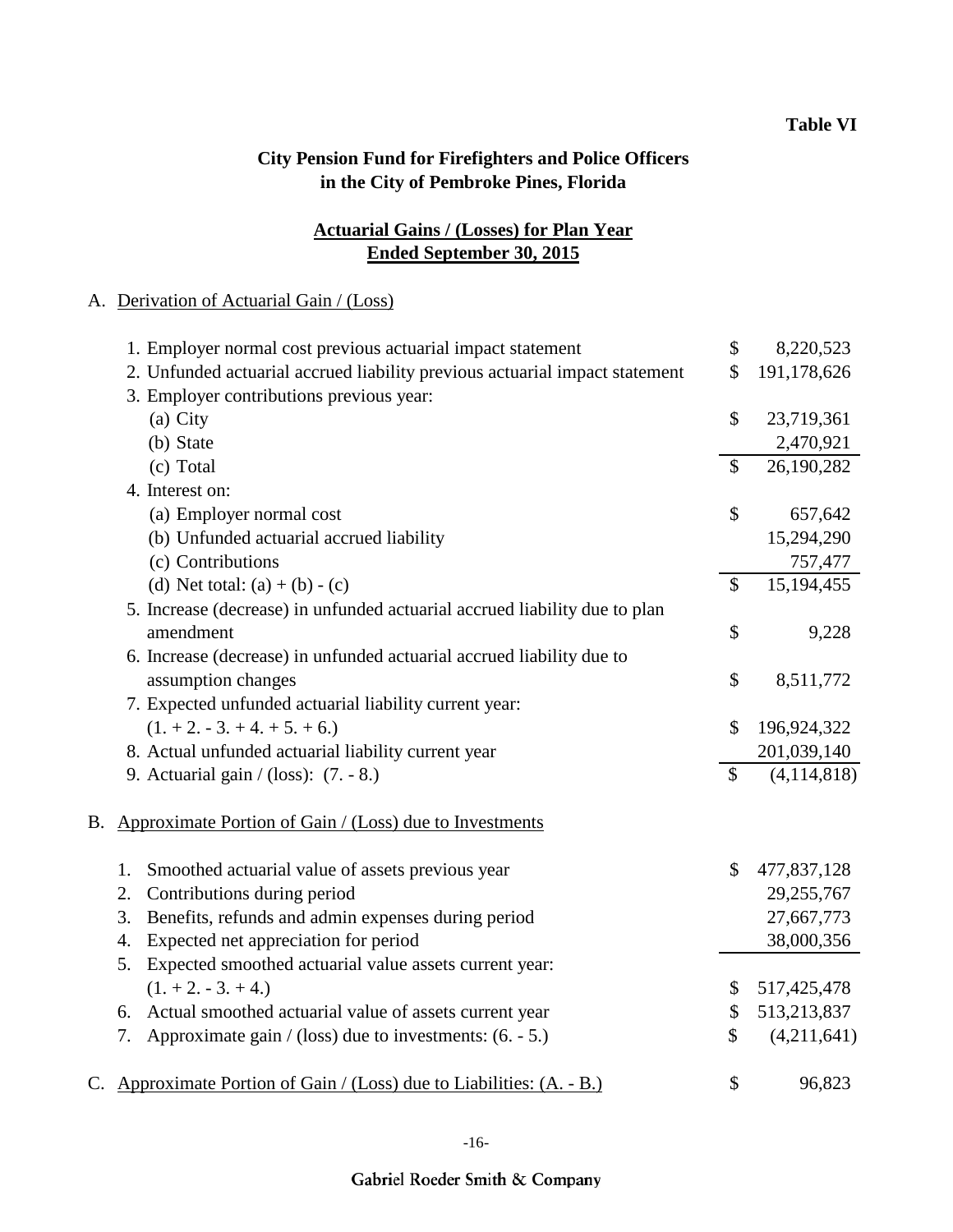#### **Table VII**

## **City Pension Fund for Firefighters and Police Officers in the City of Pembroke Pines, Florida**

## **Historic Actuarial Gains (Losses)**

#### Historic Gains (Losses)

| <b>Year Ended</b> | <b>Actuarial Gain / (Loss)</b> |                |  |  |
|-------------------|--------------------------------|----------------|--|--|
| 09/30/2015        | \$                             | (4, 114, 818)  |  |  |
| 09/30/2014        | \$                             | 5,068,959      |  |  |
| 09/30/2013        | \$                             | 643,561        |  |  |
| 09/30/2012        | \$                             | (4,435,113)    |  |  |
| 09/30/2011        | \$                             | (10, 855, 137) |  |  |
| 09/30/2010        | \$                             | (13,820,665)   |  |  |
| 09/30/2009        | \$                             | (23, 430, 002) |  |  |
| 09/30/2008        | \$                             | (21, 456, 556) |  |  |
| 09/30/2007        | \$                             | 2,084,686      |  |  |
| 09/30/2006        | \$                             | (14,201,369)   |  |  |
| 09/30/2005        | \$                             | (10, 226, 167) |  |  |
| 09/30/2004        | \$                             | (9,403,506)    |  |  |
| 09/30/2003        | \$                             | (4,856,940)    |  |  |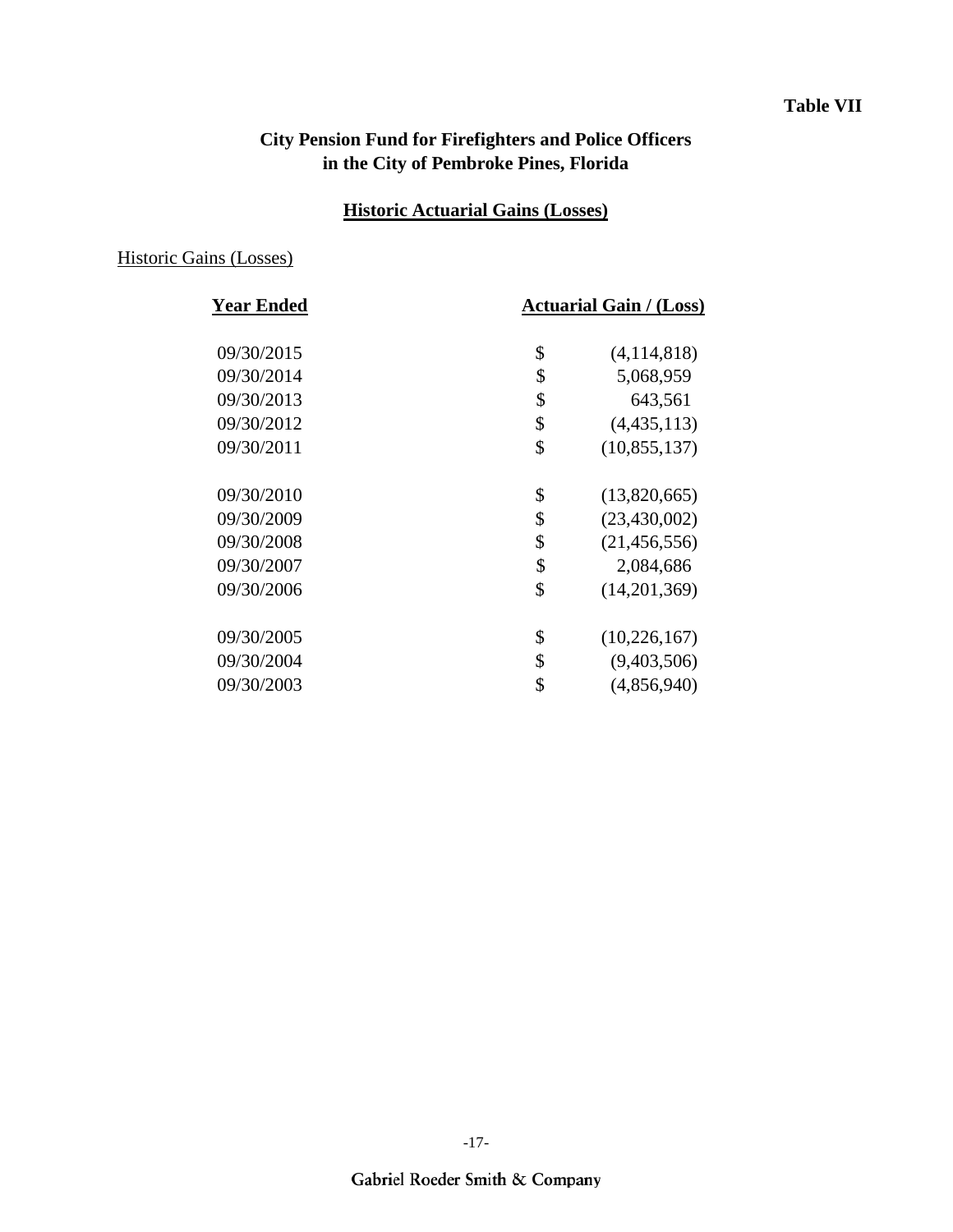#### **Amortization of Unfunded Actuarial Accrued Liability**

## A. Unfunded Actuarial Accrued Liability

|                 | Unfunded             |              | Amortization |  |  |  |
|-----------------|----------------------|--------------|--------------|--|--|--|
| Date            | Liability            |              | Payment      |  |  |  |
|                 |                      |              |              |  |  |  |
| October 1, 2015 | 201,039,140<br>\$    | S.           | 18,330,028   |  |  |  |
| October 1, 2016 | 197,234,486<br>\$    | S.           | 18,494,998   |  |  |  |
| October 1, 2017 | 192,949,277<br>\$    | \$           | 18,661,453   |  |  |  |
| October 1, 2018 | 188, 143, 706<br>\$  | \$           | 18,829,406   |  |  |  |
| October 1, 2019 | 182,774,787<br>\$    | $\mathbb{S}$ | 18,998,871   |  |  |  |
| .               |                      |              |              |  |  |  |
| $\ddotsc$       |                      |              |              |  |  |  |
| October 1, 2045 | \$<br>$\overline{0}$ | \$           |              |  |  |  |

## B. Covered Payroll History

| Covered         |    | Annual               |           |
|-----------------|----|----------------------|-----------|
| Date            |    | Payroll <sup>*</sup> | Increase  |
|                 |    |                      |           |
| October 1, 2015 | \$ | 26,675,674           | $(4.3\%)$ |
| October 1, 2014 | \$ | 27,875,138           | 1.0%      |
| October 1, 2013 | \$ | 27,588,952           | 2.1%      |
| October 1, 2012 | \$ | 27,011,016           | 0.6%      |
| October 1, 2011 | \$ | 26,857,833           | $(1.0\%)$ |
| October 1, 2010 | \$ | 27,129,273           | $(1.4\%)$ |
| October 1, 2009 | \$ | 27,528,175           | 3.4%      |
| October 1, 2008 | \$ | 26,616,124           | 0.0%      |
| October 1, 2007 | \$ | 26,610,708           | 2.2%      |
| October 1, 2006 | \$ | 26,040,640           | 7.2%      |
| October 1, 2005 | \$ | 24, 294, 435         | N/A       |
|                 |    |                      |           |

Ten-Year Average Annual Increase 0.9%

\* Excludes DROP payroll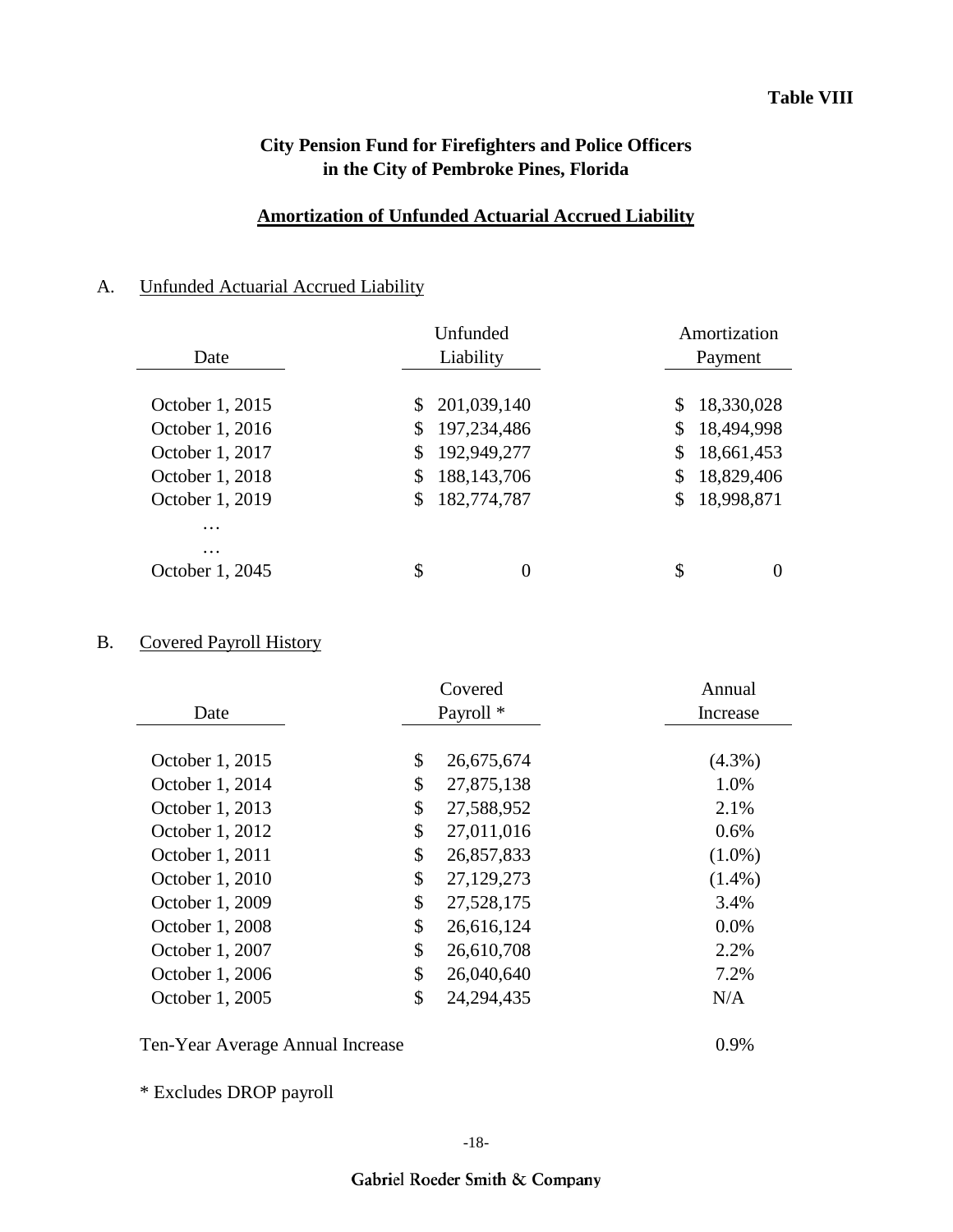#### **Accounting Disclosure Exhibit**

|                                                                                                             |                                                    |               | <b>Actuarial</b>                         |               |                                                        |              |                                                                 |               |                                                                  |
|-------------------------------------------------------------------------------------------------------------|----------------------------------------------------|---------------|------------------------------------------|---------------|--------------------------------------------------------|--------------|-----------------------------------------------------------------|---------------|------------------------------------------------------------------|
|                                                                                                             | <b>Actuarial</b><br><b>Valuation</b><br>10/01/2014 |               | Impact<br><b>Statement</b><br>10/01/2014 |               | Prior Plan /<br><b>Prior Assumptions</b><br>10/01/2015 |              | <b>Current Plan /</b><br><b>Prior Assumptions</b><br>10/01/2015 |               | <b>Current Plan/</b><br><b>Current Assumptions</b><br>10/01/2015 |
| <b>Number of Plan Members</b>                                                                               |                                                    |               |                                          |               |                                                        |              |                                                                 |               |                                                                  |
| a. Retirees and beneficiaries receiving benefits                                                            | 310                                                |               | 310                                      |               | 332                                                    |              | 332                                                             |               | 332                                                              |
| b. Terminated plan members entitled to but not yet receiving                                                | $\overline{4}$                                     |               | $\overline{4}$                           |               | 5                                                      |              | 5                                                               |               | $\sqrt{5}$                                                       |
| benefits                                                                                                    |                                                    |               |                                          |               |                                                        |              |                                                                 |               |                                                                  |
| c. Active plan members<br>d. Total                                                                          | 365<br>679                                         |               | 365<br>$\overline{679}$                  |               | 345<br>682                                             |              | 345<br>682                                                      |               | 345<br>682                                                       |
|                                                                                                             |                                                    |               |                                          |               |                                                        |              |                                                                 |               |                                                                  |
| II. Financial Accounting Standards Board Allocation as of October 1, 2015                                   |                                                    |               |                                          |               |                                                        |              |                                                                 |               |                                                                  |
| A. Statement of Accumulated Plan Benefits<br>1. Actuarial present value of accumulated vested plan benefits |                                                    |               |                                          |               |                                                        |              |                                                                 |               |                                                                  |
| a. Participants currently receiving benefits                                                                | \$<br>488,239,242                                  | \$            | 488,239,242                              | \$            | 528, 277, 432                                          | \$           | 528, 277, 432                                                   | $\mathbb{S}$  | 536,214,051                                                      |
| b. Other participants                                                                                       | 137,600,369                                        |               | 137,600,369                              |               | 136,797,908                                            |              | 136,797,908                                                     |               | 143,171,956                                                      |
| c. Total                                                                                                    | \$<br>625,839,611                                  | $\mathsf{\$}$ | 625,839,611                              | $\mathcal{S}$ | 665,075,340                                            | $\sqrt{\ }$  | 665,075,340                                                     | $\mathcal{S}$ | 679,386,007                                                      |
| 2. Actuarial present value of accumulated                                                                   |                                                    |               |                                          |               |                                                        |              |                                                                 |               |                                                                  |
| non-vested plan benefits                                                                                    | $\boldsymbol{\mathsf{S}}$<br>12,590,065            | $\mathcal{L}$ | 12,200,761                               | \$            | 9,214,437                                              | \$           | 8,981,490                                                       | -\$           | 10,020,219                                                       |
| 3. Total actuarial present value of accumulated plan benefits                                               | $\mathbb{S}$<br>638,429,676                        | $\mathbb{S}$  | 638,040,372                              | $\mathcal{S}$ | 674,289,777                                            | $\mathbb{S}$ | 674,056,830                                                     | $\mathbb{S}$  | 689,406,226                                                      |
| B. Statement of Change in Accumulated Plan Benefits                                                         |                                                    |               |                                          |               |                                                        |              |                                                                 |               |                                                                  |
| 1. Actuarial present value of accumulated plan benefits                                                     |                                                    |               |                                          |               |                                                        |              |                                                                 |               |                                                                  |
| as of October 1, 2014                                                                                       |                                                    |               |                                          |               |                                                        |              |                                                                 | \$            | 638,429,676                                                      |
| 2. Increase (decrease) during year attributable to:                                                         |                                                    |               |                                          |               |                                                        |              |                                                                 |               |                                                                  |
| a. Plan amendment                                                                                           |                                                    |               |                                          |               |                                                        |              |                                                                 | \$            | (622, 251)                                                       |
| b. Change in actuarial assumptions                                                                          |                                                    |               |                                          |               |                                                        |              |                                                                 |               | 15,349,396                                                       |
| c. Benefits paid including refunds                                                                          |                                                    |               |                                          |               |                                                        |              |                                                                 |               | (27,070,511)                                                     |
| d. Other, including benefits accumulated, increase                                                          |                                                    |               |                                          |               |                                                        |              |                                                                 |               |                                                                  |
| for interest due to decrease in the discount period<br>e. Net increase                                      |                                                    |               |                                          |               |                                                        |              |                                                                 |               | 63,319,916<br>50,976,550                                         |
| 3. Actuarial present value of accumulated plan benefits                                                     |                                                    |               |                                          |               |                                                        |              |                                                                 | \$            |                                                                  |
| as of October 1, 2015                                                                                       |                                                    |               |                                          |               |                                                        |              |                                                                 | \$            | 689,406,226                                                      |
|                                                                                                             |                                                    |               |                                          |               |                                                        |              |                                                                 |               |                                                                  |
| C. Significant Matters Affecting Calculations                                                               |                                                    |               |                                          |               |                                                        |              |                                                                 |               |                                                                  |
| 1. Assumed rate of return used in determining actuarial present values                                      |                                                    |               |                                          |               |                                                        |              |                                                                 |               | 7.95%<br>See Table X - Item U.                                   |
| 2. Change in plan provisions<br>3. Change in actuarial assumptions                                          |                                                    |               |                                          |               |                                                        |              |                                                                 |               | See Table XI - Item N.                                           |
|                                                                                                             |                                                    |               |                                          |               |                                                        |              |                                                                 |               |                                                                  |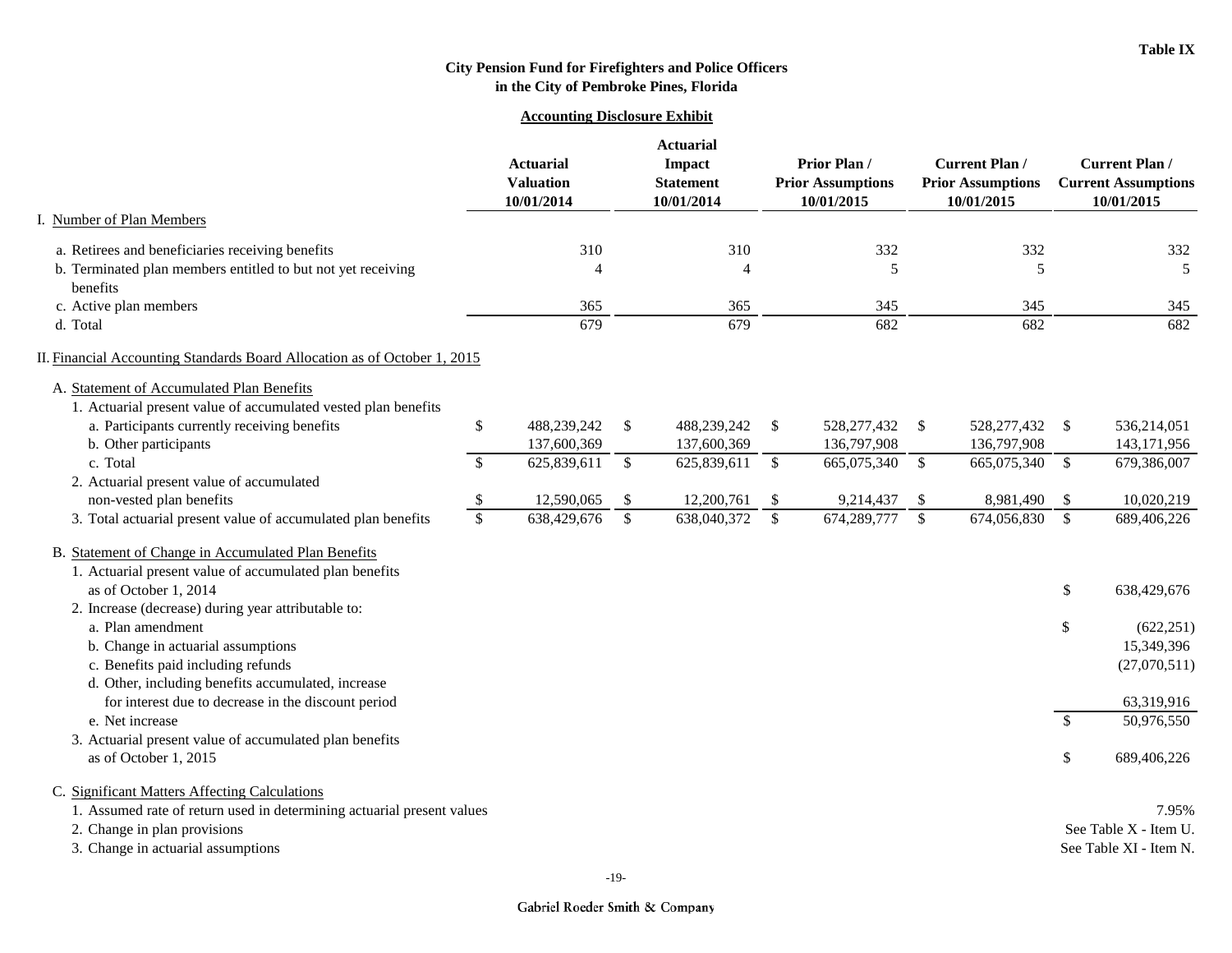#### **Accounting Disclosure Exhibit**

#### III. Net Pension Liability and Related Ratios (GASB No. 67 & No. 68)

| <b>Measurement Date</b>                                            | 9/30/2014                   | 9/30/2015                  | Projected<br>9/30/2016*    |
|--------------------------------------------------------------------|-----------------------------|----------------------------|----------------------------|
|                                                                    |                             |                            |                            |
| A. Total Pension Liability (TPL)                                   |                             |                            |                            |
| <b>Service Cost</b>                                                | 10,631,405<br>\$            | 10,619,978<br>\$           | $\mathcal{S}$<br>9,537,905 |
| Interest                                                           | 50,687,264                  | 53,286,992                 | 56,418,733                 |
| <b>Benefit Changes</b>                                             | $\boldsymbol{0}$            | 765,470                    | 22,338                     |
| Difference Between Actual and Expected Experience                  | (679, 355)                  | (3,834,368)                | 393,556                    |
| <b>Assumption Changes</b>                                          | $\boldsymbol{0}$            | 0                          | 8,511,772                  |
| Benefit Payments, including Refunds of Member Contributions        | (25, 391, 326)              | (27,070,511)               | (28, 242, 570)             |
| Net Change in Total Pension Liability                              | $\mathcal{S}$<br>35,247,988 | $\mathbb{S}$<br>33,767,561 | $\mathbb{S}$<br>46,641,734 |
| Total Pension Liability (TPL) - (beginning of year)                | 636, 309, 762               | 671,557,750                | 705,325,311                |
| Total Pension Liability (TPL) - (end of year)                      | $\overline{$}671,557,750$   | \$705,325,311              | \$751,967,045              |
| <b>B.</b> Plan Fiduciary Net Position                              |                             |                            |                            |
| Contributions - City and State                                     | \$<br>26,214,407            | 26,190,282<br>S.           | 26,313,922<br>\$           |
| <b>Contributions - Member</b>                                      | 2,983,425                   |                            |                            |
| Net Investment Income                                              |                             | 3,065,485                  | 2,631,576                  |
|                                                                    | 44,138,554                  | 9,650,600                  | 39,376,238                 |
| Benefit Payments, including Refunds of Member Contributions        | (25, 391, 326)              | (27,070,511)               | (28, 242, 570)             |
| <b>Administrative Expenses</b>                                     | (544, 463)                  | (597, 262)                 | (519,212)                  |
| Other                                                              | (17, 372)                   | 72,859                     | $\overline{0}$             |
| Net Change in Plan Fiduciary Net Position                          | 47,383,225                  | 11,311,453<br>$\mathbb{S}$ | 39,559,954<br>$\mathbb{S}$ |
| Plan Fiduciary Net Position - (beginning of year)                  | 436,512,061                 | 483,895,286                | 495,206,739                |
| Plan Fiduciary Net Position - (end of year)                        | \$483,895,286               | \$495,206,739              | \$534,766,693              |
| Net Pension Liability (NPL) - (end of year): (A) - (B)             | \$187,662,464               | \$210,118,572              | \$217,200,352              |
| D. Plan Fiduciary Net Position as a Percentage of TPL: $(B) / (A)$ | 72.06 %                     | 70.21 %                    | 71.12 %                    |
| E. Covered Employee Payroll**                                      | 32,708,913<br>\$.           | 33,576,570<br>\$           | 31,420,912<br>S            |
| F. NPL as a Percentage of Covered Employee Payroll: $(C) / (E)$    | 573.73 %                    | 625.79 %                   | 691.26 %                   |
| G. Notes to Schedule:                                              |                             |                            |                            |
| <b>Valuation Date</b>                                              | 10/01/2013                  | 10/01/2014                 | 10/01/2015                 |

Update procedures used to roll forward TPL excluding DROP account balances to the measurement dates - actual DROP account balances as of measurement dates included in TPL.

See Table IX, Item V. for benefit and assumption changes during the year

\* Projected - actual amounts will be available after fiscal year end

\*\* As reported for Actuarial Valuation - GASB Statement Nos. 67 and 68 reference total payroll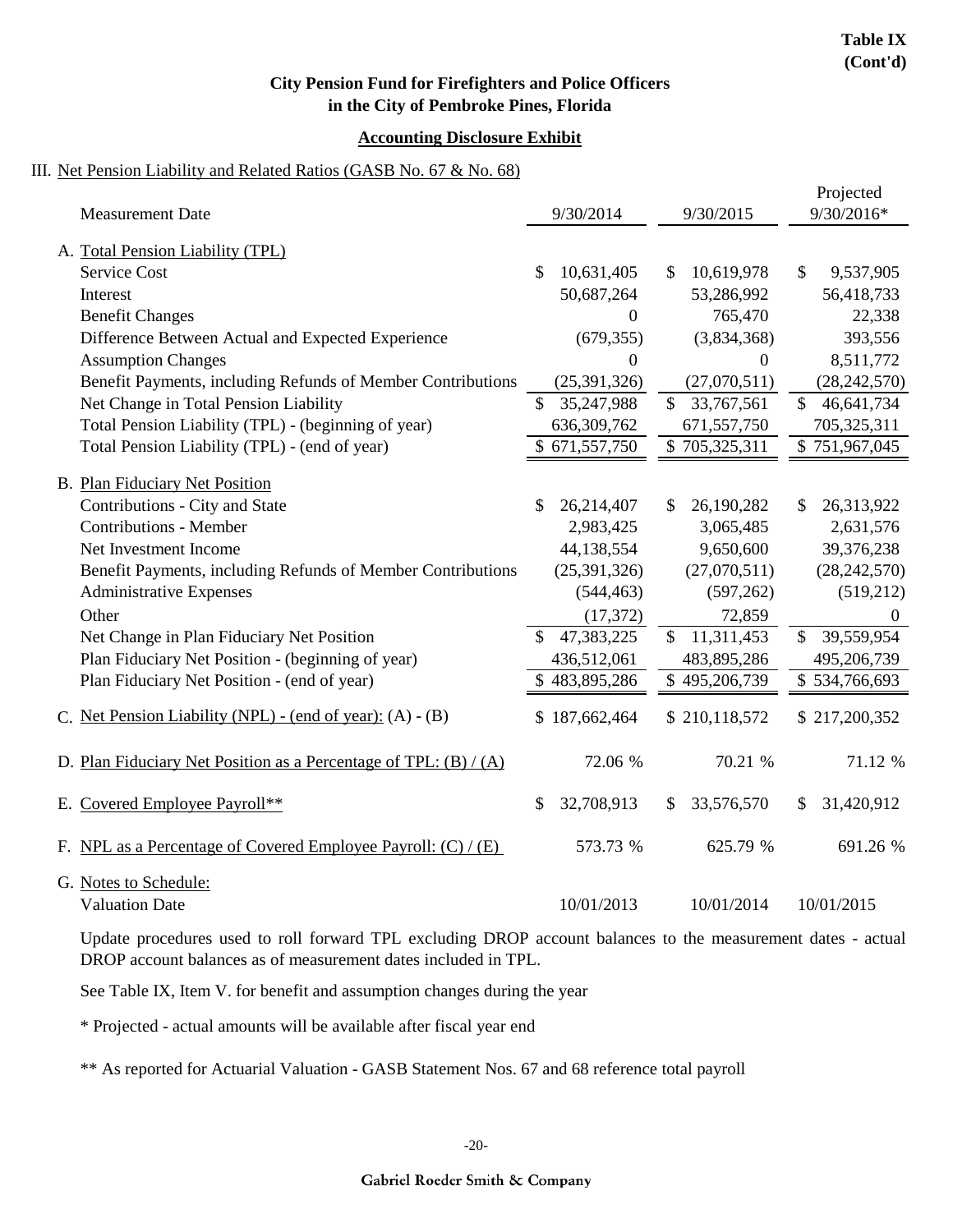### **Table IX (Cont'd)**

## **City Pension Fund for Firefighters and Police Officers in the City of Pembroke Pines, Florida**

## **Accounting Disclosure Exhibit**

## IV. Schedule of Employer Contributions (GASB No. 67 & No. 68)

| <b>Fiscal Year</b><br>Ended | Actuarially<br>Determined<br>Contribution | Actual<br>Contribution | Contribution<br>Deficiency<br>(Excess) | Covered<br>Payroll <sup>1,2,3</sup> | <b>Actual Contribution</b><br>as a % of<br><b>Covered Payroll</b> |
|-----------------------------|-------------------------------------------|------------------------|----------------------------------------|-------------------------------------|-------------------------------------------------------------------|
| 2006                        | \$10,233,546                              | \$10,233,546           | \$<br>$\boldsymbol{0}$                 | \$24,294,435                        | 42.12%                                                            |
| 2007                        | 14,254,450                                | 14,254,450             | $\boldsymbol{0}$                       | 32,193,581                          | 44.28%                                                            |
| 2008                        | 17,795,174                                | 17,795,174             | $\boldsymbol{0}$                       | 33,404,366                          | 53.27%                                                            |
| 2009                        | 21,935,003                                | 21,935,003             | $\boldsymbol{0}$                       | 33,206,674                          | 66.06%                                                            |
| 2010                        | 24,538,413                                | 24,538,413             | $\boldsymbol{0}$                       | 36,665,071                          | 66.93%                                                            |
|                             |                                           |                        |                                        |                                     |                                                                   |
| 2011                        | 23,289,867                                | 23,289,867             | $\boldsymbol{0}$                       | 36,040,491                          | 64.62%                                                            |
| 2012                        | 23,882,116                                | 23,882,116             | $\boldsymbol{0}$                       | 35,275,837                          | 67.70%                                                            |
| 2013                        | 25,213,704                                | 25,213,704             | $\boldsymbol{0}$                       | 34,082,075                          | 73.98%                                                            |
| 2014                        | 26,214,407                                | 26,214,407             | $\boldsymbol{0}$                       | 32,708,913                          | 80.14%                                                            |
| 2015                        | 26,190,282                                | 26,190,282             | $\boldsymbol{0}$                       | 33,576,570                          | 78.00%                                                            |
|                             |                                           |                        |                                        |                                     |                                                                   |
| 2016 <sup>4</sup>           | 26,313,922                                | 26,313,922             | $\boldsymbol{0}$                       | 31,420,912                          | 83.75%                                                            |

<sup>1</sup> Projected prior to fiscal year ended September 30, 2014

 $2^{2}$  Excludes DROP payroll, if any, prior to fiscal year ended September 30, 2007

<sup>3</sup> As reported for Actuarial Valuation - GASB Statement Nos. 67 and 68 reference total payroll

<sup>4</sup> Projected - actual amounts will be available after fiscal year end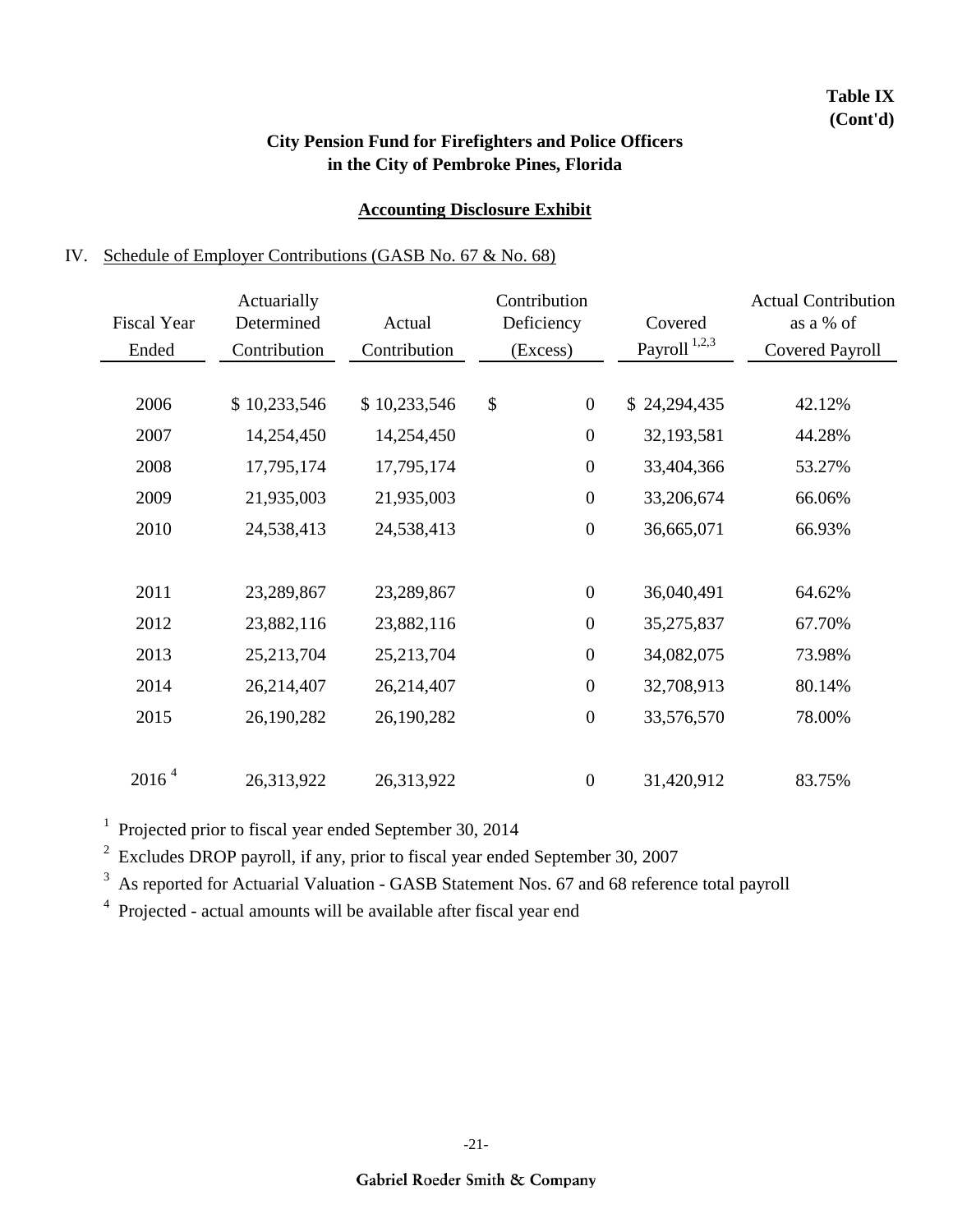## **Table IX (Cont'd)**

### **City Pension Fund for Firefighters and Police Officers in the City of Pembroke Pines, Florida**

#### **Accounting Disclosure Exhibit**

#### V. Notes to Schedule of Contributions (GASB No. 67 & No. 68)

| <b>Valuation Date:</b> | Actuarially determined contributions are calculated as of October 1st -    |
|------------------------|----------------------------------------------------------------------------|
|                        | two year(s) prior the fiscal year end in which contributions are reported. |

#### **Methods and Assumptions Used to Determine Contribution Rates:**

| <b>Actuarial Cost Method</b>  | Entry Age Normal                                                                                                                                                                                                                                                                                                                                                                                                                                            |                                                                              |  |  |  |
|-------------------------------|-------------------------------------------------------------------------------------------------------------------------------------------------------------------------------------------------------------------------------------------------------------------------------------------------------------------------------------------------------------------------------------------------------------------------------------------------------------|------------------------------------------------------------------------------|--|--|--|
| <b>Amortization Method</b>    | Level Percentage, Closed                                                                                                                                                                                                                                                                                                                                                                                                                                    |                                                                              |  |  |  |
| <b>Amortization Period</b>    | 30 years                                                                                                                                                                                                                                                                                                                                                                                                                                                    |                                                                              |  |  |  |
| <b>Asset Valuation Method</b> | 5-year smoothed market                                                                                                                                                                                                                                                                                                                                                                                                                                      |                                                                              |  |  |  |
| Inflation                     | 3.5%                                                                                                                                                                                                                                                                                                                                                                                                                                                        |                                                                              |  |  |  |
| <b>Salary Increases</b>       | $3.75\% - 12.0\%$                                                                                                                                                                                                                                                                                                                                                                                                                                           |                                                                              |  |  |  |
| Investment Rate of Return     | 8.0%                                                                                                                                                                                                                                                                                                                                                                                                                                                        |                                                                              |  |  |  |
| Retirement Age                | condition                                                                                                                                                                                                                                                                                                                                                                                                                                                   | Experience-based table of rates that are specific to the type of eligibility |  |  |  |
| Mortality                     | Healthy Members: RP 2000 Combined Healthy Participant Mortality<br>Tables, separate rates for males and females, with Blue Collar<br>Adjustment and fully generational mortality improvements projected to<br>each future payment date with Scale AA<br>Disabled Members: RP 2000 Disabled Mortality Tables, separate rates<br>for males and females, with fully generational mortality improvements<br>projected to each future payment date with Scale AA |                                                                              |  |  |  |
| Cost-of-Living Increases      | Firefighters:<br>Police:                                                                                                                                                                                                                                                                                                                                                                                                                                    | 0.0%, 1.5%, 2.0% or $3.0\%$<br>$0.0\%$ , 1.5%, 2.0%, 2.5% or 3.0%            |  |  |  |

#### **Other Information:**

Benefit Changes

2014 - Employee contributions reduced to 7% for Police Officers hired on or after May 1, 2010. 2013 - Additional benefits provided upon rehire. 2010 - Hours of accrued unused sick and vacation leave frozen as of May 1, 2010, normal retirement multiplier reduced to 3.5% per year of continuous service after April 30, 2010, fixed interest DROP crediting rate reduced or eliminated for certain members along with COLA reduction for certain members. 2007 - Added maximum benefit cap of 98% of average monthly regular wages for certain members, amended COLA for certain members and added an excess benefits plan. 2004 - Accrued leave included in pensionable earnings, normal retirement multiplier was increased to 4.0% per year of continuous service for certain members, COLA added for Police Officers.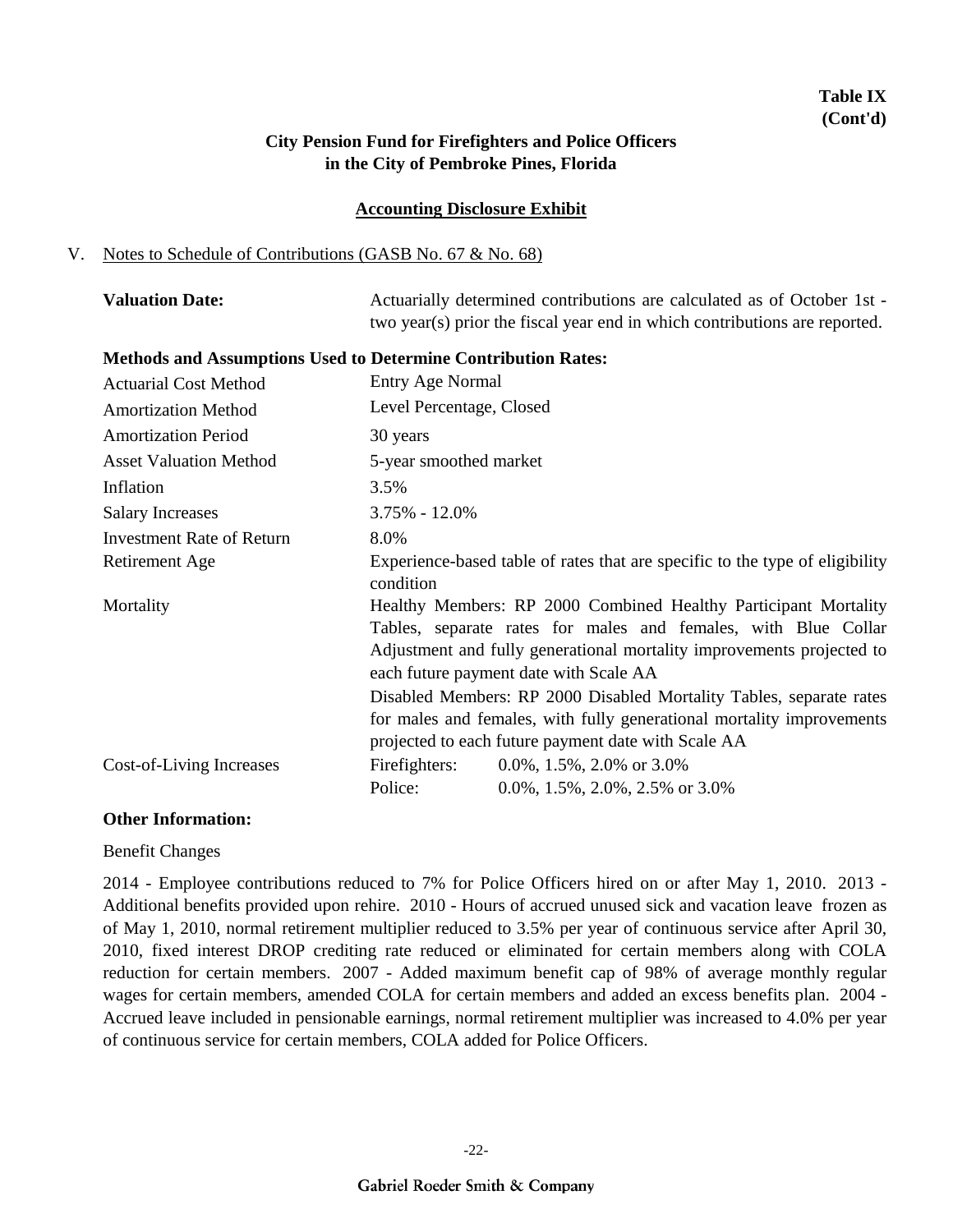#### **Accounting Disclosure Exhibit**

#### V. Notes to Schedule of Contributions (GASB No. 67 & No. 68) (continued)

#### Assumption Changes

2013 - Load added for assumed future rehired members. 2011 - Assumed withdrawal and salary increase rates updated. 2010 - Load on average monthly earnings to reflect additional earnings in pensionable pay reduced, retirement rates and COLA assumptions updated. 2009 - Assumed mortality rates updated, investment return updated to net of investment expenses only and actuarial cost method updated to Entry Age Normal method. 2007 - Retirement rates and COLA assumptions updated and a load on regular wages added. 2006 - Withdrawal and salary increase assumptions updated and load on average monthly earnings to reflect additional earnings in pensionable pay increased. 2004 - Load on average monthly earnings to reflect additional earnings in pensionable pay increased.

#### VI. Discount Rate (GASB No. 67 & No. 68)

Discount rates of 8% and 7.95% were used to measure the September 30, 2015 TPL and the September 30, 2016 TPL, respectively. These discount rates was were based on the expected rate of return on Fund investments of 8% and 7.95%. The projection of cash flows used to determine these discount rates assumed member contributions will be made at the current contribution rate and employer contributions will be made at rates equal to the difference between actuarially determined current contribution rates and the member contribution rate. Based on these assumptions, the pension Fund's fiduciary net position was projected to be available to make all projected future expected benefit payments of current Fund members. Therefore, the long-term expected rate of return on Fund investments was applied to all periods of projected benefit payments to determine the TPL.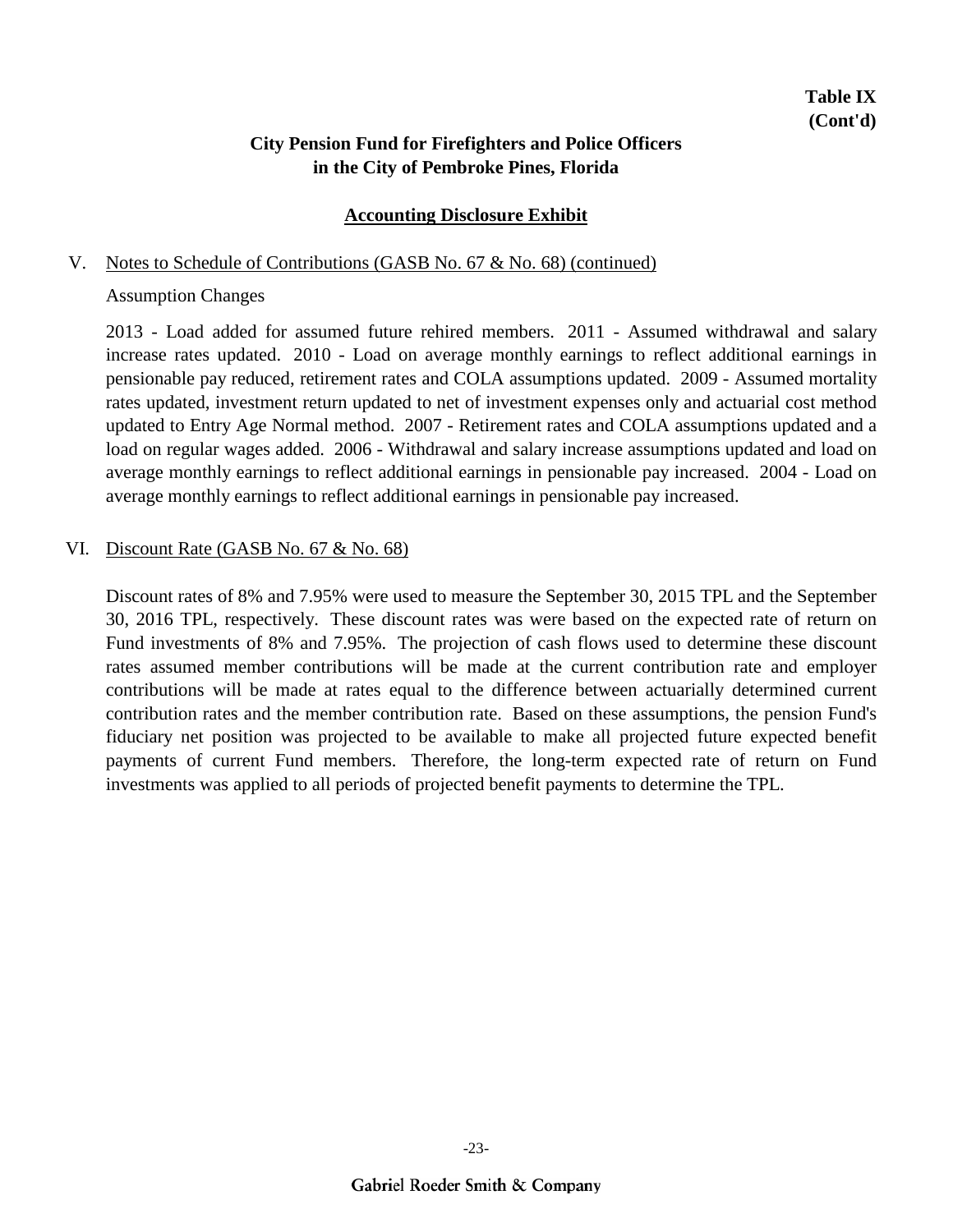## **Table IX (Cont'd)**

## **City Pension Fund for Firefighters and Police Officers in the City of Pembroke Pines, Florida**

#### **Accounting Disclosure Exhibit**

## VII. Sensitivity of the NPL to the Discount Rate Assumption (GASB No. 67 & No. 68)

|               |               | Measurement date: 9/30/2015  |              |              |
|---------------|---------------|------------------------------|--------------|--------------|
|               |               | Current                      |              |              |
|               | 1% Decrease   | Discount Rate                |              | 1\% Increase |
| Discount Rate | 7%            | 8%                           |              | 9%           |
| <b>NPL</b>    | \$293,207,308 | \$210,118,572                | <sup>S</sup> | 142,586,476  |
|               |               | Measurement date: 9/30/2016* |              |              |

|               |               | Current       |              |              |
|---------------|---------------|---------------|--------------|--------------|
|               | 1\% Decrease  | Discount Rate |              | 1\% Increase |
| Discount Rate | 6.95%         | 7.95%         |              | 8.95%        |
| NPL.          | \$305,335,546 | \$217,200,352 | <sup>S</sup> | 146,215,368  |

\* Projected - actual amounts will be available after fiscal year end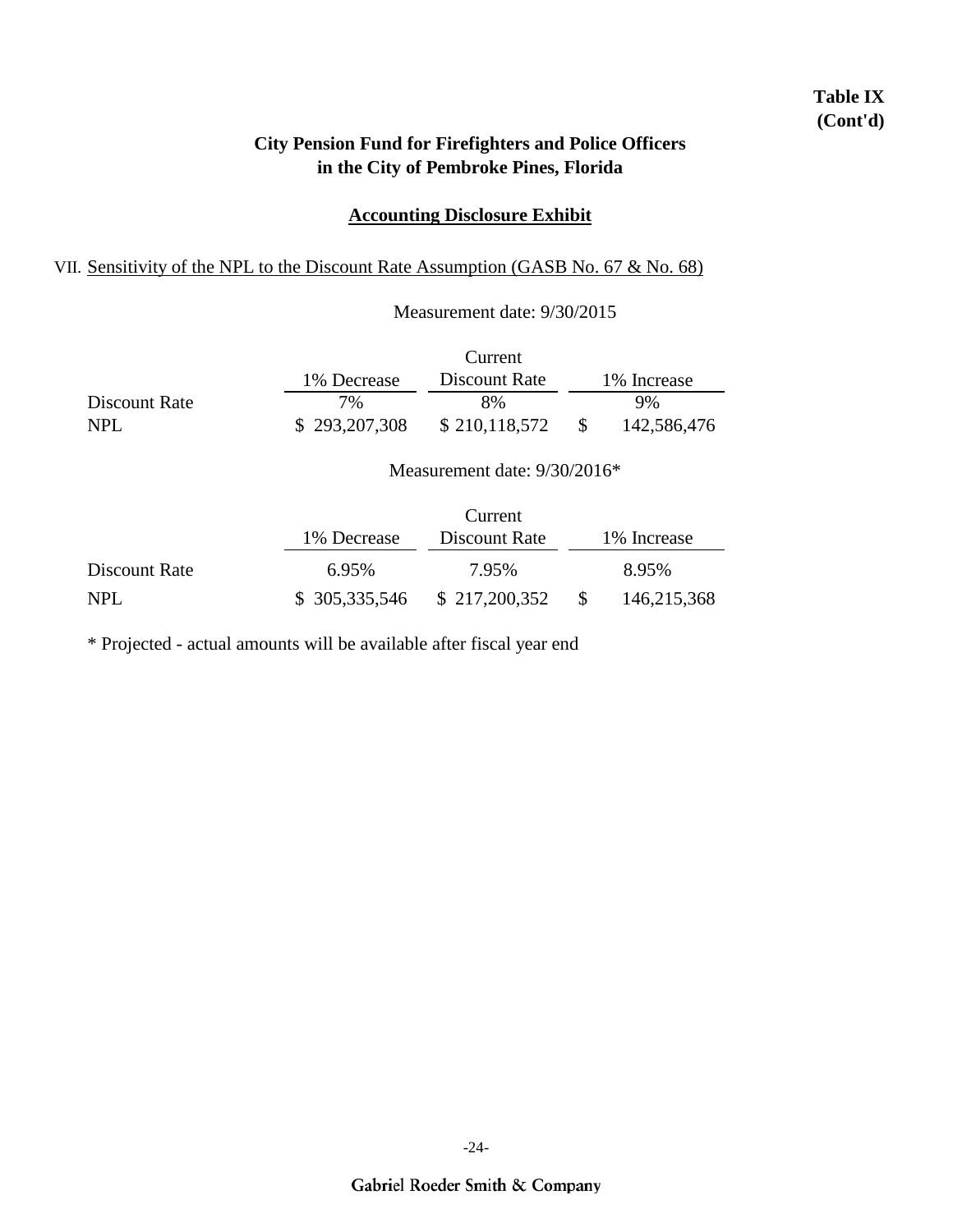## **in the City of Pembroke Pines, Florida City Pension Fund for Firefighters and Police Officers**

#### **Accounting Disclosure Exhibit**

## VIII. Pension Expense and Deferred Outflows of Resources and Deferred Inflows of Resources Related to Pensions (GASB No. 68)

| Pension Expense for Fiscal Year Ending September 30, 2016 |  |  | \$26,461,151 |
|-----------------------------------------------------------|--|--|--------------|
|-----------------------------------------------------------|--|--|--------------|

| Summary of Outstanding Deferred Inflows and Outflows of Resources as of September 30, 2016 |                |            |  |  |  |
|--------------------------------------------------------------------------------------------|----------------|------------|--|--|--|
|                                                                                            | Deferred       | Deferred   |  |  |  |
|                                                                                            | Outflows of    | Inflows of |  |  |  |
|                                                                                            | Resources      | Resources  |  |  |  |
| Differences between actual and expected experience                                         |                |            |  |  |  |
| on liabilities                                                                             | $\overline{0}$ | 3,480,435  |  |  |  |
| Changes of assumptions or other inputs                                                     | $\theta$       | $\theta$   |  |  |  |
| Net difference between projected and actual earnings                                       |                |            |  |  |  |
| on pension plan investments                                                                | 17,849,284     |            |  |  |  |
| Total                                                                                      | 17,849,284     | 3,480,435  |  |  |  |
|                                                                                            |                |            |  |  |  |

 \$ 23,684,841 Projected Deferred Outflows for City Contributions to Be Recognized in the Pension Expense for Fiscal Year Ending September 30, 2017

Summary of Deferred Outflows and Inflows of Resources that will be Recognized in Pension Expense in Future Years.

| Year Ending<br>$30-Sep$ |    | Amount    |
|-------------------------|----|-----------|
| 2017                    | \$ | 3,107,850 |
| 2018                    |    | 3,107,850 |
| 2019                    |    | 3,107,848 |
| 2020                    |    | 5,045,301 |
| 2021                    |    | 0         |
| Thereafter              |    | 0         |
| -25-                    |    |           |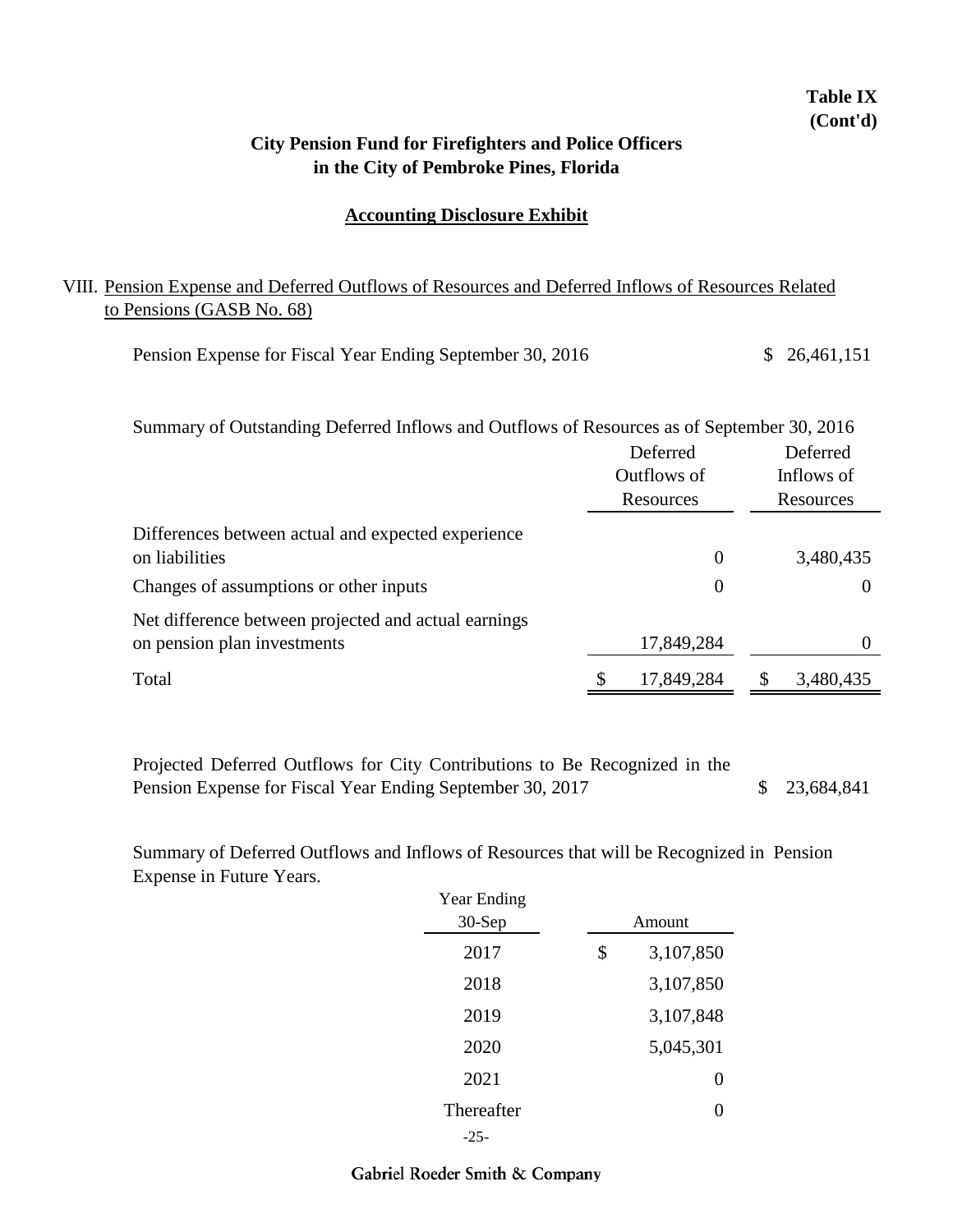## **in the City of Pembroke Pines, Florida City Pension Fund for Firefighters and Police Officers**

#### **Accounting Disclosure Exhibit**

The following information is not required to be disclosed but is provided for informational purposes.

## IX. Components of Pension Expense (GASB No. 68)

| <b>Measurement Date</b>                                                      | 9/30/2014        | 9/30/2015        | Projected<br>9/30/2016* |
|------------------------------------------------------------------------------|------------------|------------------|-------------------------|
|                                                                              |                  |                  |                         |
| <b>Service Cost</b>                                                          | 10,631,405<br>\$ | 10,619,978<br>S. | \$<br>9,537,905         |
| Interest on Total Pension Liability                                          | 50,687,264       | 53,286,992       | 56,418,733              |
| <b>Current-Period Benefit Changes</b>                                        | $\theta$         | 765,470          | 22,338                  |
| <b>Contributions - Member</b>                                                | (2,983,425)      | (3,065,485)      | (2,631,576)             |
| Projected Earnings on Plan Investments                                       | (35,050,752)     | (38, 778, 057)   | (39, 376, 238)          |
| <b>Administrative Expenses</b>                                               | 544,463          | 597,262          | 519,212                 |
| Other Changes in Plan Fiduciary Net Position                                 | 17,372           | (72, 859)        | $\theta$                |
| Recognition of Beginning Deferred Outflows /<br>(Inflows) due to Liabilities | (133,207)        | (900, 081)       | 1,123,857               |
| Recognition of Beginning Deferred Outflows /                                 |                  |                  |                         |
| (Inflows) due to Assets                                                      | (1,817,560)      | 4,007,931        | 4,007,931               |
| <b>Total Pension Expense</b>                                                 | 21,895,560       | 26,461,151<br>\$ | 29,622,162<br>S         |

\* Projected - actual amounts will be available after measurement date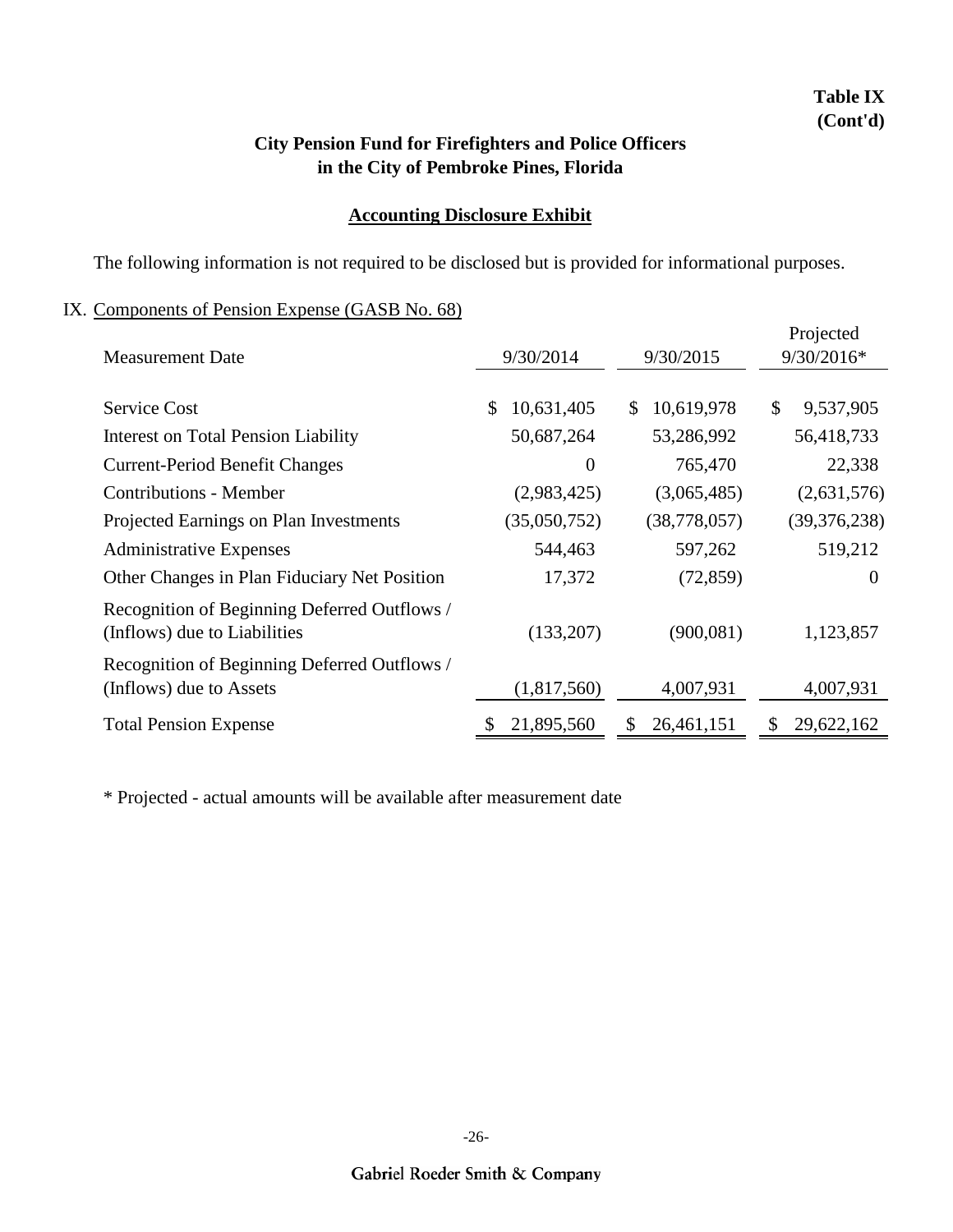#### **Accounting Disclosure Exhibit**

The following information is not required to be disclosed but is provided for informational purposes.

#### X. Recognition of Deferred Outflows and (Inflows) Due to Liabilities (GASB No. 68)

Recognition of Deferred Outflows due to Differences Between Actual and Expected Experience on Liabilities

|                          |                            | Initial<br>Recognition | Remaining<br>Recognition<br>Period as of | Recognition<br>Amount for |        | Balance as of |                    |
|--------------------------|----------------------------|------------------------|------------------------------------------|---------------------------|--------|---------------|--------------------|
| Established              | Initial Balance            | Period                 | 9/30/2015                                | 2014 / 2015               |        | 9/30/2015     |                    |
| 2013/2014<br>2014 / 2015 | -S<br>$\theta$<br>$\Omega$ | 5.1<br>5.0             | 3.1<br>4.0                               | \$                        | 0<br>0 | \$            | $_{0}$<br>$\theta$ |
|                          |                            |                        | <b>TOTAL</b>                             | \$                        | 0      | \$            |                    |

Recognition of Deferred (Inflows) due to Differences Between Actual and Expected Experience on Liabilities

|             |     |                        |             | Remaining    |                       |               |
|-------------|-----|------------------------|-------------|--------------|-----------------------|---------------|
|             |     |                        | Initial     | Recognition  | Recognition           |               |
|             |     |                        | Recognition | Period as of | Amount for            | Balance as of |
| Established |     | <b>Initial Balance</b> | Period      | 9/30/2015    | 2014 / 2015           | 9/30/2015     |
|             |     |                        |             |              |                       |               |
| 2013/2014   | \$. | (679, 355)             | 5.1         | 3.1          | \$<br>$(133,207)$ \$  | (412, 941)    |
| 2014 / 2015 |     | (3,834,368)            | 5.0         | 4.0          | (766, 874)            | (3,067,494)   |
|             |     |                        |             |              |                       |               |
|             |     |                        |             | <b>TOTAL</b> | \$<br>$(900, 081)$ \$ | (3,480,435)   |

Recognition of Deferred Outflows due to Changes of Assumptions or Other Inputs

| Established              | Initial Balance | Initial<br>Recognition<br>Period | Remaining<br>Recognition<br>Period as of<br>9/30/2015 | Recognition<br>Amount for<br>2014 / 2015 |               |    | Balance as of<br>9/30/2015 |          |
|--------------------------|-----------------|----------------------------------|-------------------------------------------------------|------------------------------------------|---------------|----|----------------------------|----------|
|                          |                 |                                  |                                                       |                                          |               |    |                            |          |
| 2013/2014<br>2014 / 2015 | -S<br>0<br>0    | 5.1<br>5.0                       | 3.1<br>4.0                                            | \$                                       | $\theta$<br>0 | \$ |                            | $\theta$ |
|                          |                 |                                  | <b>TOTAL</b>                                          | \$                                       | 0             | -S |                            |          |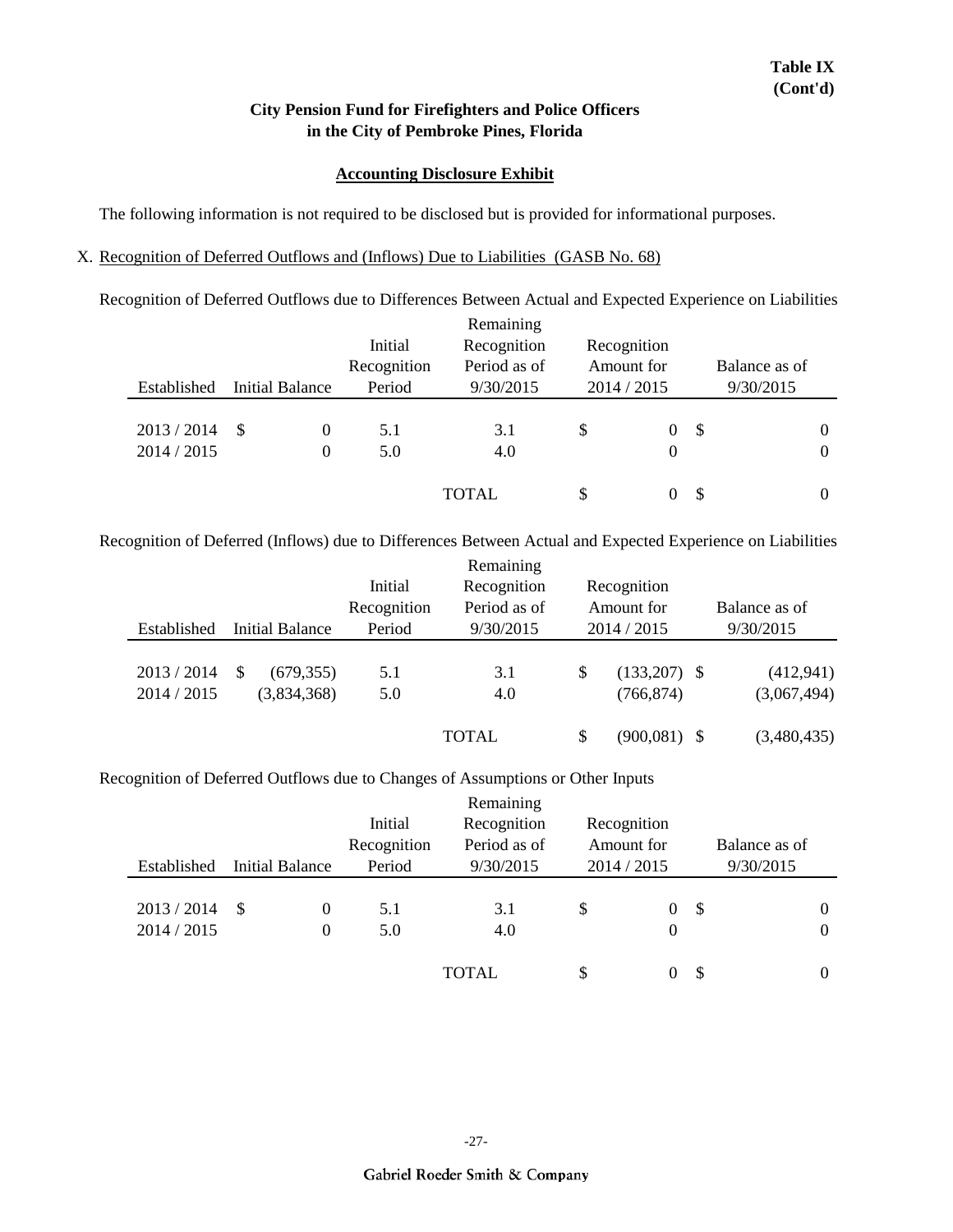## **Table IX (Cont'd)**

### **in the City of Pembroke Pines, Florida City Pension Fund for Firefighters and Police Officers**

#### **Accounting Disclosure Exhibit**

The following information is not required to be disclosed but is provided for informational purposes.

#### X. Recognition of Deferred Outflows and (Inflows) Due to Liabilities (GASB No. 68) (cont'd)

|             |                        |             | Remaining    |                |                            |                |
|-------------|------------------------|-------------|--------------|----------------|----------------------------|----------------|
|             |                        | Initial     | Recognition  | Recognition    |                            |                |
|             |                        | Recognition | Period as of | Amount for     |                            | Balance as of  |
| Established | <b>Initial Balance</b> | Period      | 9/30/2015    | 2014 / 2015    |                            | 9/30/2015      |
|             |                        |             |              |                |                            |                |
| 2013 / 2014 | \$<br>0                | 5.1         | 3.1          | \$<br>$\theta$ | $\boldsymbol{\mathcal{S}}$ | $\overline{0}$ |
| 2014 / 2015 | 0                      | 5.0         | 4.0          | $\overline{0}$ |                            | $\theta$       |
|             |                        |             |              |                |                            |                |
|             |                        |             | <b>TOTAL</b> | \$<br>0        | S                          | $\theta$       |
|             |                        |             |              |                |                            |                |

Recognition of Deferred (Inflows) due to Changes of Assumptions or Other Inputs

#### XI. Recognition of Deferred Outflows and (Inflows) Due to Assets (GASB No. 68)

Recognition of Deferred Outflows / (Inflows) due to Difference Between Projected and Actual Earnings on Pension Plan Investments

|             |                        |             | Remaining    |                        |               |
|-------------|------------------------|-------------|--------------|------------------------|---------------|
|             |                        | Initial     | Recognition  | Recognition            |               |
|             |                        | Recognition | Period as of | Amount for             | Balance as of |
| Established | <b>Initial Balance</b> | Period      | 9/30/2015    | 2014 / 2015            | 9/30/2015     |
|             |                        |             |              |                        |               |
| 2013/2014   | \$ (9,087,802)         | 5           | 3            | \$<br>$(1,817,560)$ \$ | (5,452,682)   |
| 2014 / 2015 | 29,127,457             | 5           | 4            | 5,825,491              | 23,301,966    |
|             |                        |             |              |                        |               |
|             |                        |             | <b>TOTAL</b> | \$<br>4,007,931        | 17,849,284    |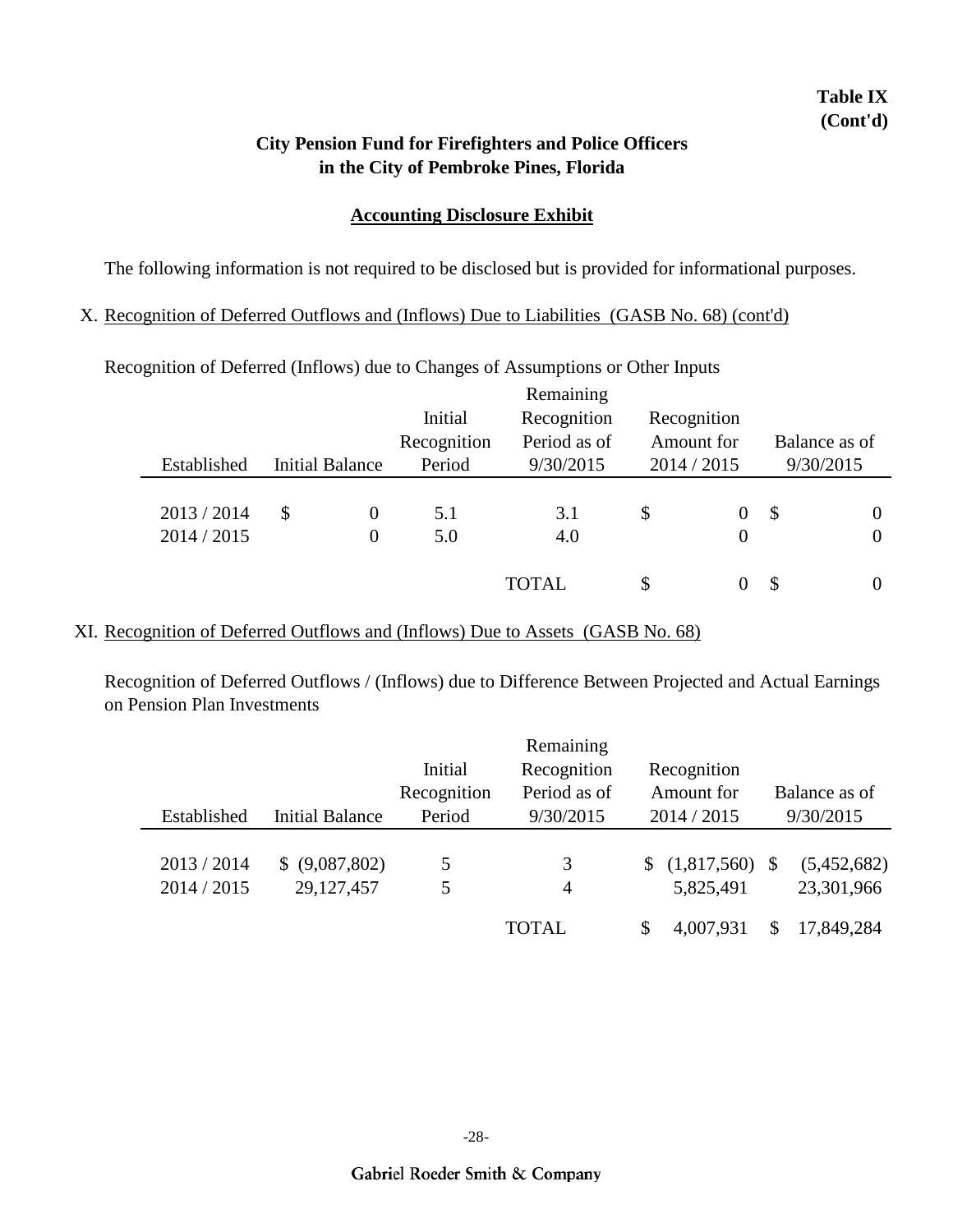### **Outline of Principal Provisions of the Retirement Plan**

### A. Effective Date:

October 1, 1973, revised and restated as of February 19, 1981. Most recently amended Ordinance 1824.

#### B. Eligibility Requirements:

- 1. Participants in previous Retirement Plan as of February 19, 1981 are automatically and immediately included.
- 2. Mandatory participation (with satisfactory physical) for Police Officers and Firefighters upon date of hire or attainment of age 18, if later. The Fire Chief and Police Chief may elect to participate.
- C. Continuous Service:

Years and completed months of uninterrupted service from the date of hire to date of retirement or termination.

D. Earnings:

Base wages, regular longevity, overtime, voluntary deductions and IRC 457 deferred compensation. Earnings shall include payment of up to 1,000 hours of accrued unused sick and vacation leave, but limited to amounts accrued as of May 1, 2010. Maximum annual earnings limited to \$265,000 subject to annual increase.

E. Average Monthly Earnings:

Average monthly earnings (AME) during the highest two years of continuous service for Firefighters and Police Officers preceding the date on which the participant retires or terminates.

F. Regular Wages:

Base pay including any incentive pay, regular longevity, assignment pay and any current or future additional pensionable compensation, but excluding overtime or accrued unused leave. Regular wages shall be used to calculate the maximum retirement benefit for Firefighters hired on or after April 1, 2006.

G. Average Monthly Regular Wages:

Average monthly regular wages coinciding with the highest two years of continuous service for Firefighters preceding the date on which the participant retires or terminates, used in the AME.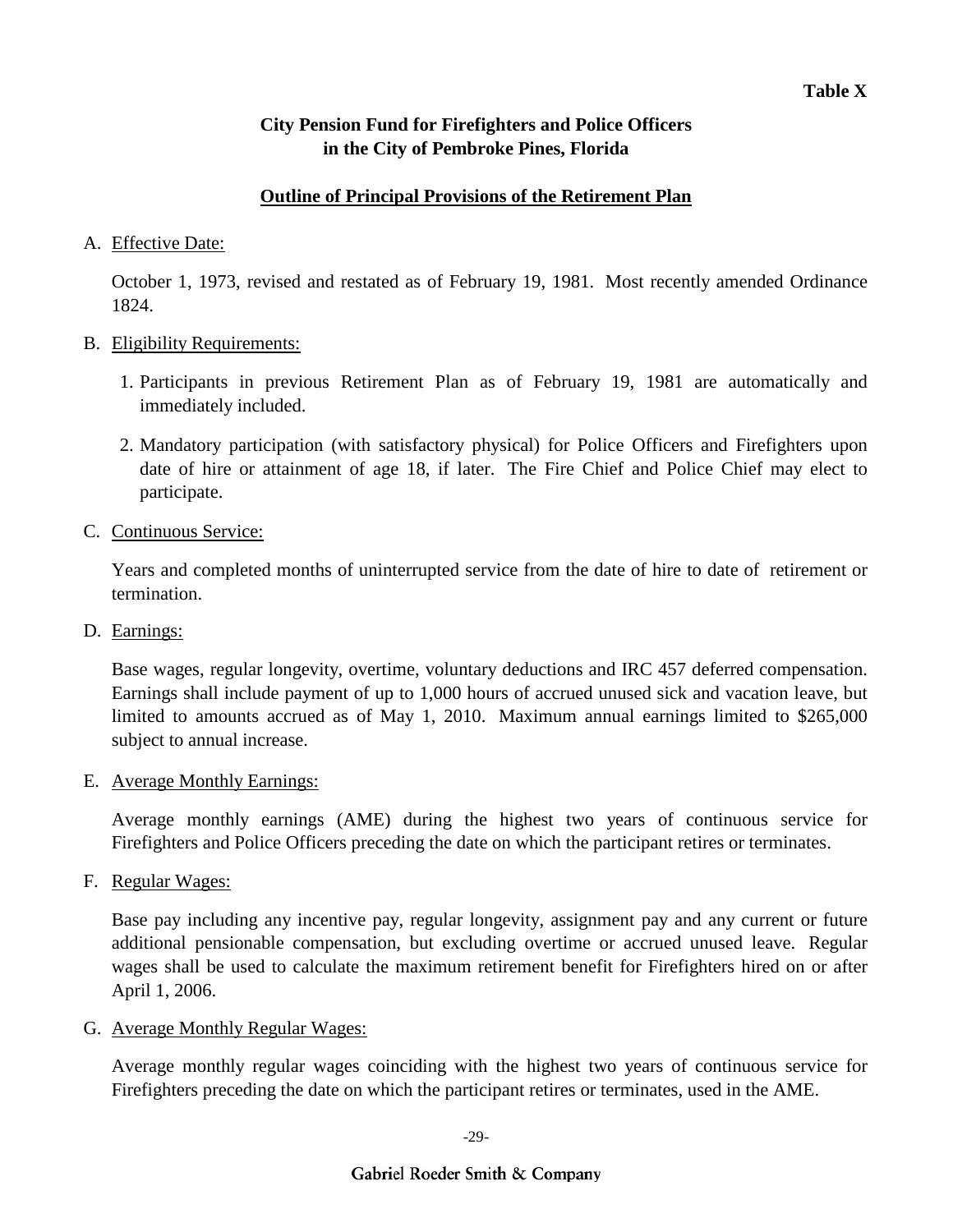### **Outline of Principal Provisions of the Retirement Plan**

#### H. Normal Retirement:

#### 1. Eligibility:

Earliest of:

- (a) Attainment of age 50 and completion of 10 years of continuous service.
- (b) Completion of 20 years of continuous service.

#### 2. Benefit:

(a) For Firefighters, 3.0% times AME times years of Continuous Service. Maximum 80% of average monthly earnings for the highest two years of continuous service.

Firefighters hired on or before June 18, 2003 shall receive a benefit amount equal to 4.0% per year of continuous service prior to May 1, 2010 plus 3.5% per year of continuous service after April 30, 2010 times AME - maximum 80% of AME, provided they retire or enter the DROP anytime on or after attaining age 50 with 10 years of continuous service but no later than the date they accrue the maximum 80% benefit.

Firefighters hired after June 18, 2003 but before May 1, 2010 shall receive a benefit amount equal to 4.0% per year of continuous service prior to May 1, 2010 plus 3.5% per year of continuous service after April 30, 2010 times AME - maximum 80% of AME. To obtain this benefit, such Firefighters were previously required to retire or enter the DROP upon the earlier of completion of 20 years of continuous service or attainment of age 50 with 10 years of service. To obtain this benefit, such Firefighters now are required to retire or enter the DROP no earlier than upon completion of 20 years of continuous service or attainment of age 50 with 10 years of service, and no later than the date they accrue the same accrual percentage they would have reached under the terms of the Fund in effect prior to April 30, 2010.

In no event shall the benefit for firefighters hired after March 31, 2006 exceed 98% of average monthly regular wages.

Firefighters hired after April 30, 2010 shall receive a benefit amount equal to 3.0% times AME times years of continuous service – maximum 80% of AME.

(b) For Police Officers, 3.0% times AME times years of Continuous Service up to 20 years of service plus 3.5% times AME times years of Continuous Service in excess of 20 years. Maximum 80% of average monthly earnings for the highest two years of continuous service.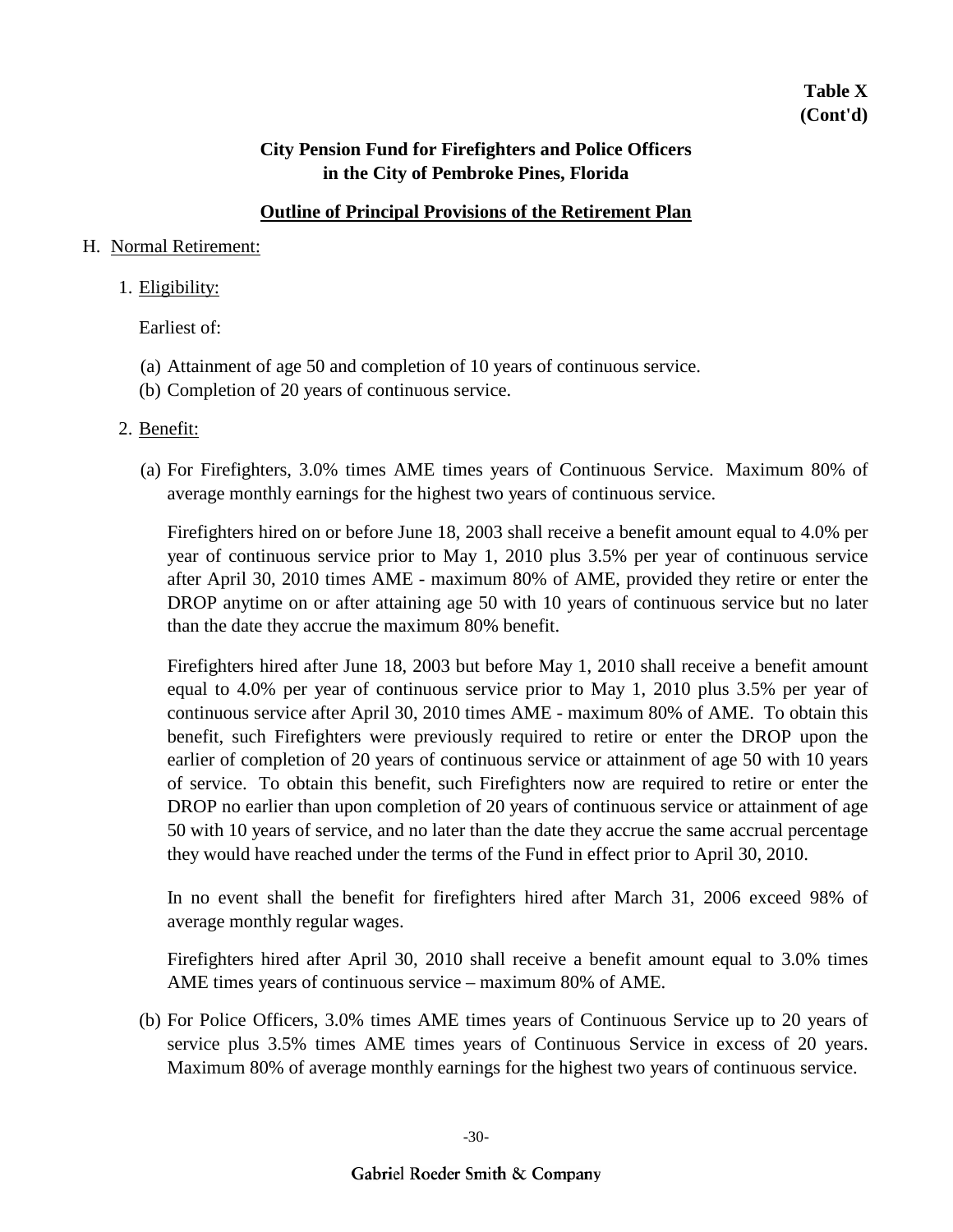#### **Outline of Principal Provisions of the Retirement Plan**

Police Officers hired before May 1, 2010 shall receive a benefit amount equal to 4.0% per year of continuous service prior to May 1, 2010 plus 3.5% per year of continuous service after April 30, 2010 times AME - maximum 80% of AME, provided they retire or enter the DROP anytime on or after attaining age 50 with 10 years of continuous service but no later than the date they accrue the maximum 80% benefit.

Police Officers hired after April 30, 2010 shall receive a benefit amount equal to 3.0% times AME times years of continuous service – maximum 80% of AME.

- I. Deferred Retirement:
	- 1. Eligibility:

Any first day of a month past Normal Retirement Date.

2. Benefit:

Benefit calculated as for Normal Retirement based upon service and pay to Deferred Retirement Date.

- J. Disability Retirement:
	- 1. Eligibility:

Totally and permanently disabled meaning incapacity to perform regular duty as Firefighter or Police Officer (and completion of at least 10 years of continuous service for non-service incurred disability).

- 2. Benefit:
	- (a) Service Incurred:

Greater of:

- Accrued benefit
- 66 2/3% of monthly earnings rate on date of disability.
- (b) Non-Service Incurred:

Greater of:

- Accrued benefit
- 35% of AME on date of disability.

-31-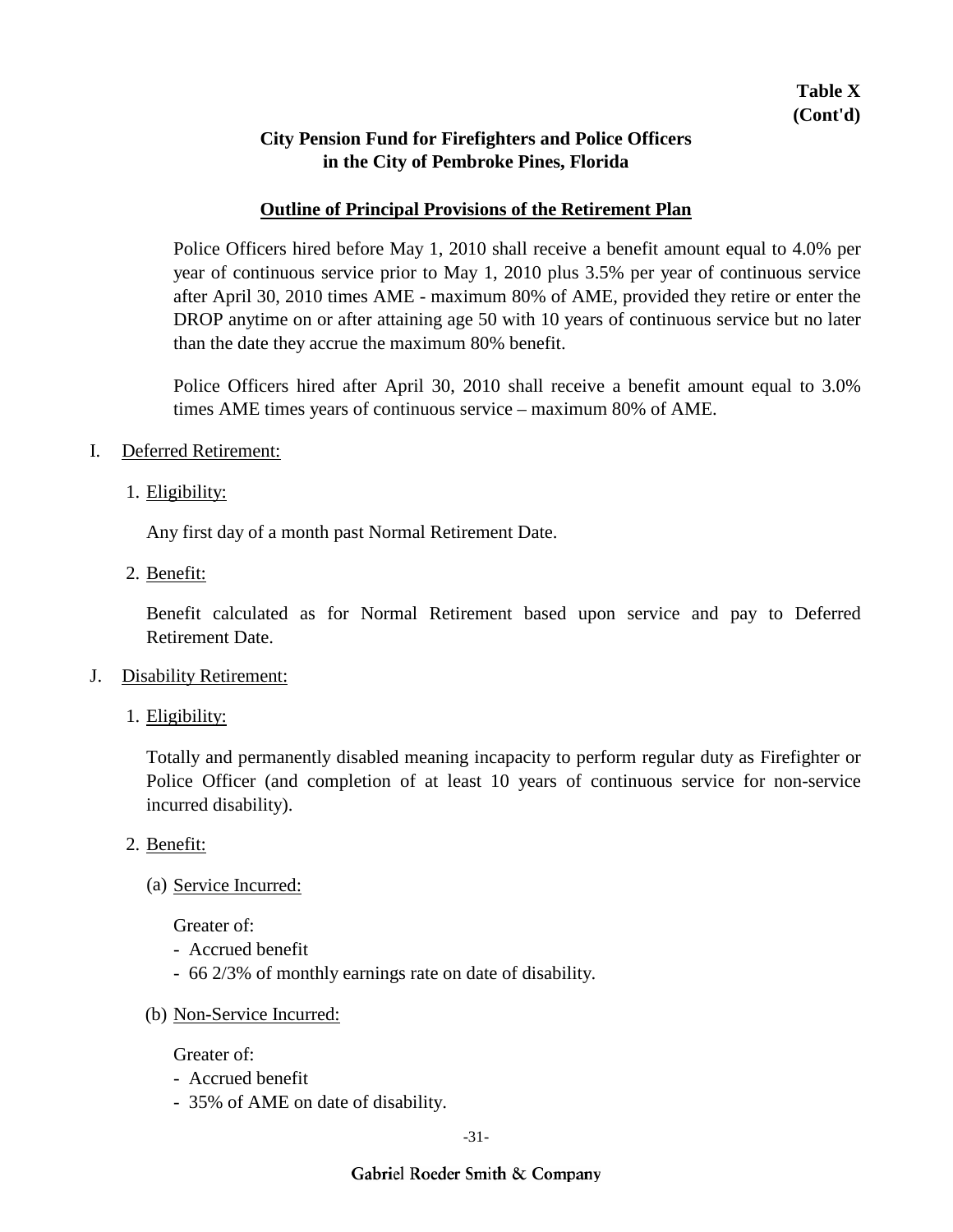### **Outline of Principal Provisions of the Retirement Plan**

#### K. Death Benefit:

1. Service Incurred:

To spouse, 50% of AME payable for life. To unmarried children, 5% of AME until death or attainment of age 18 (if full time student attainment of age 22). Total monthly benefit not to exceed 60% of AME. Upon death of spouse, the 5% child allowance shall be increased to 10%, subject to a maximum combined total of 35% of AME.

Benefit above reduced by the actuarial equivalent of payment of:

- if the Member had less than ten (10) years of Continuous Service, Member contributions to the beneficiary with 3% simple interest, or
- if the Member had ten (10) or more years of Continuous Service, benefit otherwise payable to the Member at the Member's Normal Retirement Date, if applicable, for ten years certain.
- 2. Non-Service Incurred:
	- Less than five (5) years of Continuous Service, the designated beneficiary receives a lump sum of \$2,500 or return of Member contributions with 3% interest, whichever is greater.
	- Five (5) or more years of Continuous Service, the designated beneficiary receives a lump sum of the greater of Member contributions (without interest) or \$2,500, plus, if married, the spouse receives a monthly benefit equal to 50% of the Accrued Benefit as of Member's date of death but not less than 20% of the monthly Earnings rate. To unmarried children of the deceased Member, same benefits as are payable for Service Incurred death. Combined monthly benefit not to exceed 50% of AME, or 35% of AME after the death or remarriage of spouse.

Benefit above reduced by the actuarial equivalent of payment of:

- if the Member had ten (10) or more years of Continuous Service, benefit otherwise payable to the Member at the Member's Normal Retirement Date, if applicable, for ten years certain.
- L. Employee Contributions:

10.4% (6% prior to April 1, 1991) of annual earnings until completion of 26 2/3 years of Continuous Service.

For Firefighters and Police Officers hired on or after May 1, 2010, 7% of annual earnings until completion of 26 2/3 years of Continuous Service.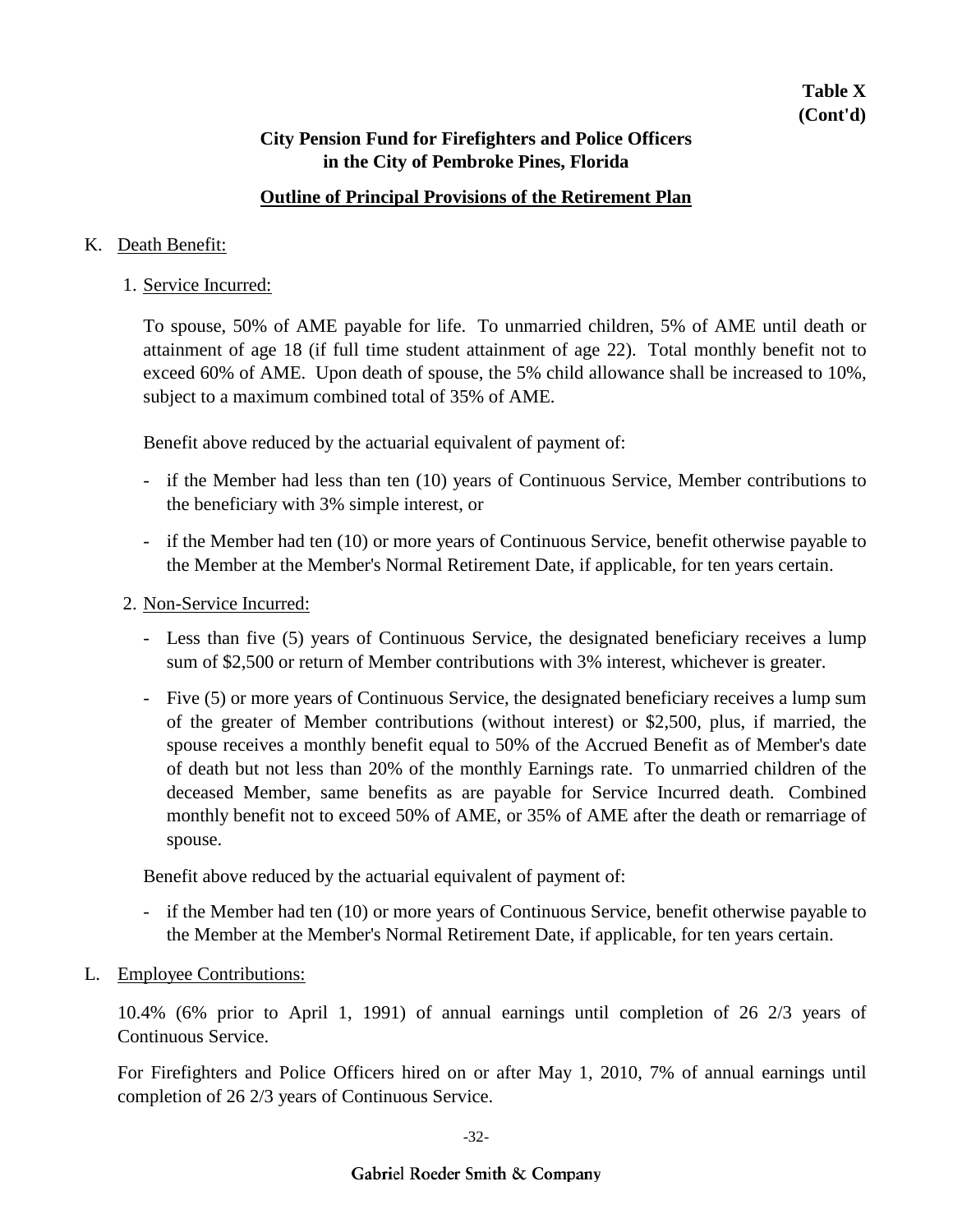## **Table X (Cont'd)**

## **City Pension Fund for Firefighters and Police Officers in the City of Pembroke Pines, Florida**

## **Outline of Principal Provisions of the Retirement Plan**

#### M. Vested Benefit Upon Termination:

1. Eligibility:

Completion of at least ten (10) years of Continuous Service at date of termination.

2. Benefit:

Accrued benefit based upon AME and years of Continuous Service as of date of termination payable at attainment of age 50.

3. Alternate Benefit:

In lieu of the above, deferred benefit payable at Normal Retirement Date; otherwise, a Member can elect to withdraw his employee contributions plus 3% simple interest per annum.

- N. Termination Benefit:
	- 1. Eligibility:

Termination of service prior to eligibility for vested benefit upon termination.

2. Benefit:

Refund of Member contributions plus 3% simple interest per annum.

#### O. Normal Form of Payment of Retirement Income:

Monthly accrued benefit for ten (10) years certain and life thereafter with 100% of benefit continuing to spouse for one year and 50% of benefit payable to spouse thereafter until death.

#### Other Options:

Actuarially equivalent joint and survivor or joint and last survivor at 25%, 50%, 66 2/3%, 75%, 100%; life annuity; or ten years certain and life; or other option (except lump sum), subject to Board approval.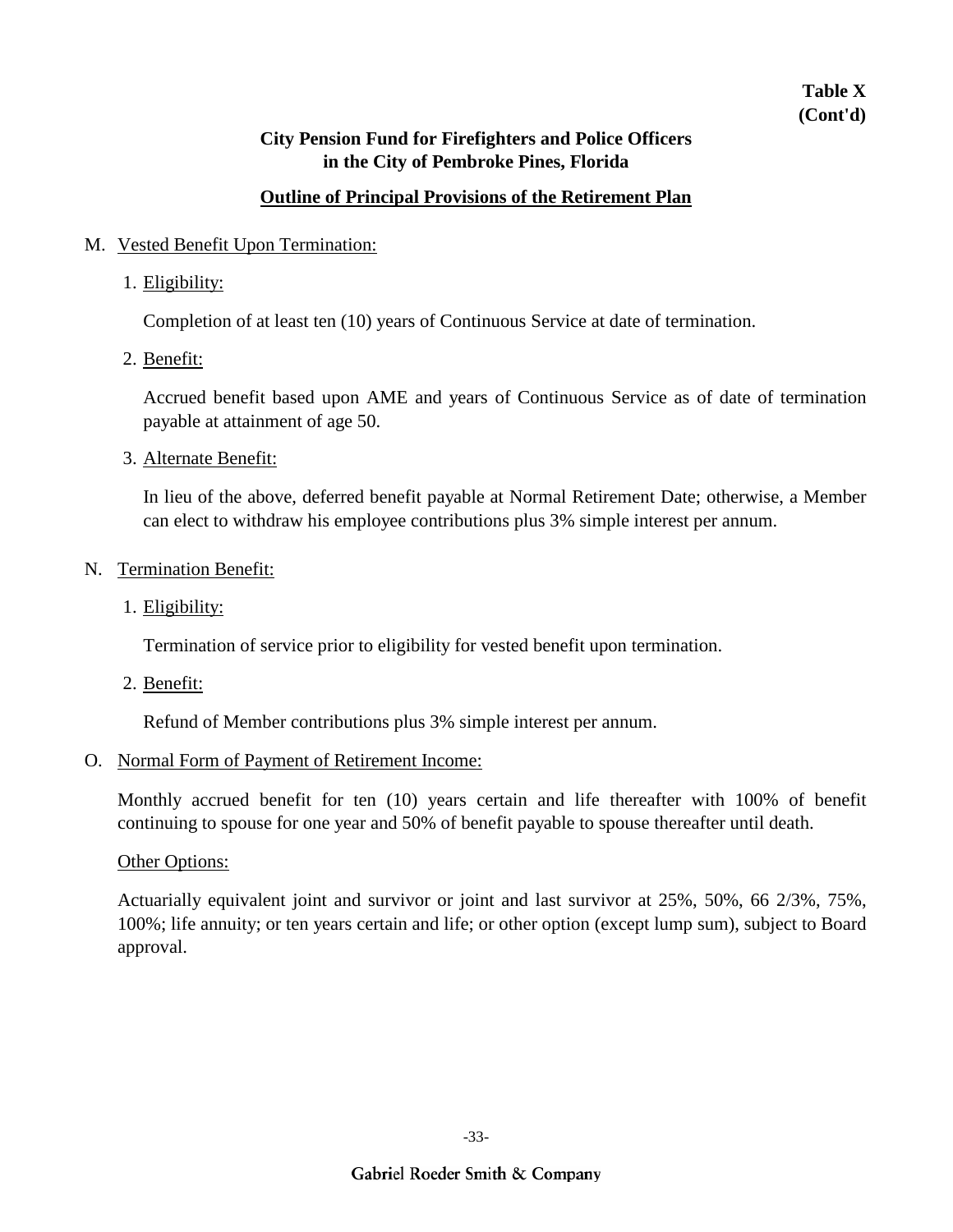#### **Outline of Principal Provisions of the Retirement Plan**

#### P. Deferred Retirement Option Plan (DROP):

### 1. Eligibility:

A Member who has reached Normal Retirement Date is eligible to elect to participate in DROP. A Firefighter who reaches Normal Retirement Date before age 50 may participate for the lesser of five years or until age 55, provided that Firefighters employed as of December 20, 2000 and hired after their 30th birthday, may participate in the DROP no later than completion of 20 years of Continuous Service in order to participate in the DROP for a full five years. A Police Officer hired after his 25th birthday may participate in the DROP no later than completion of 25 years of Continuous Service in order to participate in the DROP for a full five years. An election to participate in the DROP is irrevocable.

#### 2. <u>Benefit:</u>

Accrued benefit as of entry into DROP.

3. Interest Credits:

Members entering the DROP prior to May 1, 2010 could elect annually in advance interest credits of a fixed 8% per annum or Fund return.

Members hired before May 1, 2010 entering the DROP after April 30, 2010, may elect annually in advance DROP interest credits based upon either Fund gross return or Fund gross return subject to a minimum of 5% and a maximum of 8% per annum.

For Members hired after April 30, 2010 entering the DROP, DROP interest credits will be based upon Fund gross return.

4. DROP Loan Program:

Current DROP participants or retirees may borrow against their DROP account balance up to the maximum amount permitted by the IRS.

No interest shall be earned or paid by the Plan on funds loaned from the DROP account until repaid.

The DROP loan program administered in accordance with loan policy adopted by the Board of Trustees and shall comply with all applicable IRS rules and regulations governing such loans.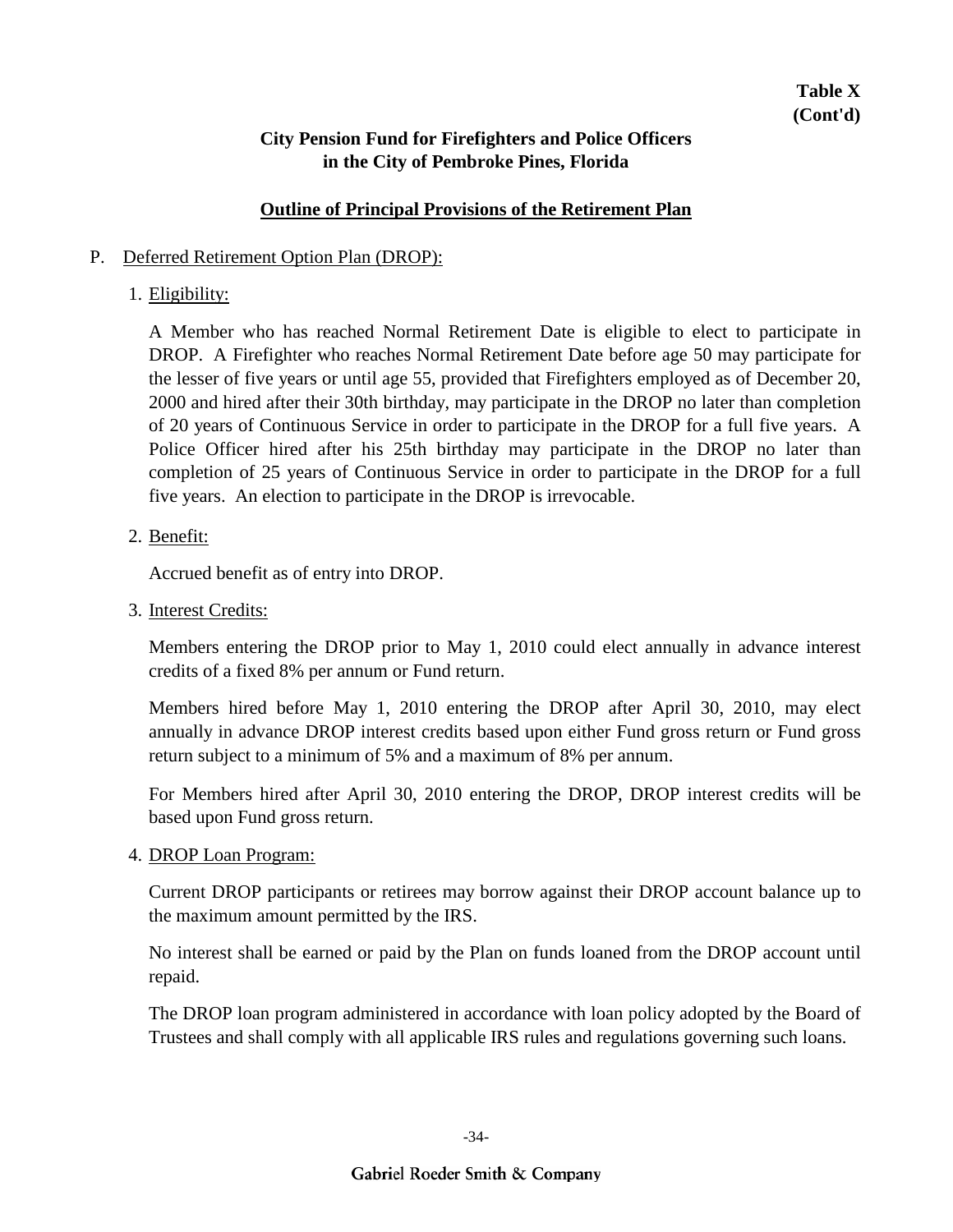## **Outline of Principal Provisions of the Retirement Plan**

### Q. 13th Check Program (Police Officers only)

## 1. Eligibility:

Service or disabled retired Police Officer or beneficiary receiving pension or DROP benefits.

2. <u>Benefit:</u>

For Police Officers retired prior to October 1, 2003, up to 2% of investment return in excess of 8% based upon present value of future pension payments of current Police Officer members, not to exceed outstanding balance of cumulative net actuarial gains. Any distributable amount allocated to eligible members based upon years of service with prorata share during first year of entitlement. See Item R. regarding election.

For Police Officers retired on or after October 1, 2003 but before October 1, 2006, up to 2% of investment return in excess of 9% based upon present value of future pension payments of current Police Officer members, not to exceed outstanding balance of cumulative net actuarial gains. Any distributable amount allocated to eligible members based upon years of service with prorata share during first year of entitlement. See Item R. regarding election.

For Police Officers retired on or after October 1, 2006 there is no 13th check.

### R. Cost of Living Adjustment

For Firefighters, effective April 1, 2005 and each April 1st thereafter, retirees, beneficiaries and DROP participants who were receiving benefits on June 18, 2003 will receive either a 2% cost of living adjustment or an adjustment equal to the total percentage increase in base wages, excluding performance or merit adjustments, whichever is greater.

For Firefighters, effective April 1, 2005 and each April 1st thereafter, retirees, beneficiaries and DROP participants who were hired on or before June 18, 2003 and retire or enter the DROP prior to May 1, 2010 and anytime on or after attaining age 50 with 10 years of service but no later than attainment of 20 years of service will receive either a 2% cost of living adjustment or an adjustment equal to the total percentage increase in base wages, excluding performance or merit adjustments, whichever is greater. For those receiving for less than one year the increase shall be prorated.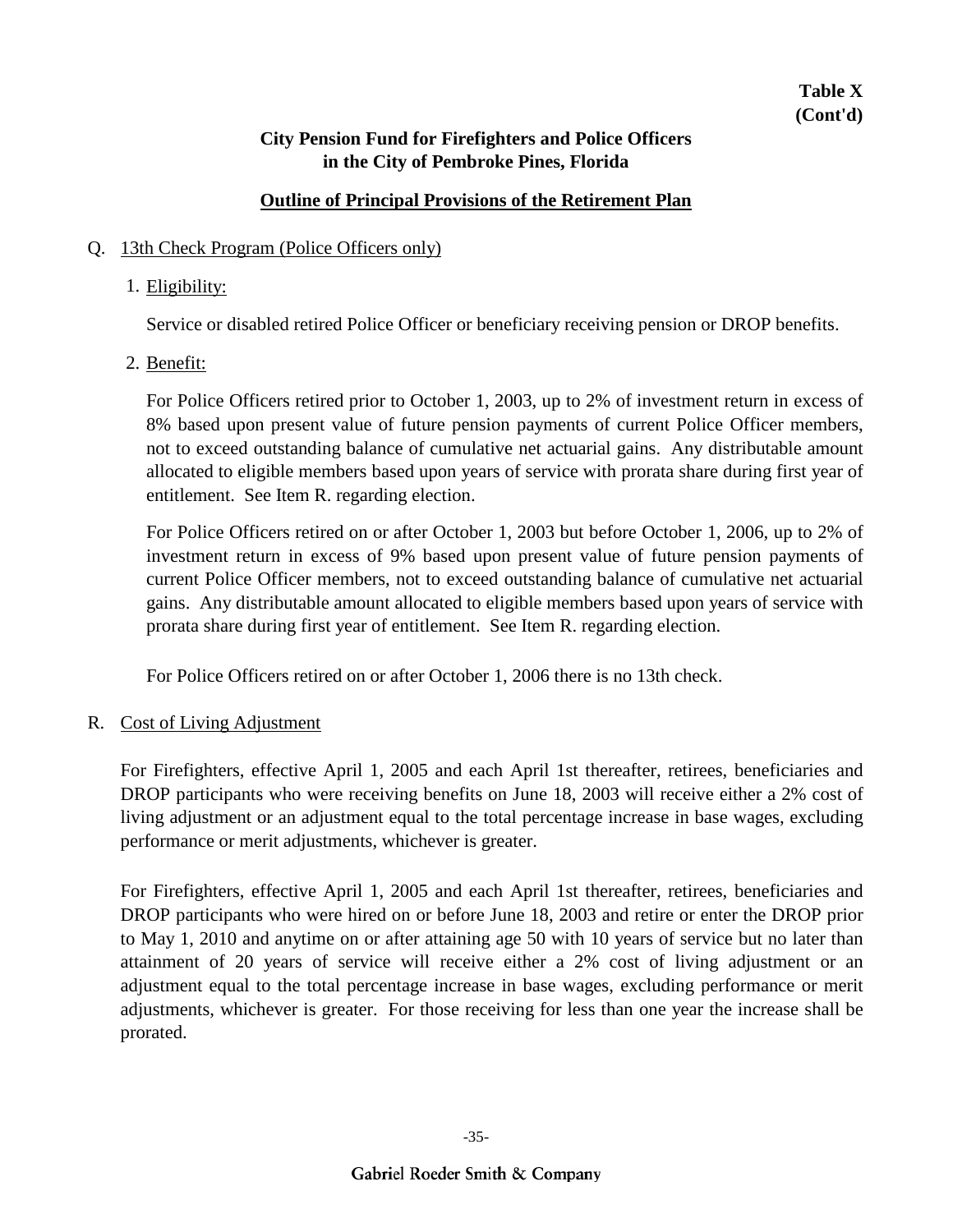### **Outline of Principal Provisions of the Retirement Plan**

Firefighter members who were hired prior to April 1, 2006 who retire prior to May 1, 2010, current retirees and DROP participants shall have the option within sixty (60) days of the effective date of Ordinance 2006-10 to irrevocably elect to receive the cost of living adjustment provided above in lieu of their current cost of living adjustment.

For Firefighters, effective April 1, 2011 and each April 1st thereafter, retirees, beneficiaries and DROP participants who were hired before May 1, 2010 and retire or enter the DROP after April 30, 2010 at their normal retirement age receive a 2% cost of living adjustment – prorated for less than one year receipt of benefits.

For Firefighters hired after April 30, 2010, the cost of living adjustment is 1.5%.

Police Officer retirees, DROPs, disabilities and their beneficiaries who retired prior to October 1, 2003 eligible for any supplemental benefit based upon an 8% Fund return threshold subject to cumulative actuarial gains may elect within 60 days to replace this supplemental benefit eligibility entitlement with an annual 2.0% cost of living adjustment retroactive to October 1, 2004.

Police Officer retirees, DROPs, disabilities and their beneficiaries who retired on or after October 1, 2003 but not later than September 30, 2006 or were in the DROP on or after October 1, 2003 and entered the DROP not later than September 30, 2006 eligible for any supplemental benefit based upon a 9% Fund return threshold subject to cumulative actuarial gains along with a 1.5% cost of living adjustment effective October 1, 2009 and each October 1st thereafter may elect within 60 days to replace this supplemental benefit eligibility and 1.5% deferred cost of living adjustment entitlement with an annual 2.5% cost of living adjustment retroactive to October 1, 2004.

Police Officer retirees, DROPs, disabilities and their beneficiaries who retire or enter the DROP on or after October 1, 2006 but not later than April 30, 2010 will receive a 3.0% cost of living adjustment effective October 1, 2009 and each October 1st thereafter.

For Police Officers, effective October 1, 2010 and each October 1st thereafter, retirees, beneficiaries and DROP participants who were hired before May 1, 2010 and retire or enter the DROP after April 30, 2010 at their normal retirement age receive a 2% cost of living adjustment – prorated for less than one year receipt of benefits.

For Police Officers hired after April 30, 2010, the cost of living adjustment is 1.5%.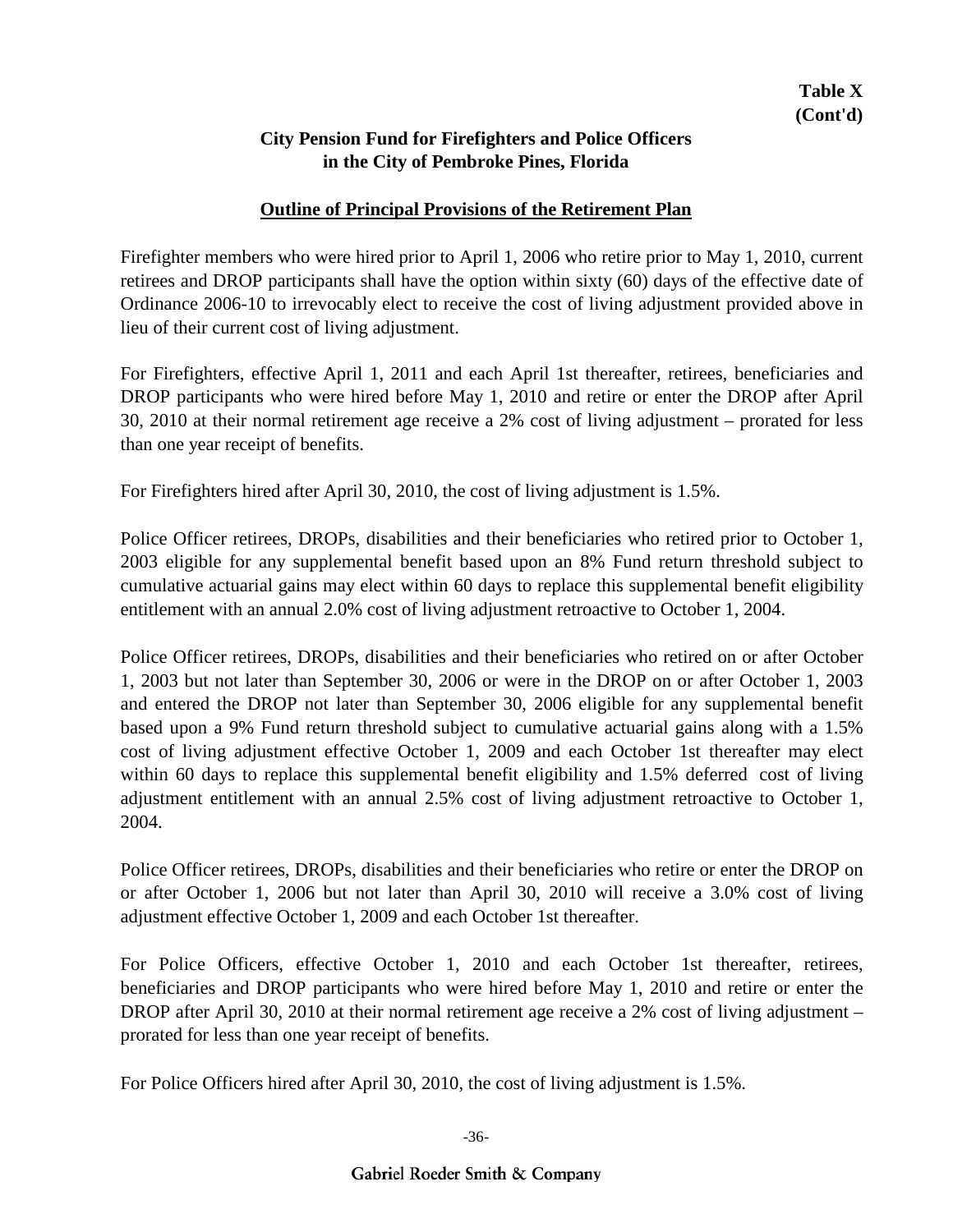### **Outline of Principal Provisions of the Retirement Plan**

#### S. Excess Benefit Plan

An excess benefits plan is established to pay retirement benefits above the limits permitted by the Internal Revenue Code. Excess Benefit Plan benefits are not included in this actuarial valuation.

#### T. Additional Benefits Upon Rehire

Retired members receiving benefits who are rehired as certified police officers or firefighters who work 30 or more hours per week and 52 weeks per year will again become contributing members of the Fund and accrue benefits during their period of reemployment.

Rehired members shall continue to receive retirement benefit, earnings on DROP accounts and may elect to receive payments from DROP accounts.

#### U. Changes Since Previous Actuarial Impact Statement

#### Employee Contributions were:

10.4% (6% prior to April 1, 1991) of annual earnings until completion of 26 2/3 years of Continuous Service. For Police Officers hired on or afer May 1, 2010, 7% of annual earnings until completion of 26 2/3 years of Continuous Service.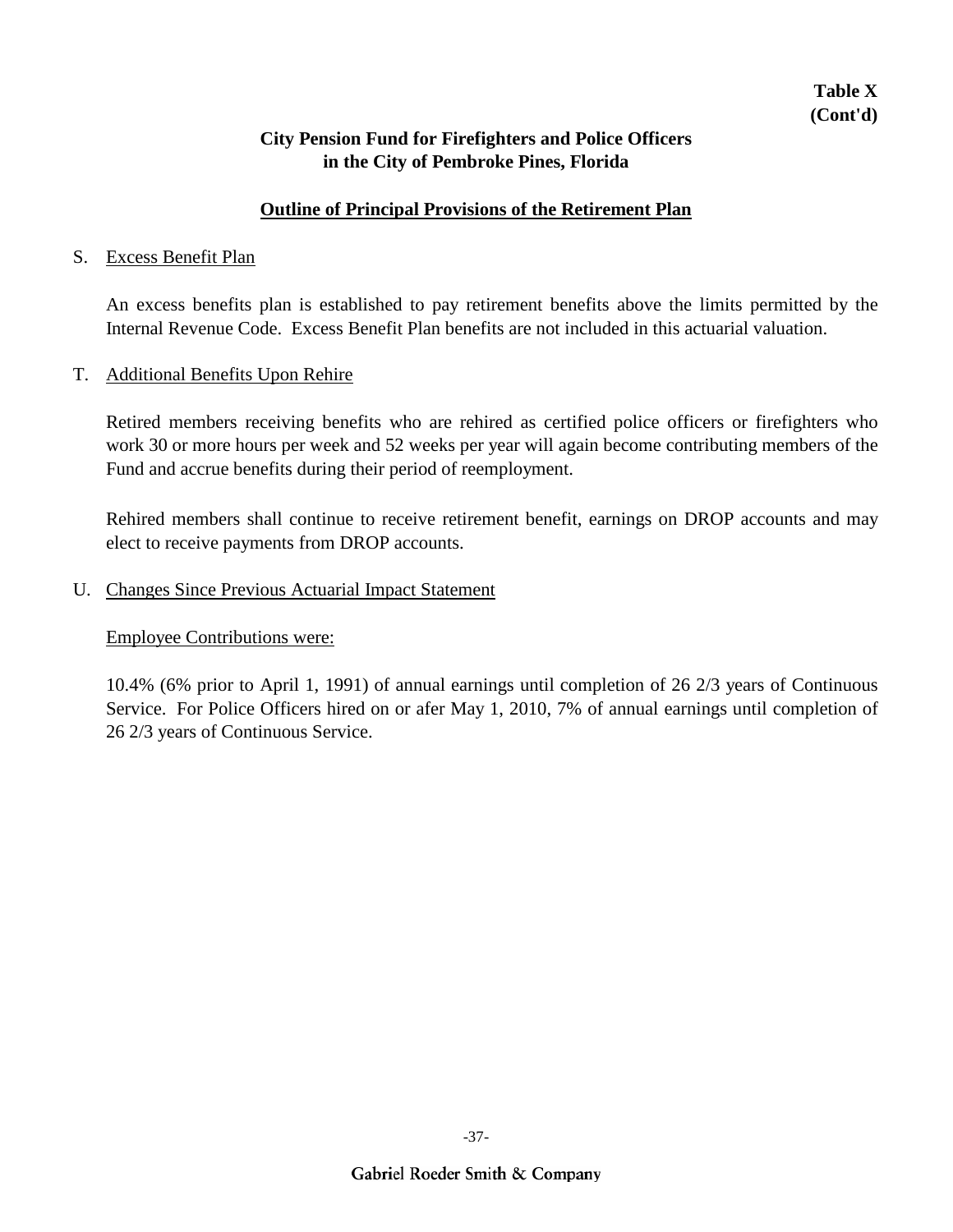## **Actuarial Assumptions and Actuarial Cost Methods Used in the Valuation**

## A. Mortality

For healthy male participants, RP-2000 Annuitant Male Mortality Table with 10% White Collar / 90% Blue Collar Adjustment, with fully generational mortality improvements projected to each future decrement date with Scale BB. For healthy female participants, RP-2000 Annuitant Female Mortality Table with White Collar Adjustment, with fully generational mortality improvements projected to each future decrement date with Scale BB.

For disabled male participants, 60% RP-2000 Disabled Male Mortality Table setback four years / 40% RP-2000 Annuitant Male Mortality Table with White Collar Adjustment with no setback, without projected mortality improvements. For disabled female participants, 60% RP-2000 Disabled Female Mortality Table set forward two years / 40% RP-2000 Annuitant Female Mortality Table with White Collar Adjustment, without projected mortality improvements.

### B. Investment Return

7.95%, compounded annually, net of investment expenses.

#### C. Allowances for Expenses or Contingencies

Average of actual administrative expenses during prior three (3) years.

### D. Employee Withdrawal Rates

Withdrawal rates for males and for females were used in accordance with the following illustrative example:

| <b>Withdrawal Rates</b> |               |          |               |          |  |  |  |
|-------------------------|---------------|----------|---------------|----------|--|--|--|
| Per 100 Employees       |               |          |               |          |  |  |  |
|                         | Males         |          | Females       |          |  |  |  |
| Age                     | First 5 Years | 5+ Years | First 5 Years | 5+ Years |  |  |  |
|                         |               |          |               |          |  |  |  |
| 20                      | 2.50          | 2.19     | 5.75          | 3.93     |  |  |  |
| 25                      | 2.50          | 1.59     | 5.75          | 2.58     |  |  |  |
| 30                      | 2.50          | 1.16     | 5.75          | 1.79     |  |  |  |
| 35                      | 2.50          | 0.68     | 5.75          | 1.08     |  |  |  |
| 40                      | 2.50          | 0.38     | 5.75          | 0.76     |  |  |  |
|                         |               |          |               |          |  |  |  |
| 45                      | 2.50          | 0.18     | 5.75          | 0.41     |  |  |  |
| 50                      | 2.50          | 0.03     | 5.75          | 0.23     |  |  |  |
| 55                      | 2.50          | 0.02     | 5.75          | 0.14     |  |  |  |
| 60                      | 2.50          | 0.00     | 5.75          | 0.04     |  |  |  |
| $62 \& Qver$            | 0.00          | 0.00     | 0.00          | 0.00     |  |  |  |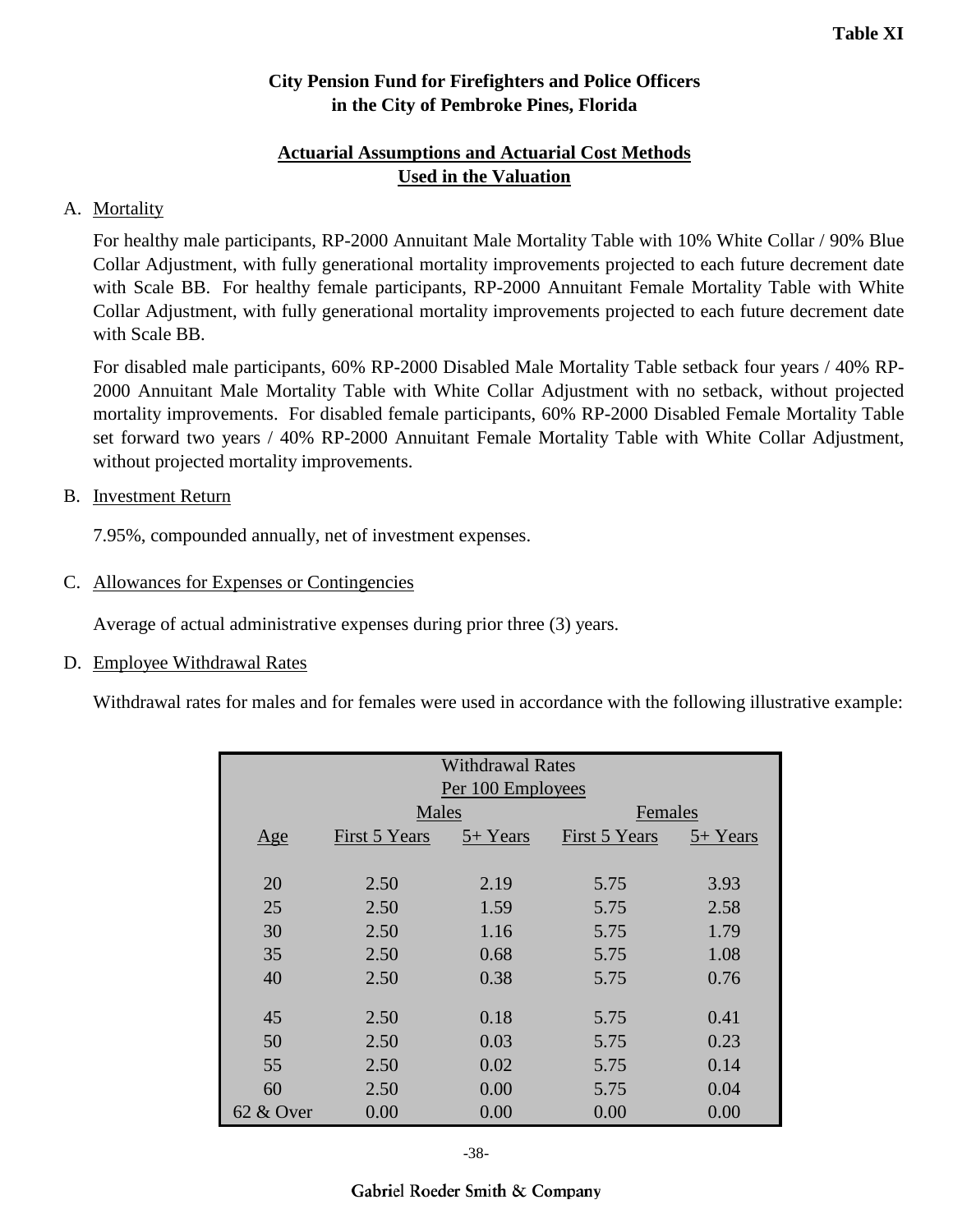## **Table XI (Cont'd)**

### **City Pension Fund for Firefighters and Police Officers in the City of Pembroke Pines, Florida**

## **Actuarial Assumptions and Actuarial Cost Methods Used in the Valuation**

#### E. Disability Rates

- 1. The 1985 Disability Study Class 2, with separate rate for males and females.
- 2. 80% of disabilities are assumed to be service incurred 20% non-service incurred.

#### F. Salary Increase Factors

Current salary is assumed to increase at a rate based on the table below per year until retirement.

| Service            | <b>Salary Increase</b> |
|--------------------|------------------------|
|                    |                        |
| 0 years            | 8.00%                  |
| 1                  | 8.00%                  |
| $\overline{2}$     | 7.00%                  |
| 3                  | 6.00%                  |
| $\overline{4}$     | 5.00%                  |
| 5                  | 4.00%                  |
| 6                  | 4.00%                  |
| $7 + \text{years}$ | 3.00%                  |

For members hired before May 1, 2010, average monthly earnings for retirements and DROPs are increased between 5.5% and 28.0% to reflect additional earnings during the averaging period including the inclusion in pensionable earnings of up to 1,000 hours of accrued unused leave as of April 30, 2010 payable at retirement or DROP entry.

For members hired on or after May 1, 2010, average monthly earnings for retirements and DROPs are increased 5.5% to reflect additional earnings during the averaging period.

The assumed salary increase rate after 7+ years of service reflects frozen longevity pay as of April 30, 2010.

### G. Payroll Growth Assumption

5.3%, per annum - not greater than historical 10-year average (0.9% as of October 1, 2015).

### H. Load for Future Rehires

The normal cost and accrued liabilites are loaded 0.1% for assumed future rehired members.

<sup>-39-</sup>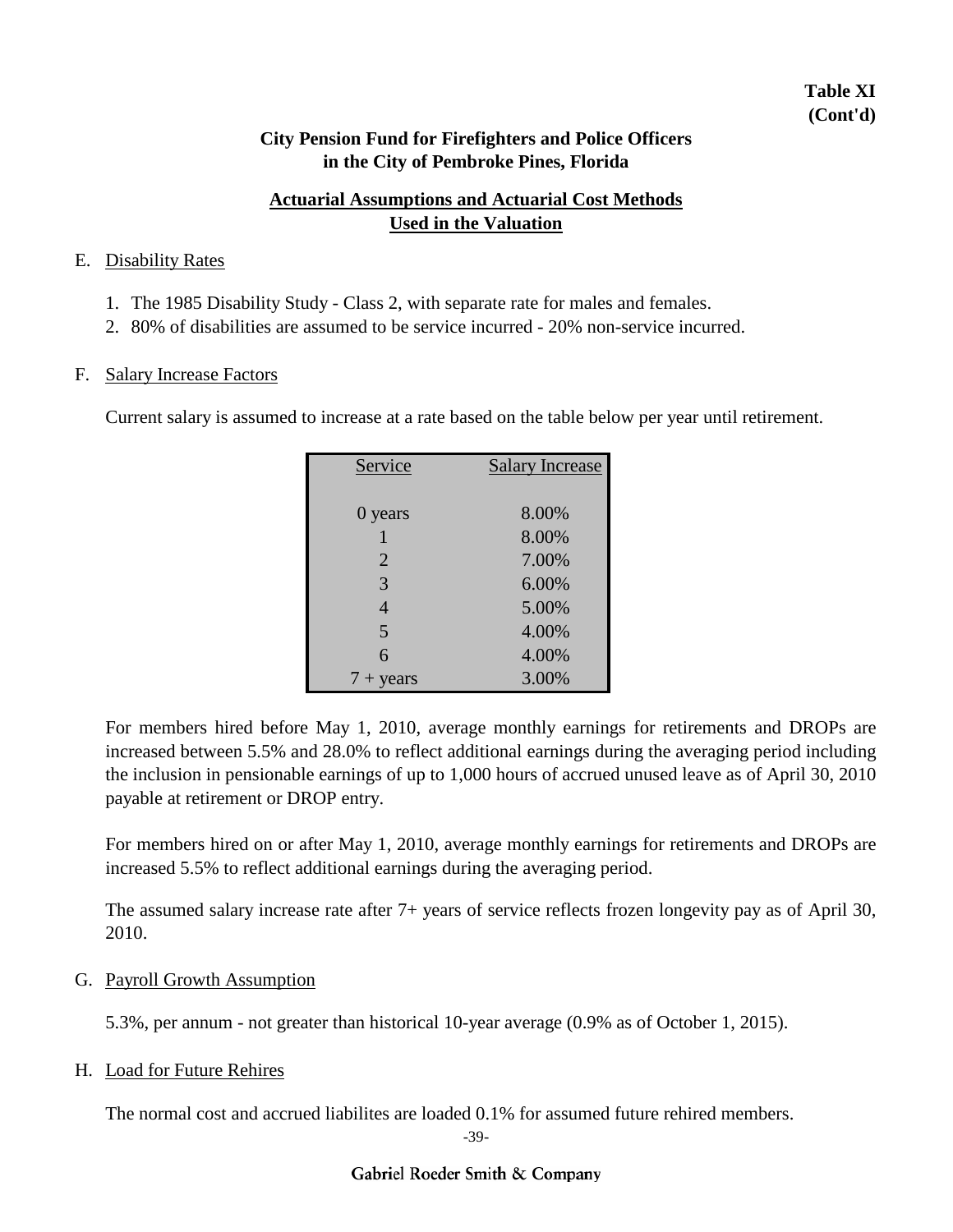## **Actuarial Assumptions and Actuarial Cost Methods Used in the Valuation**

#### I. Assumed Retirement Age

The retirement rates *for members hired before May 1, 2010 who are expected to reach the 80% of AME maximum benefit in the 21st year of service* are as follows:

- 1. 75% of members are assumed to retire the first year after attaining age fifty (50) and ten (10) years of credited service.
- 2. 50% of members are assumed to retire each year thereafter until reaching twenty (20) years of credited service.
- 3. 60% of members are assumed to retire after completing twenty (20) years of credited service.
- 4. 100% of members are assumed to retire upon attainment of twenty-one (21) years of credited service.

The retirement rates *for members hired before May 1, 2010 who are expected to reach the 80% of AME maximum benefit in the 22nd year of service* are as follows:

- 1. 70% of members are assumed to retire the first year after attaining age fifty (50) and ten (10) years of credited service.
- 2. 20% of members are assumed to retire each year thereafter until reaching twenty (20) years of credited service.
- 3. 60% of members are assumed to retire after completing twenty (20) years of credited service.
- 4. 15% of members are assumed to retire after completing twenty-one (21) years of credited service.
- 5. 100% of members are assumed to retire upon attainment of twenty-two (22) years of credited service.

## The retirement rates *for members hired before May 1, 2010 who are expected to reach the 80% of AME maximum benefit in the 23rd year of service* are as follows:

- 1. 60% of members are assumed to retire the first year after attaining age fifty (50) and ten (10) years of credited service.
- 2. 18% of members are assumed to retire each year thereafter until reaching twenty (20) years of credited service.
- 3. 40% of members are assumed to retire after completing twenty (20) years of credited service.
- 4. 15% of members are assumed to retire after completing twenty-one (21) years of credited service.
- 5. 15% of members are assumed to retire after completing twenty-two (22) years of credited service.
- 6. 100% of members are assumed to retire upon attainment of twenty-three (23) years of credited service.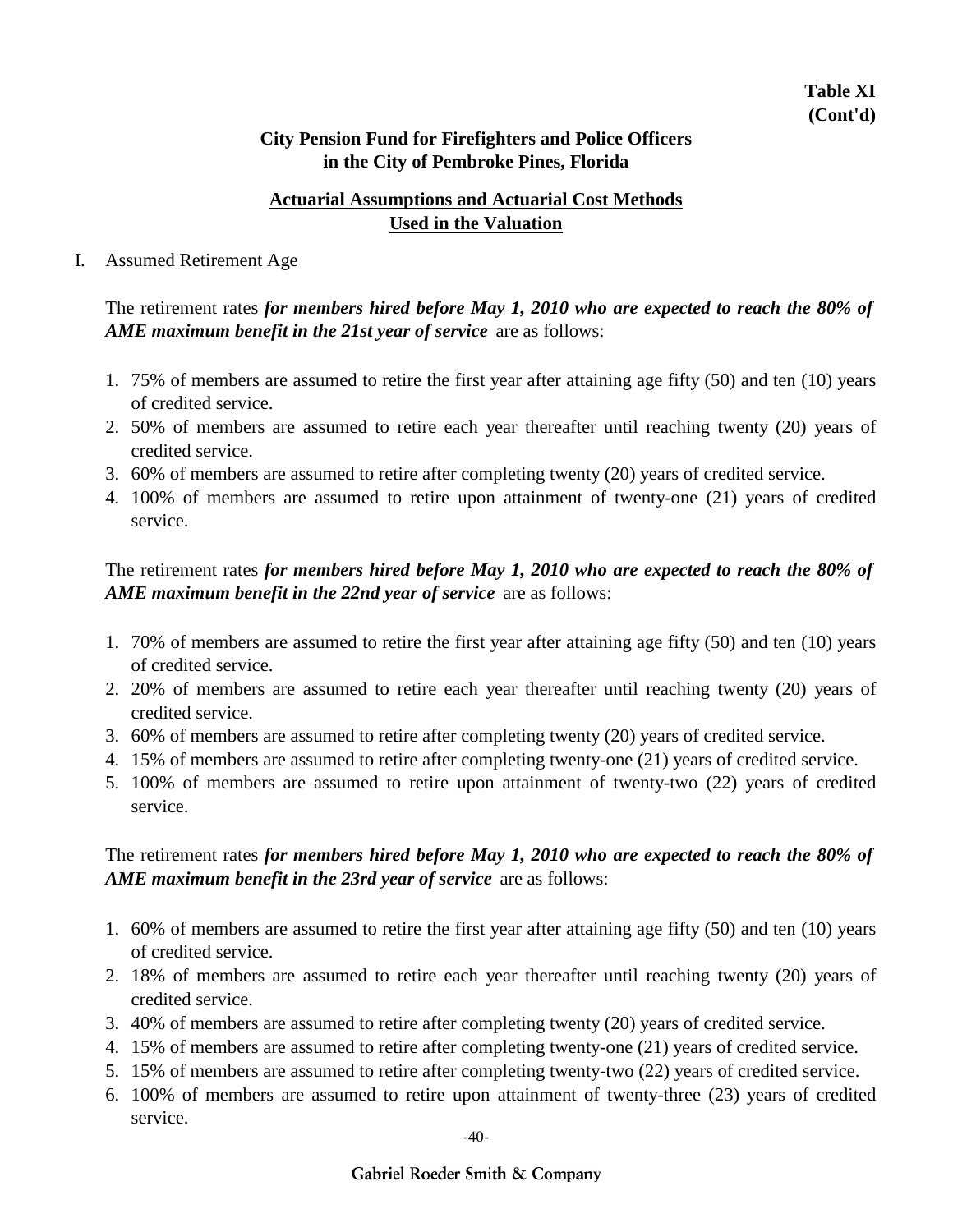## **Actuarial Assumptions and Actuarial Cost Methods Used in the Valuation**

*For Firefighters hired after June 18, 2003 but before May 1, 2010 who are expected to reach age 50 before completion of twenty (20) years of service* , 100% are assumed to retire upon reaching the same multiplier (% of AME) they would have reached under the Plan in effect prior to April 30, 2010.

The retirement rates *for members hired on or after May 1, 2010* are as follows:

- 1. 50% of members who complete ten (10) years of service after reaching age 50 are assumed to retire upon completion of ten (10) years of credited service.
- 2. 15% of members who reach age 50 after completion of ten (10) years of credited service are assumed to retire upon reaching age 50.
- 3. 15% of members are assumed to retire each year thereafter, until reaching twenty (20) years of credited service.
- 4. 20% of members are assumed to retire upon reaching twenty (20) years of credited service.
- 5. 15% of members are assumed to retire each year thereafter, until reaching twenty-five (25) years of credited service.
- 6. 100% of members are assumed to retire upon reaching twenty-five (25) years of credited service.

### J. Marital Assumptions

- 1. 50% of deaths are assumed to be service incurred 50% non-service incurred.
- 2. There are no children eligible for benefits.
- 3. 95% of participants are married.
- 4. Spouses are assumed to be the same age as members.

#### K. Cost of Living Adjustment

- Firefighters: For Firefighters who retired or entered the DROP prior to May 1, 2010, 2.0% for those who elected the fluctuating COLA and 3.0% for those who elected the fixed COLA. 2.0% for Firefighters hired before May 1, 2010 who are expected to retire or enter the DROP after April 30, 2010. 1.5% for Firefighters hired after April 30, 2010.
- Police Officers: 0.0%, 2.0% or 2.5% based upon election for Police Officers who retired or entered the DROP prior to October 1, 2006. 3.0% for Police Officers who retired or entered the DROP on or after October 1, 2006 but before May 1, 2010. 2.0% for Police Officers hired before May 1, 2010 who are expected to retire or enter the DROP after April 30, 2010. 1.5% for Police Officers hired after April 30, 2010.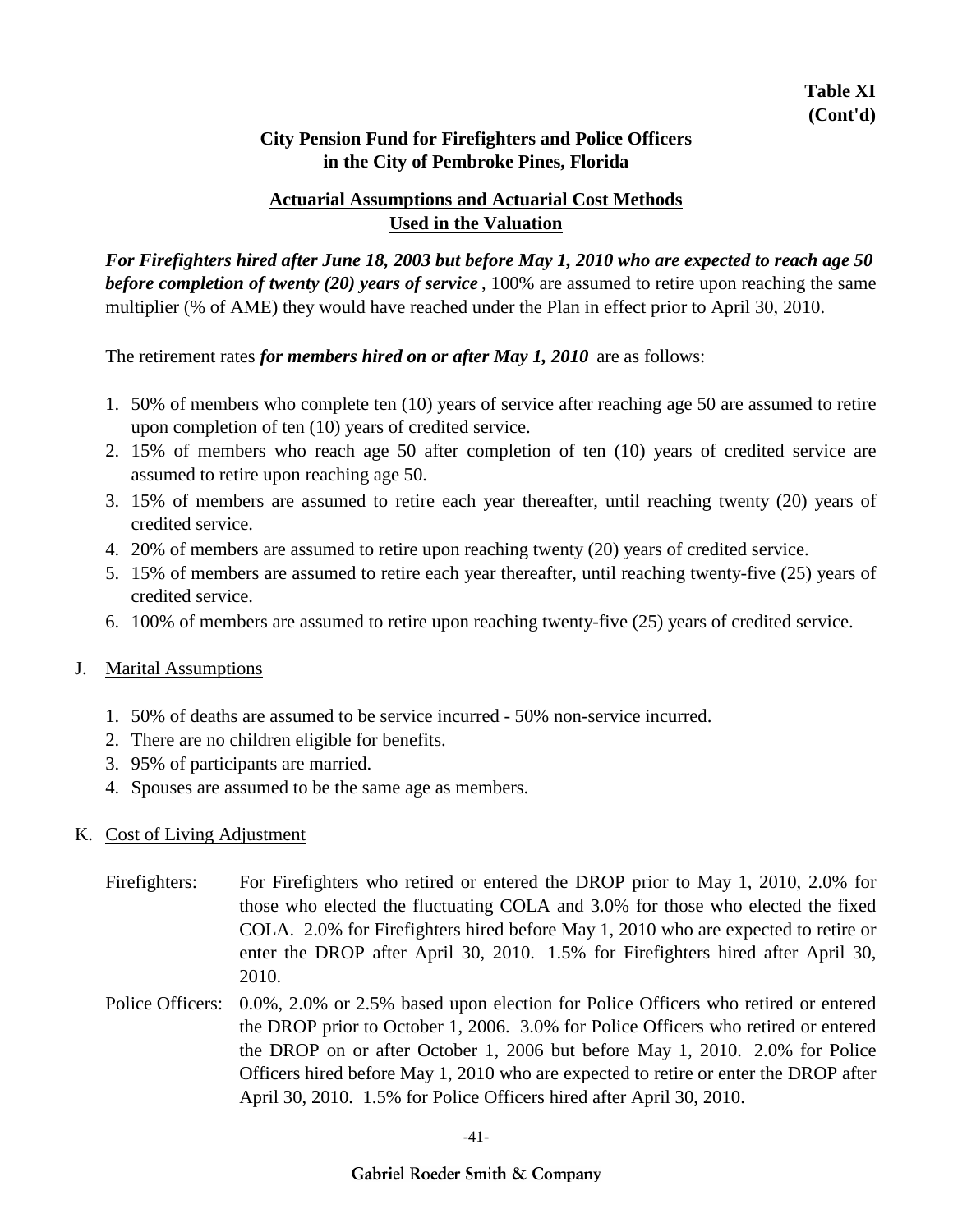## **Actuarial Assumptions and Actuarial Cost Methods Used in the Valuation**

#### L. Smoothed Asset Valuation Method

Smoothed actuarial value of assets is equal to the expected smoothed actuarial value of assets adjusted by 20% of the difference between the expected smoothed actuarial value and market value.

#### M. Cost Method

Normal Retirement, Termination, Disability, and Death Benefits: Entry Age Normal Cost Method

Under this method the normal cost for each active employee is the amount which is calculated to be a level percentage of pay that would be required annually from his entry age to his assumed retirement age to fund his estimated benefits, assuming the Fund had always been in effect. The normal cost for the Fund is the sum of such amounts for all employees. The actuarial accrued liability as of any valuation date for each active employee or inactive employee who is eligible to receive benefits under the Fund is the excess of the actuarial present value of estimated future benefits over the actuarial present value of current and future normal costs. The unfunded actuarial accrued liability as of any valuation date is the excess of the actuarial accrued liability over the assets of the Fund.

The DROP accounts balance is included in the assets and liabilities as of the valuation date.

#### N. Changes Since Previous Actuarial Impact Statement

#### Mortality was:

For healthy participants, RP-2000 Combined Healthy Participant Mortality Tables, separate rates for males and females, with Blue Collar Adjustment and fully generational mortality improvements projected to each future decrement date with Scale AA.

For disabled participants, RP-2000 Combined Disabled Mortality Tables, separate rates for males and females, with fully generational mortality improvements projected to each future decrement date with Scale AA.

#### Investment Return was:

8.0%, compounded annually, net of investment expenses.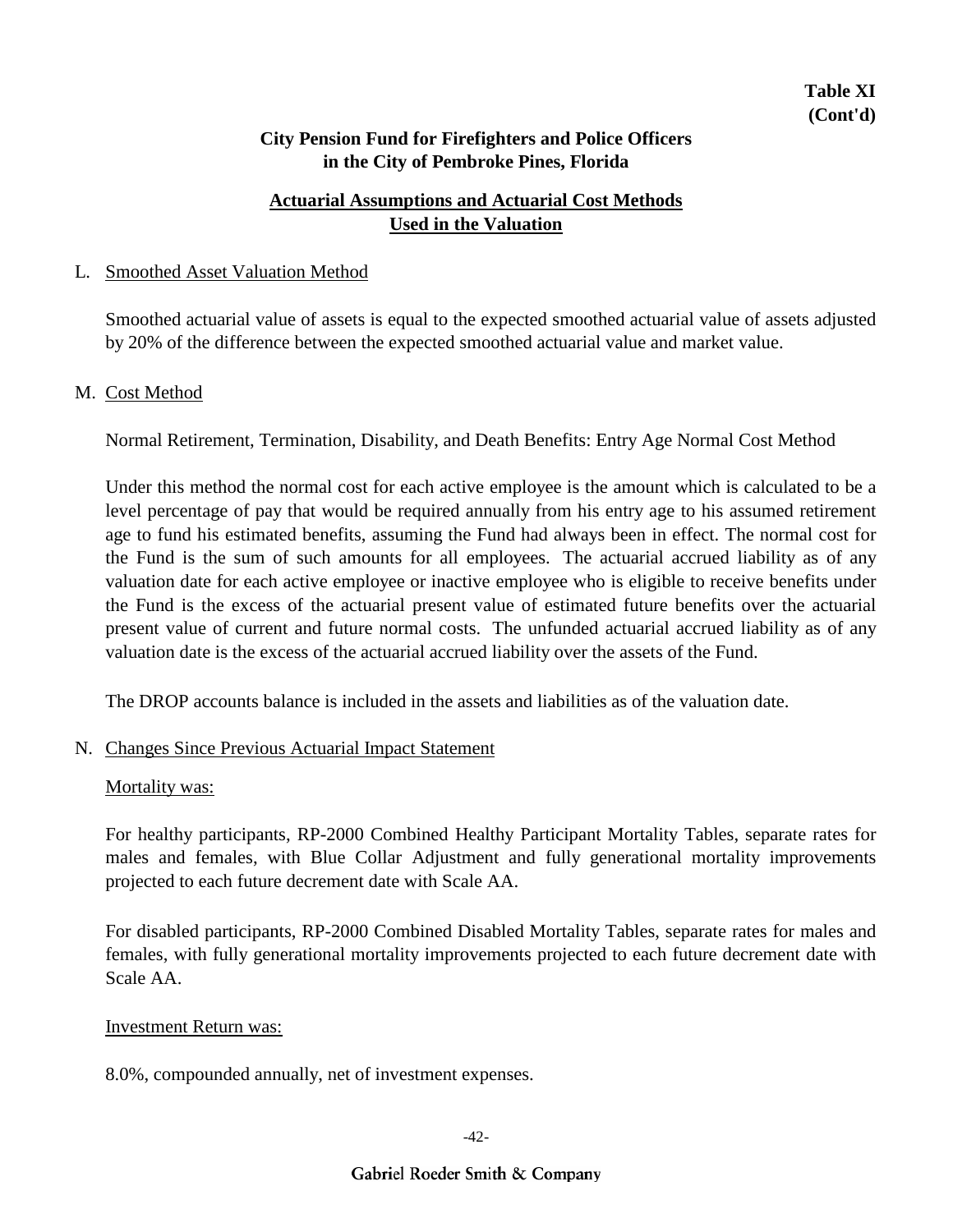## **Table XI (Cont'd)**

### **City Pension Fund for Firefighters and Police Officers in the City of Pembroke Pines, Florida**

## **Actuarial Assumptions and Actuarial Cost Methods Used in the Valuation**

#### N. Changes Since Previous Actuarial Impact Statement (cont'd)

#### Employee Withdrawal Rates were:

Withdrawal rates for males and for females were used in accordance with the following illustrative example:

|           | <b>Withdrawal Rates</b><br>Per 100 Employees |          |               |          |  |  |  |
|-----------|----------------------------------------------|----------|---------------|----------|--|--|--|
|           | Males                                        |          | Females       |          |  |  |  |
| Age       | First 5 Years                                | 5+ Years | First 5 Years | 5+ Years |  |  |  |
|           |                                              |          |               |          |  |  |  |
| 20        | 2.70                                         | 3.13     | 5.25          | 5.24     |  |  |  |
| 25        | 2.70                                         | 2.28     | 5.25          | 3.44     |  |  |  |
| 30        | 2.70                                         | 1.65     | 5.25          | 2.38     |  |  |  |
| 35        | 2.70                                         | 0.97     | 5.25          | 1.44     |  |  |  |
| 40        | 2.70                                         | 0.55     | 5.25          | 1.01     |  |  |  |
|           |                                              |          |               |          |  |  |  |
| 45        | 2.70                                         | 0.25     | 5.25          | 0.55     |  |  |  |
| 50        | 2.70                                         | 0.04     | 5.25          | 0.31     |  |  |  |
| 55        | 2.70                                         | 0.02     | 5.25          | 0.18     |  |  |  |
| 60        | 2.70                                         | 0.01     | 5.25          | 0.05     |  |  |  |
| 62 & Over | 0.00                                         | 0.00     | 0.00          | 0.00     |  |  |  |

#### Salary Increase Factors were:

Current salary is assumed to increase at a rate based on the table below per year until retirement.

| Service       | <b>Salary Increase</b> |
|---------------|------------------------|
|               |                        |
| 0 years       | 12.00%                 |
|               | 10.50%                 |
| 2             | 8.50%                  |
| 3             | 7.50%                  |
| 4             | 6.50%                  |
| 5             | 6.50%                  |
| 6             | 6.00%                  |
| years<br>$7+$ | 3.75%                  |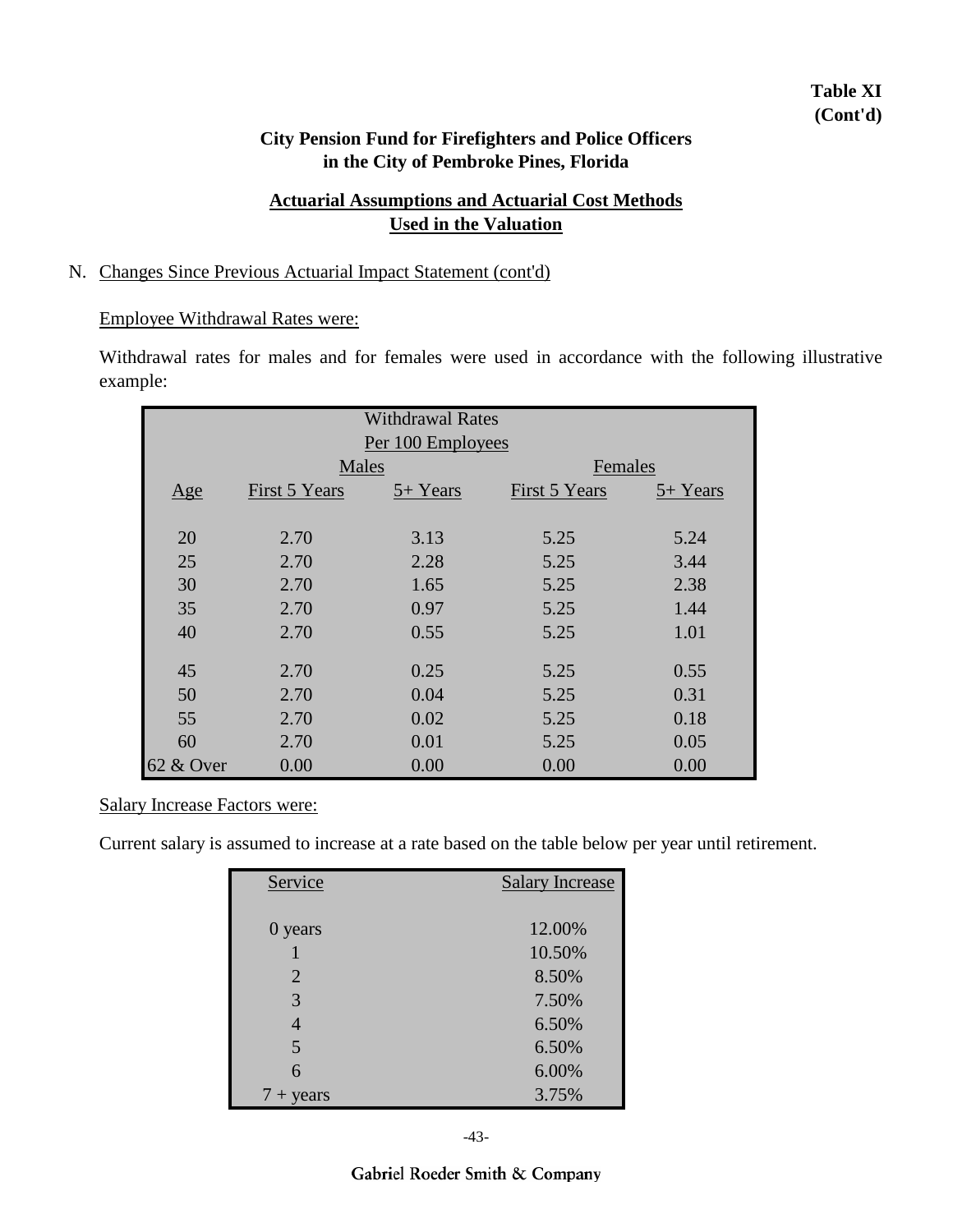## **Actuarial Assumptions and Actuarial Cost Methods Used in the Valuation**

### N. Changes Since Previous Actuarial Impact Statement (cont'd)

## Assumed Retirement Age was:

The retirement rates *for members hired before May 1, 2010 who are expected to reach the 80% of AME maximum benefit in the 20th year of service* are as follows:

- 1. 35% of members are assumed to retire the first year after attaining age fifty (50) and ten (10) years of credited service.
- 2. 20% of members are assumed to retire each year thereafter until reaching twenty (20) years of credited service.
- 3. 100% of members are assumed to retire after completing twenty (20) years of credited service.

The retirement rates *for members hired before May 1, 2010 who are expected to reach the 80% of AME maximum benefit in the 21st year of service* are as follows:

- 1. 35% of members are assumed to retire the first year after attaining age fifty (50) and ten (10) years of credited service.
- 2. 20% of members are assumed to retire each year thereafter until reaching twenty (20) years of credited service.
- 3. 20% of members are assumed to retire after completing twenty (20) years of credited service.
- 4. 100% of members are assumed to retire upon attainment of twenty-one (21) years of credited service.

## The retirement rates *for members hired before May 1, 2010 who are expected to reach the 80% of AME maximum benefit in the 22nd year of service* are as follows:

- 1. 35% of members are assumed to retire the first year after attaining age fifty (50) and ten (10) years of credited service.
- 2. 20% of members are assumed to retire each year thereafter until reaching twenty (20) years of credited service.
- 3. 20% of members are assumed to retire after completing twenty (20) years of credited service.
- 4. 15% of members are assumed to retire after completing twenty-one (21) years of credited service.
- 5. 100% of members are assumed to retire upon attainment of twenty-two (22) years of credited service.

## The retirement rates *for members hired before May 1, 2010 who are expected to reach the 80% of AME maximum benefit in the 23rd year of service* are as follows:

- 1. 30% of members are assumed to retire the first year after attaining age fifty (50) and ten (10) years of credited service.
- 2. 20% of members are assumed to retire each year thereafter until reaching twenty (20) years of credited service.
- 3. 20% of members are assumed to retire after completing twenty (20) years of credited service.
- 4. 15% of members are assumed to retire after completing twenty-one (21) years of credited service.
- 5. 15% of members are assumed to retire after completing twenty-two (22) years of credited service.
- 6. 100% of members are assumed to retire upon attainment of twenty-three (23) years of credited service.

-44-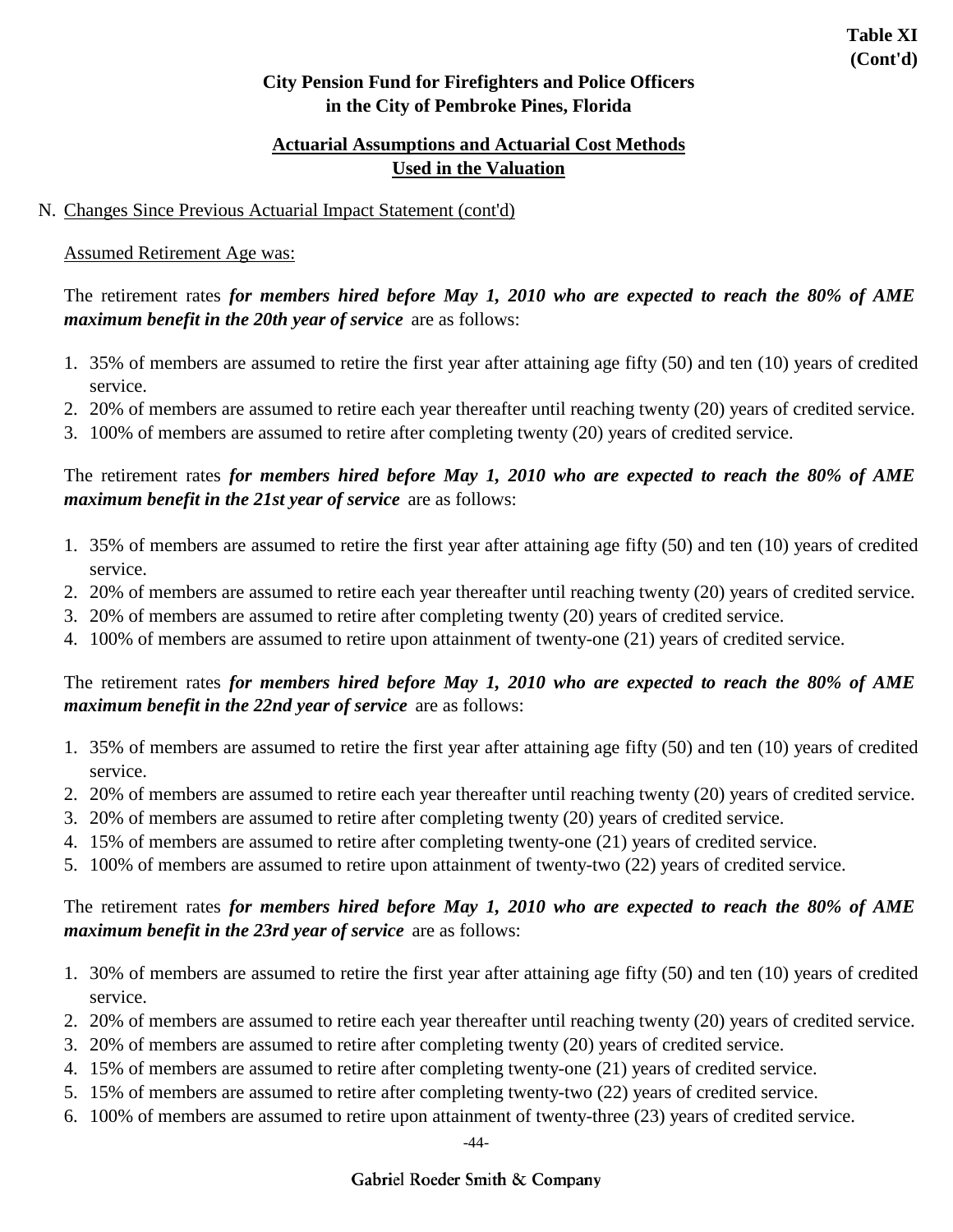## **Actuarial Assumptions and Actuarial Cost Methods Used in the Valuation**

### N. Changes Since Previous Actuarial Impact Statement (cont'd)

### Assumed Retirement Age was:

*For Firefighters hired after June 18, 2003 but before May 1, 2010 who are expected to reach age 50 before completion of twenty (20) years of service* , 100% are assumed to retire upon reaching the same multiplier (% of AME) they would have reached under the Plan in effect prior to April 30, 2010.

The retirement rates *for members hired on or after May 1, 2010* are as follows:

- 1. 25% of members who complete ten (10) years of service after reaching age 50 are assumed to retire upon completion of ten (10) years of credited service.
- 2. 15% of members who reach age 50 after completion of ten (10) years of credited service are assumed to retire upon reaching age 50.
- 3. 15% of members are assumed to retire each year thereafter, until reaching twenty (20) years of credited service.
- 4. 20% of members are assumed to retire upon reaching twenty (20) years of credited service.
- 5. 15% of members are assumed to retire each year thereafter, until reaching twenty-five (25) years of credited service.
- 6. 100% of members are assumed to retire upon reaching twenty-five (25) years of credited service.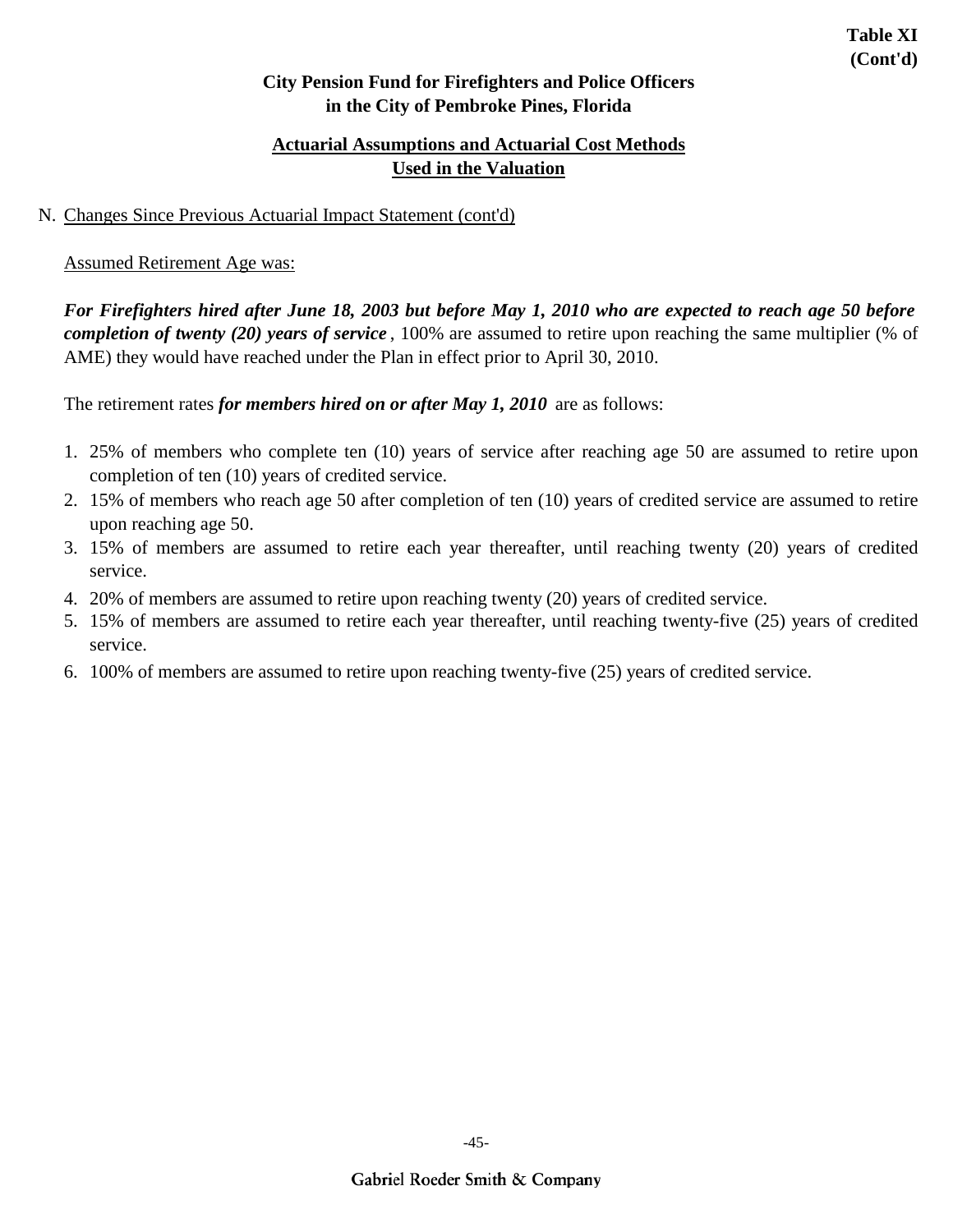## **and Service Groups as of October 1, 2015 Distribution by Attained Age Groups**

#### **Active Firefighters**

| <b>Attained</b>  | <b>COMPLETED YEARS OF SERVICE</b>                                                |                          |              |                                                                                |              |                                                                |                          |                  |  |  |
|------------------|----------------------------------------------------------------------------------|--------------------------|--------------|--------------------------------------------------------------------------------|--------------|----------------------------------------------------------------|--------------------------|------------------|--|--|
| <b>Age Group</b> | $0 - 4$                                                                          | $5 - 9$                  | $10-14$      | $15-19$                                                                        | $20 - 24$    | $25 - 29$                                                      | 30 & Over                | Total            |  |  |
| Under 25         | 8                                                                                | $\overline{\phantom{0}}$ |              |                                                                                |              |                                                                |                          | $8\,$            |  |  |
| 25-29            | 14                                                                               |                          |              |                                                                                |              |                                                                |                          | 14               |  |  |
| 30-34            | 3                                                                                | 14                       | 12           |                                                                                |              |                                                                | $\overline{\phantom{a}}$ | 29               |  |  |
| 35-39            |                                                                                  | $\tau$                   | 23           | $\overline{4}$                                                                 |              |                                                                |                          | 34               |  |  |
| 40-44            | $\overline{2}$                                                                   | $\tau$                   | 24           | 18                                                                             | $\mathbf{1}$ |                                                                |                          | 52               |  |  |
| 45-49            |                                                                                  | $\overline{2}$           | 9            | 13                                                                             |              |                                                                | $\overline{a}$           | 24               |  |  |
| 50-54            |                                                                                  | $\mathbf{1}$             | 3            | $\mathbf{1}$                                                                   |              |                                                                |                          | 5                |  |  |
| 55-59            |                                                                                  |                          | $\mathbf{1}$ |                                                                                |              |                                                                |                          | $\mathbf{1}$     |  |  |
| 60-64            |                                                                                  |                          |              |                                                                                |              |                                                                |                          | $\boldsymbol{0}$ |  |  |
| 65 & Over        |                                                                                  |                          |              |                                                                                |              |                                                                |                          | $\boldsymbol{0}$ |  |  |
| <b>TOTAL</b>     | $27\,$                                                                           | 31                       | 72           | 36                                                                             | $\mathbf{1}$ | $\boldsymbol{0}$                                               | $\boldsymbol{0}$         | 167              |  |  |
|                  | <b>Average Attained Age</b><br>Average Hire Age<br>Average Pay<br>Percent Female |                          |              | 10/01/2014<br>$38.28$ years<br>26.99 years<br>77,641<br>$\mathbb{S}^-$<br>3.4% |              | 10/01/2015<br>38.02 years<br>$26.73$ years<br>\$76,583<br>4.2% |                          |                  |  |  |
|                  |                                                                                  |                          |              | $-46-$                                                                         |              |                                                                |                          |                  |  |  |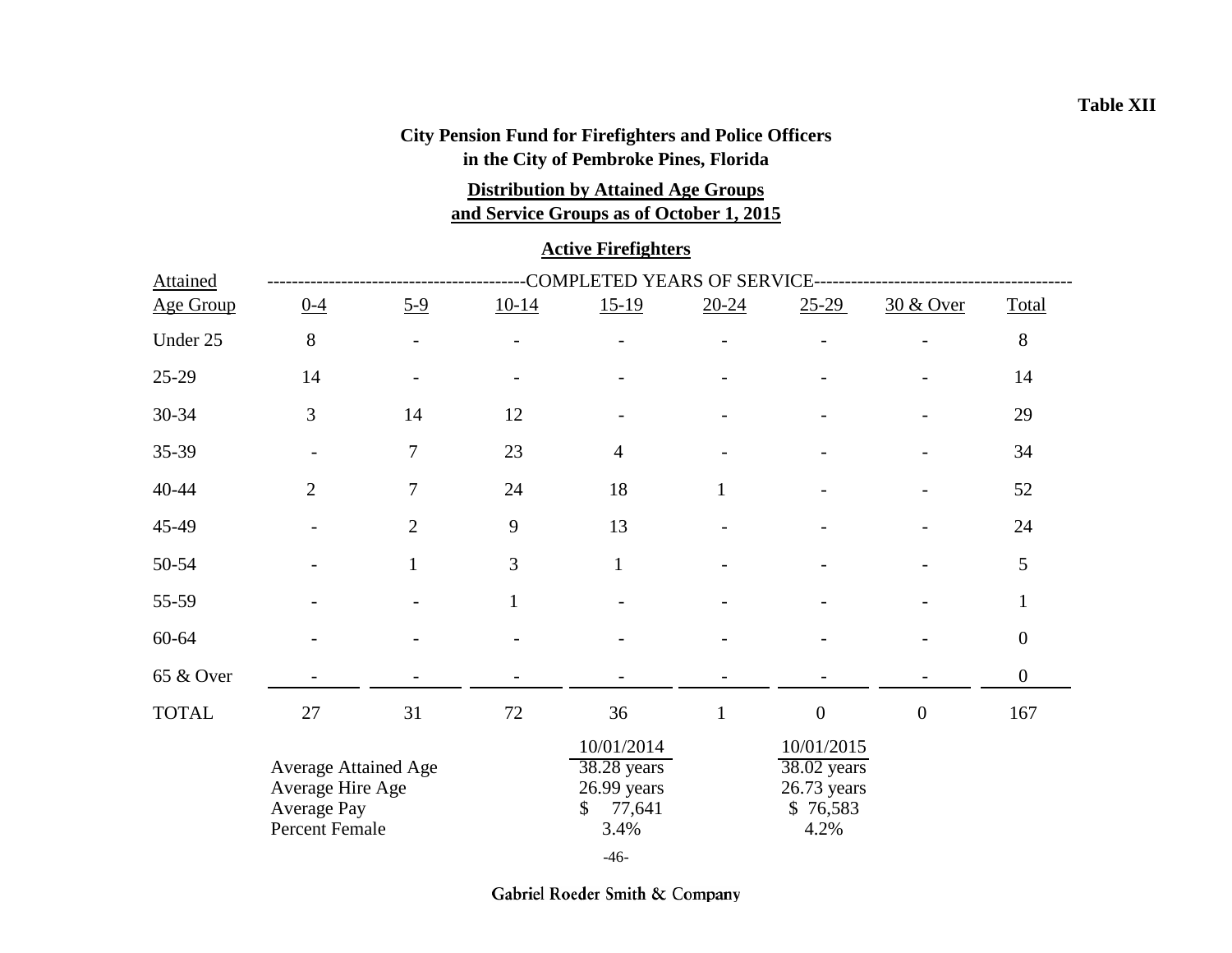## **Table XII (Cont'd)**

## **City Pension Fund for Firefighters and Police Officers in the City of Pembroke Pines, Florida**

**Distribution by Attained Age Groups**

**and Service Groups as of October 1, 2015**

### **Active Police Officers**

| <b>Attained</b> | COMPLETED YEARS OF SERVICE-                                                      |                |                |                                                                               |                |                                                                 |                      |                  |  |  |
|-----------------|----------------------------------------------------------------------------------|----------------|----------------|-------------------------------------------------------------------------------|----------------|-----------------------------------------------------------------|----------------------|------------------|--|--|
| Age Group       | $0-4$                                                                            | $5 - 9$        | $10-14$        | $15-19$                                                                       | $20 - 24$      | $25-29$                                                         | <u>30 &amp; Over</u> | Total            |  |  |
| Under 25        | $\overline{4}$                                                                   |                |                |                                                                               |                |                                                                 |                      | $\overline{4}$   |  |  |
| 25-29           | 25                                                                               | 3              |                |                                                                               |                |                                                                 |                      | 28               |  |  |
| 30-34           | 8                                                                                | 9              | $\mathbf{1}$   |                                                                               |                |                                                                 |                      | 18               |  |  |
| 35-39           | $\overline{4}$                                                                   | 14             | 21             | $\overline{2}$                                                                |                |                                                                 |                      | 41               |  |  |
| 40-44           | $\mathbf{1}$                                                                     | 5              | 18             | 29                                                                            |                |                                                                 |                      | 53               |  |  |
| 45-49           |                                                                                  | $\overline{2}$ | 6              | 15                                                                            | 1              |                                                                 |                      | 24               |  |  |
| 50-54           |                                                                                  | $\overline{2}$ | $\mathbf{1}$   | $\overline{2}$                                                                | $\mathbf{1}$   |                                                                 |                      | 6                |  |  |
| 55-59           | $\mathbf{1}$                                                                     | $\mathbf{1}$   | $\overline{2}$ |                                                                               |                |                                                                 |                      | $\overline{4}$   |  |  |
| 60-64           |                                                                                  |                |                |                                                                               |                |                                                                 |                      | $\boldsymbol{0}$ |  |  |
| 65 & Over       |                                                                                  |                |                |                                                                               |                |                                                                 |                      | $\boldsymbol{0}$ |  |  |
| <b>TOTAL</b>    | 43                                                                               | 36             | 49             | 48                                                                            | $\overline{2}$ | $\mathbf{0}$                                                    | $\overline{0}$       | 178              |  |  |
|                 | <b>Average Attained Age</b><br>Average Hire Age<br>Average Pay<br>Percent Female |                |                | 10/01/2014<br>37.70 years<br>$27.61$ years<br>75,161<br>\$<br>15.5%<br>$-47-$ |                | 10/01/2015<br>38.35 years<br>$27.61$ years<br>\$78,013<br>16.3% |                      |                  |  |  |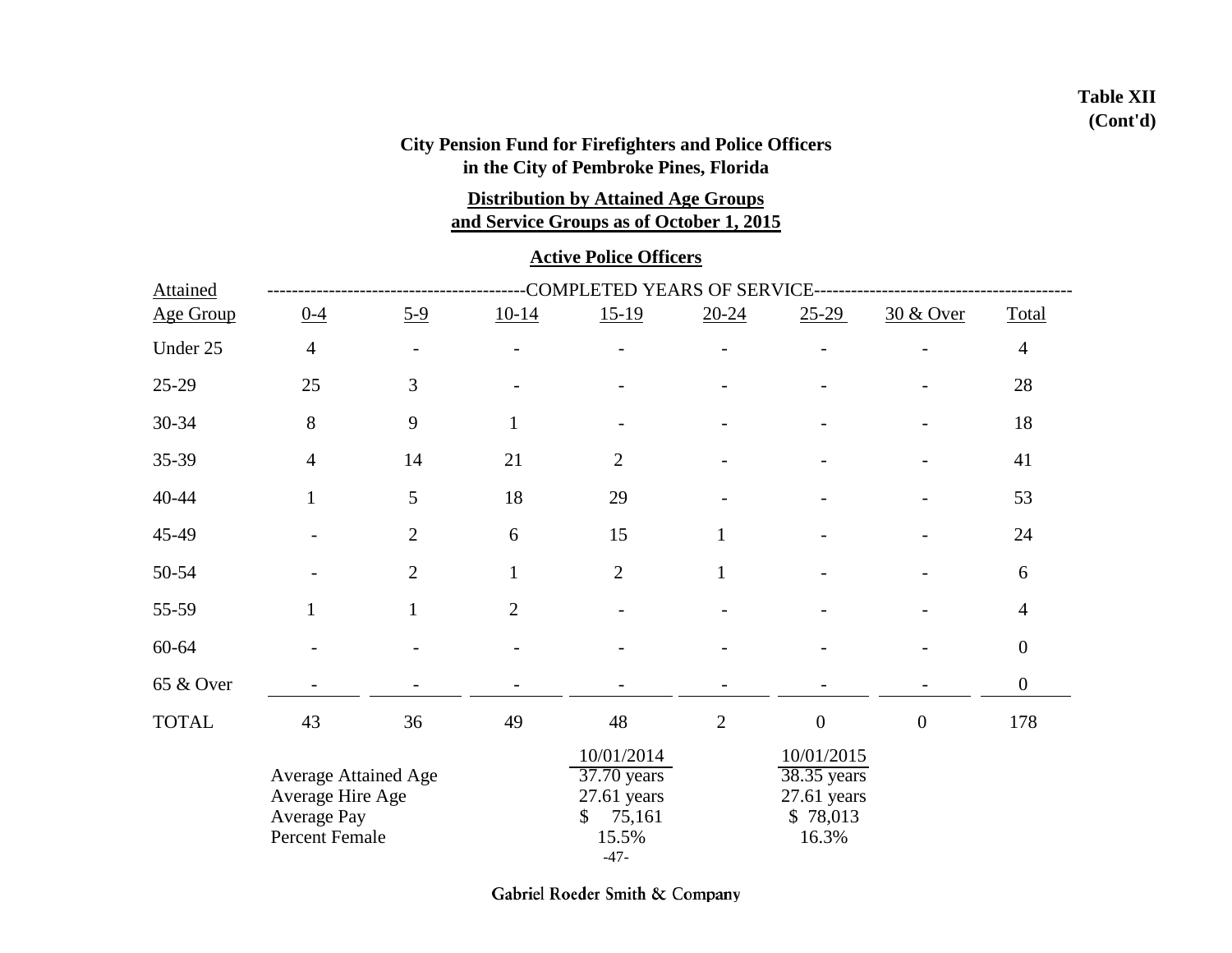## **Table XII (Cont'd)**

## **City Pension Fund for Firefighters and Police Officers in the City of Pembroke Pines, Florida**

**Distribution by Attained Age Groups**

**and Service Groups as of October 1, 2015**

### **All Active Members**

| <b>Attained</b> | COMPLETED YEARS OF SERVICE-                                               |                |                |                                                                                      |              |                                                                 |                      |                  |  |  |
|-----------------|---------------------------------------------------------------------------|----------------|----------------|--------------------------------------------------------------------------------------|--------------|-----------------------------------------------------------------|----------------------|------------------|--|--|
| Age Group       | $0 - 4$                                                                   | $5 - 9$        | $10-14$        | $15-19$                                                                              | $20 - 24$    | $25-29$                                                         | <u>30 &amp; Over</u> | Total            |  |  |
| Under 25        | 12                                                                        |                |                |                                                                                      |              |                                                                 |                      | 12               |  |  |
| 25-29           | 39                                                                        | 3              |                |                                                                                      |              |                                                                 |                      | 42               |  |  |
| 30-34           | 11                                                                        | 23             | 13             |                                                                                      |              |                                                                 |                      | 47               |  |  |
| 35-39           | $\overline{4}$                                                            | 21             | 44             | 6                                                                                    |              |                                                                 |                      | 75               |  |  |
| 40-44           | 3                                                                         | 12             | 42             | 47                                                                                   | $\mathbf{1}$ |                                                                 |                      | 105              |  |  |
| 45-49           |                                                                           | $\overline{4}$ | 15             | 28                                                                                   | $\mathbf{1}$ |                                                                 |                      | 48               |  |  |
| 50-54           |                                                                           | 3              | $\overline{4}$ | 3                                                                                    | $\mathbf{1}$ |                                                                 |                      | 11               |  |  |
| 55-59           | $\mathbf{1}$                                                              | $\mathbf{1}$   | 3              |                                                                                      |              |                                                                 |                      | 5                |  |  |
| 60-64           |                                                                           |                |                |                                                                                      |              |                                                                 |                      | $\boldsymbol{0}$ |  |  |
| 65 & Over       |                                                                           |                |                |                                                                                      |              |                                                                 |                      | $\boldsymbol{0}$ |  |  |
| <b>TOTAL</b>    | 70                                                                        | 67             | 121            | 84                                                                                   | 3            | $\boldsymbol{0}$                                                | $\overline{0}$       | 345              |  |  |
|                 | Average Attained Age<br>Average Hire Age<br>Average Pay<br>Percent Female |                |                | 10/01/2014<br>37.98 years<br>27.30 years<br>76,370<br>$\mathbb{S}$<br>9.6%<br>$-48-$ |              | 10/01/2015<br>38.19 years<br>$27.18$ years<br>\$77,321<br>10.4% |                      |                  |  |  |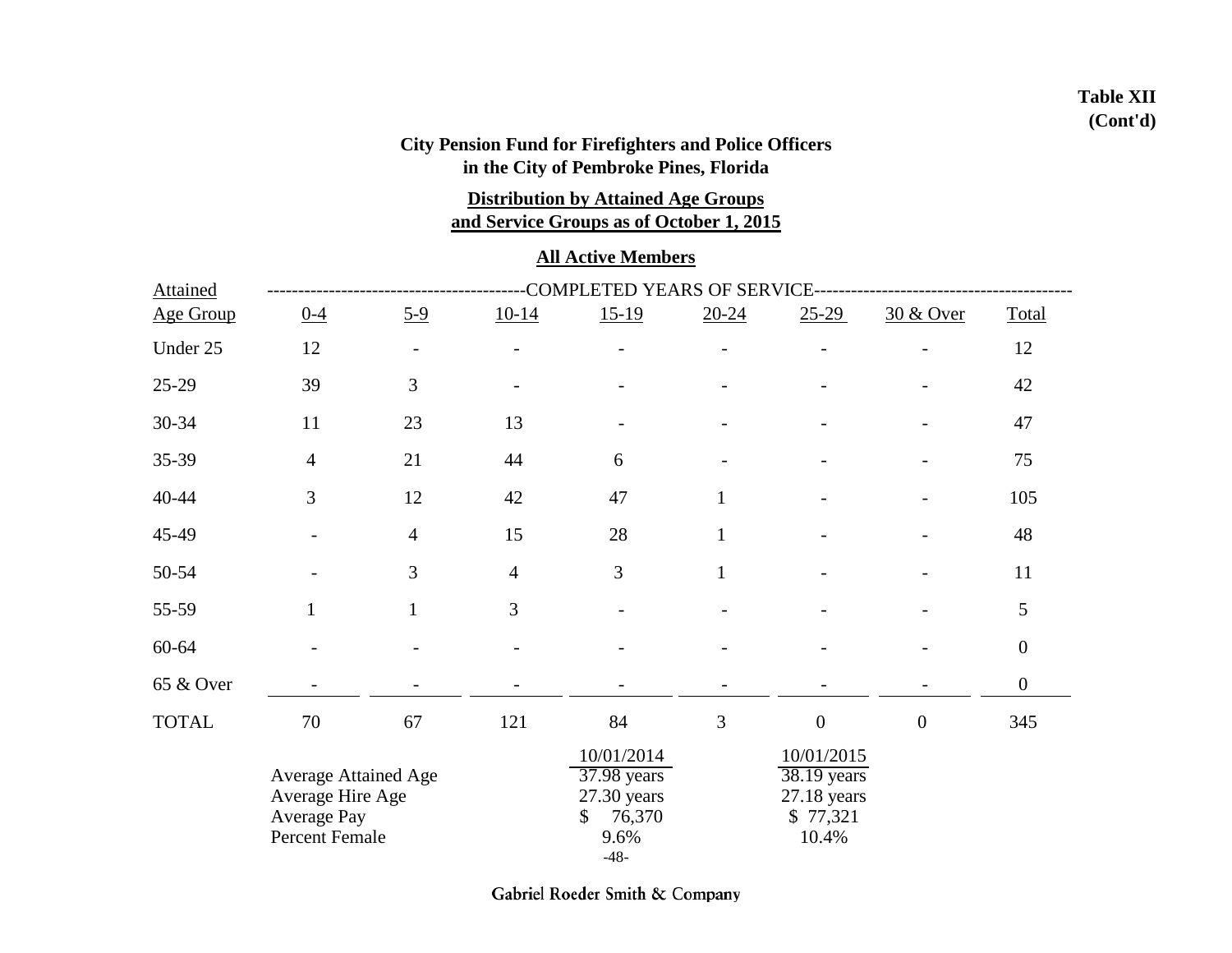#### **Table XIII**

## **City Pension Fund for Firefighters and Police Officers in the City of Pembroke Pines, Florida**

## **Statistics for Participants Entitled to Deferred Benefits and Participants Receiving Benefits**

### A. Entitled to Deferred Benefits

| <b>Current Age</b> | <b>Total</b>             | Average               |                       |        |  |
|--------------------|--------------------------|-----------------------|-----------------------|--------|--|
| <b>Group</b>       | Count                    | <b>Annual Benefit</b> | <b>Annual Benefit</b> |        |  |
| Less than 40       | 2                        | \$<br>48,871          | \$                    | 24,436 |  |
| 40-44              | 2                        | 55,761                |                       | 27,881 |  |
| 45-49              |                          | 25,709                |                       | 25,709 |  |
| 50-54              | $\overline{\phantom{0}}$ |                       |                       |        |  |
| 55-59              |                          |                       |                       |        |  |
| 60-64              |                          |                       |                       |        |  |
| 65 & Over          | $\overline{\phantom{0}}$ |                       |                       |        |  |
| <b>TOTAL</b>       | 5                        | \$<br>130,341         | \$                    | 26,068 |  |

#### B. Receiving Benefits (including DROPs)

| <b>Current Age</b> |    | <b>Total</b> | Average<br><b>Annual Benefit</b> |        |  |
|--------------------|----|--------------|----------------------------------|--------|--|
| Count              |    |              |                                  |        |  |
| 83                 | \$ | 7,849,324    | \$                               | 94,570 |  |
| 112                |    | 10,191,337   |                                  | 90,994 |  |
| 65                 |    | 5,827,538    |                                  | 89,654 |  |
| 36                 |    | 2,742,246    |                                  | 76,174 |  |
| 13                 |    | 743,221      |                                  | 57,171 |  |
| 13                 |    | 487,698      |                                  | 37,515 |  |
| 10                 |    | 292,198      |                                  | 29,220 |  |
| 332                | \$ | 28,133,562   | \$                               | 84,740 |  |
|                    |    |              | <b>Annual Benefit</b>            |        |  |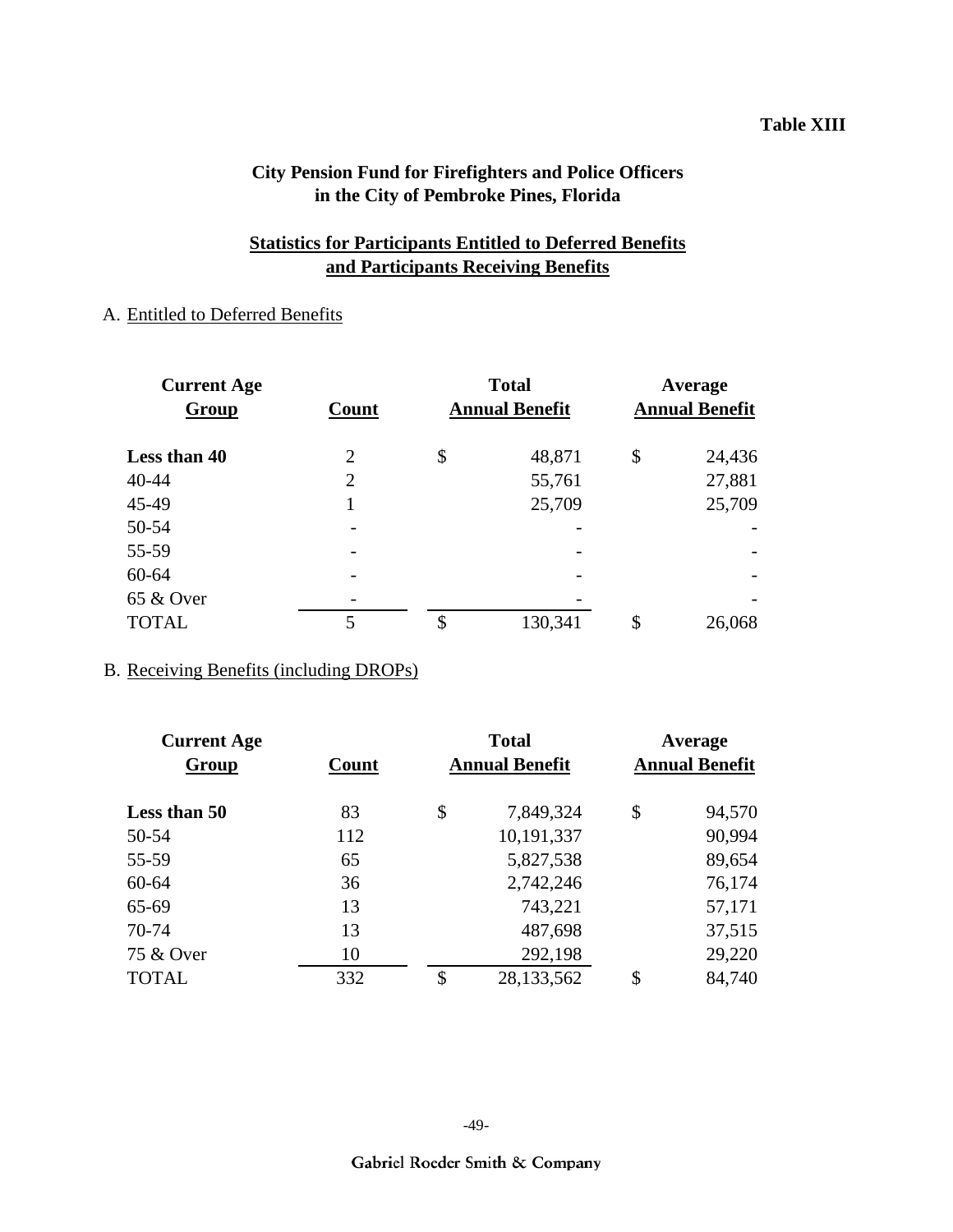## **Reconciliation of Employee Data - Firefighters**

| A.        | <b>Active Participants</b>                                        |          |
|-----------|-------------------------------------------------------------------|----------|
|           | 1. Active participants previous year                              | 178      |
|           | 2. Retired during year                                            | $\theta$ |
|           | 3. Entered DROP                                                   | (14)     |
|           | 4. Died during year                                               | $\theta$ |
|           | 5. Disabled during year                                           | $\theta$ |
|           | 6. Terminated during year                                         | (7)      |
|           | 7. New active participants                                        | 10       |
|           | 8. Transferred from General plan                                  | $\theta$ |
|           | 9. Reinstated during year                                         | $\theta$ |
|           | 10. Active participants current year                              | 167      |
| <b>B.</b> | <b>Participants Receiving Benefits</b>                            |          |
|           | 1. Participants receiving benefits previous year                  | 121      |
|           | 2. New retired participants                                       | $\theta$ |
|           | 3. New terminated vested receiving benefits                       | $\theta$ |
|           | 4. New disabled receiving benefits                                | $\theta$ |
|           | 5. New beneficiaries receiving benefits                           | 1        |
|           | 6. Former DROPs now receiving benefits                            | 5        |
|           | 7. Died or ceased payment during year                             | (1)      |
|           | 8. Retired or terminated vested receiving benefits current year   | 126      |
| C.        | <b>DROP Participants</b>                                          |          |
|           | 1. DROP participants previous year                                | 24       |
|           | 2. Died during year                                               | $\theta$ |
|           | 3. Became disabled during year                                    | $\theta$ |
|           | 4. Employment terminated and retired during year                  | (5)      |
|           | 5. Entered DROP during year                                       | 14       |
|           | 6. DROP participants current year                                 | 33       |
| D.        | <b>Terminated Vested Participants Entitled to Future Benefits</b> |          |
|           | 1. Terminated vested entitled previous year                       | 1        |
|           | 2. Died during year                                               | $\theta$ |
|           | 3. Commenced receiving benefits during year                       |          |
|           | 4. New terminated vested                                          |          |
|           | 5. Terminated vested paid lump sum                                | 0        |
|           | 6. Terminated vested entitled current year                        | 2        |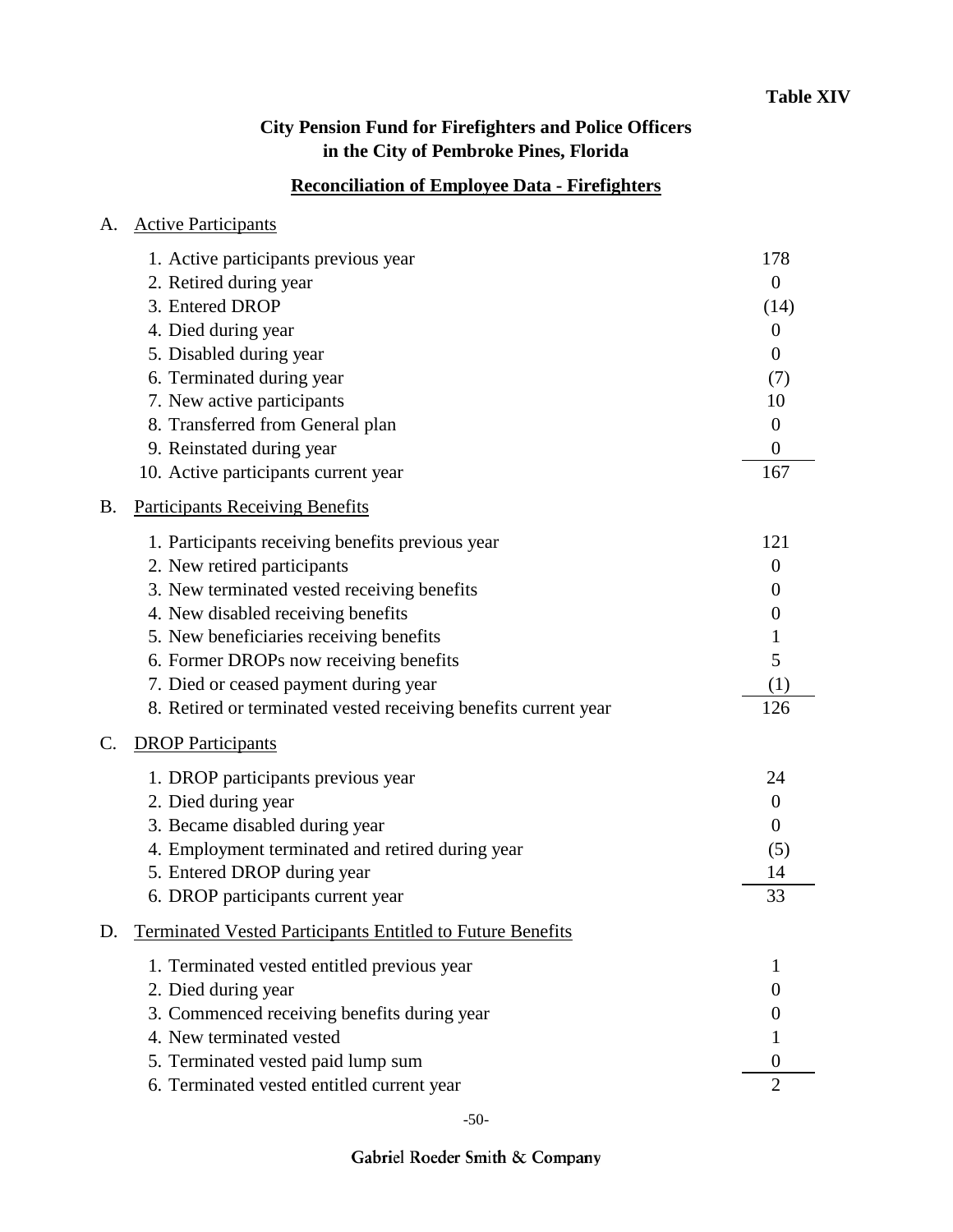## **Reconciliation of Employee Data - Police Officers**

| A.        | <b>Active Participants</b>                                        |                  |
|-----------|-------------------------------------------------------------------|------------------|
|           | 1. Active participants previous year                              | 187              |
|           | 2. Retired during year                                            | $\overline{0}$   |
|           | 3. Entered DROP                                                   | (8)              |
|           | 4. Died during year                                               | $\theta$         |
|           | 5. Disabled during year                                           | $\boldsymbol{0}$ |
|           | 6. Terminated during year                                         | (2)              |
|           | 7. New active participants                                        | 1                |
|           | 8. Transferred from General plan                                  | $\theta$         |
|           | 9. Reinstated during year                                         | $\boldsymbol{0}$ |
|           | 10. Active participants current year                              | 178              |
| <b>B.</b> | <b>Participants Receiving Benefits</b>                            |                  |
|           | 1. Participants receiving benefits previous year                  | 142              |
|           | 2. New retired participants                                       | $\overline{0}$   |
|           | 3. New terminated vested receiving benefits                       | $\boldsymbol{0}$ |
|           | 4. New disabled receiving benefits                                | 1                |
|           | 5. New beneficiaries receiving benefits                           |                  |
|           | 6. Former DROPs now receiving benefits                            | 4                |
|           | 7. Died or ceased payment during year                             | (2)              |
|           | 8. Retired or terminated vested receiving benefits current year   | 146              |
| C.        | <b>DROP</b> Participants                                          |                  |
|           | 1. DROP participants previous year                                | 23               |
|           | 2. Died during year                                               | $\theta$         |
|           | 3. Became disabled during year                                    | $\theta$         |
|           | 4. Employment terminated and retired during year                  | (4)              |
|           | 5. Entered DROP during year                                       | 8                |
|           | 6. DROP participants current year                                 | 27               |
| D.        | <b>Terminated Vested Participants Entitled to Future Benefits</b> |                  |
|           | 1. Terminated vested entitled previous year                       | 3                |
|           | 2. Died during year                                               | $\theta$         |
|           | 3. Commenced receiving benefits during year                       | $\theta$         |
|           | 4. New terminated vested                                          | $\theta$         |
|           | 5. Terminated vested paid lump sum                                | $\theta$         |
|           | 6. Terminated vested entitled current year                        | 3                |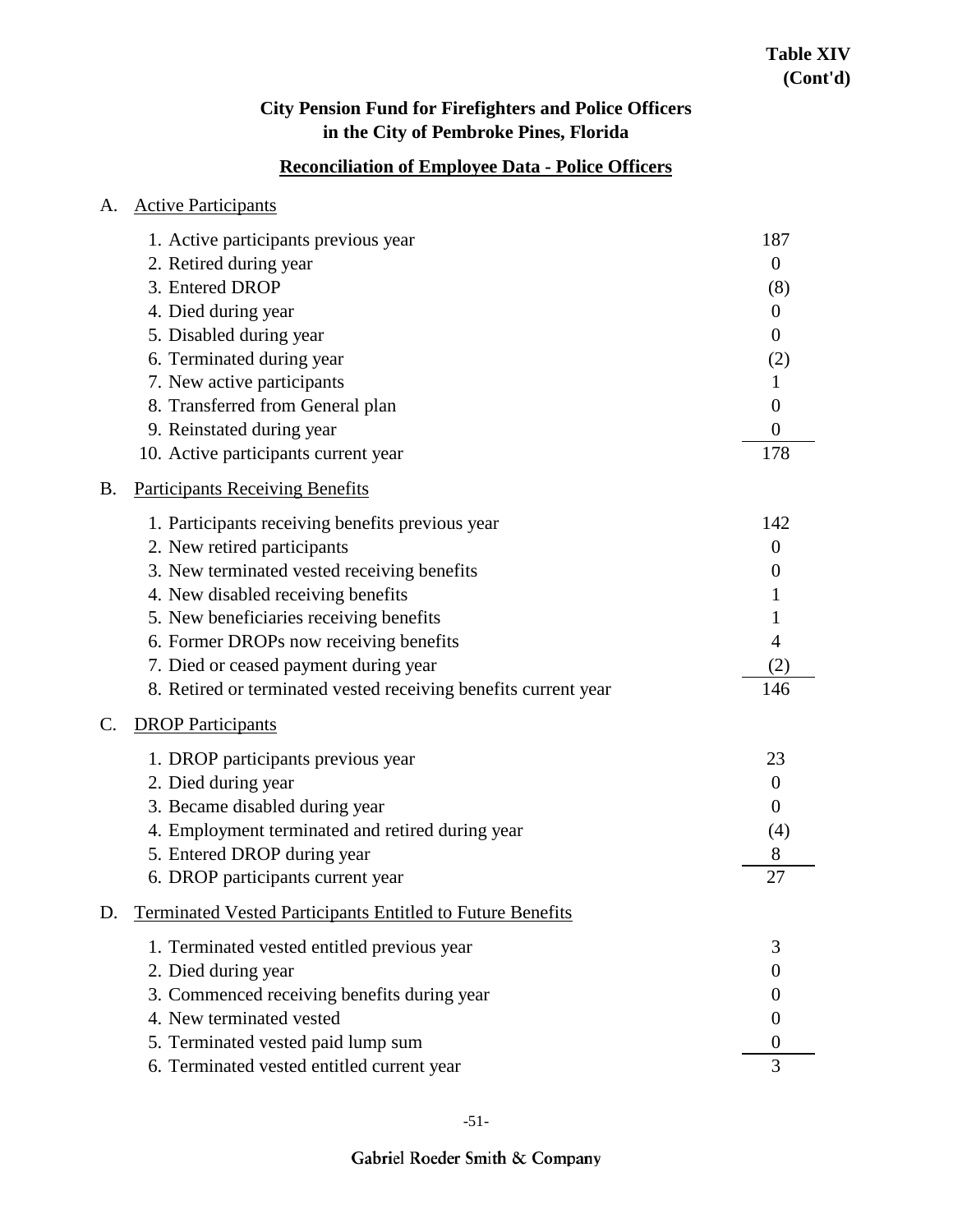## **Reconciliation of Employee Data - All Members**

| A.        | <b>Active Participants</b>                                        |                  |
|-----------|-------------------------------------------------------------------|------------------|
|           | 1. Active participants previous year                              | 365              |
|           | 2. Retired during year                                            | $\boldsymbol{0}$ |
|           | 3. Entered DROP                                                   | (22)             |
|           | 4. Died during year                                               | $\overline{0}$   |
|           | 5. Disabled during year                                           | $\overline{0}$   |
|           | 6. Terminated during year                                         | (9)              |
|           | 7. New active participants                                        | 11               |
|           | 8. Transferred from General plan                                  | $\overline{0}$   |
|           | 9. Reinstated during year                                         | $\boldsymbol{0}$ |
|           | 10. Active participants current year                              | 345              |
| <b>B.</b> | <b>Participants Receiving Benefits</b>                            |                  |
|           | 1. Participants receiving benefits previous year                  | 263              |
|           | 2. New retired participants                                       | $\overline{0}$   |
|           | 3. New terminated vested receiving benefits                       | $\boldsymbol{0}$ |
|           | 4. New disabled receiving benefits                                | 1                |
|           | 5. New beneficiaries receiving benefits                           | $\overline{c}$   |
|           | 6. Former DROPs now receiving benefits                            | 9                |
|           | 7. Died or ceased payment during year                             | (3)              |
|           | 8. Retired or terminated vested receiving benefits current year   | 272              |
| C.        | <b>DROP Participants</b>                                          |                  |
|           | 1. DROP participants previous year                                | 47               |
|           | 2. Died during year                                               | $\boldsymbol{0}$ |
|           | 3. Became disabled during year                                    | $\overline{0}$   |
|           | 4. Employment terminated and retired during year                  | (9)              |
|           | 5. Entered DROP during year                                       | 22               |
|           | 6. DROP participants current year                                 | 60               |
| D.        | <b>Terminated Vested Participants Entitled to Future Benefits</b> |                  |
|           | 1. Terminated vested entitled previous year                       | 4                |
|           | 2. Died during year                                               | $\overline{0}$   |
|           | 3. Commenced receiving benefits during year                       | 0                |
|           | 4. New terminated vested                                          |                  |
|           | 5. Terminated vested paid lump sum                                | $\theta$         |
|           | 6. Terminated vested entitled current year                        | 5                |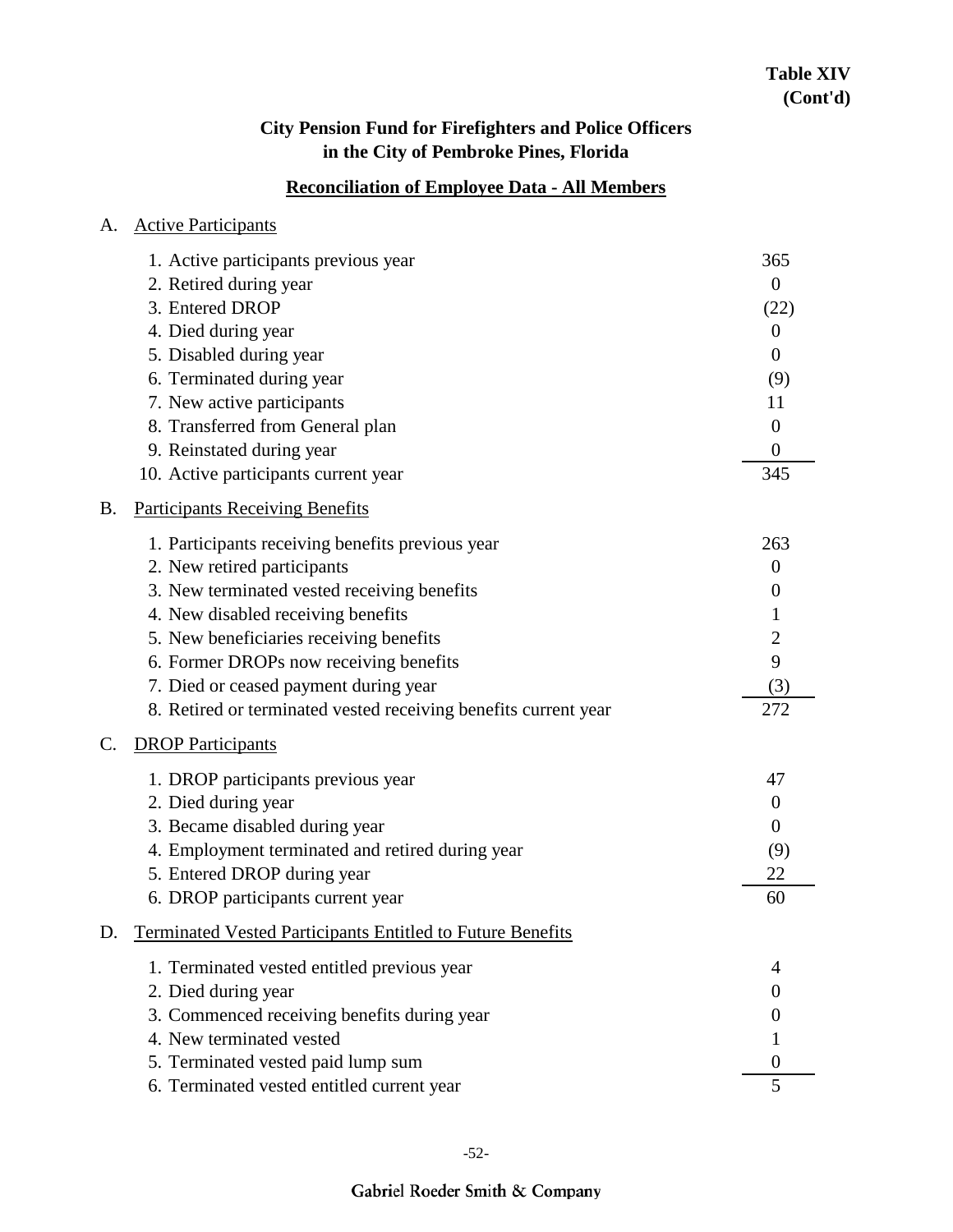#### **Table XV**

### **City Pension Fund for Firefighters and Police Officers in the City of Pembroke Pines, Florida**

#### **Projected Retirement Benefits**

| <b>Fiscal Year</b> | <b>Projected Total</b><br><b>Annual Payout</b> |
|--------------------|------------------------------------------------|
| 2016               | \$<br>28,463,393                               |
| 2017               | \$<br>31,460,433                               |
| 2018               | \$<br>33,767,989                               |
| 2019               | \$<br>35,587,126                               |
| 2020               | \$<br>37,293,028                               |
| 2021               | \$<br>39,528,360                               |
| 2022               | \$<br>41,774,936                               |
| 2023               | \$<br>44,249,727                               |
| 2024               | \$<br>46,513,307                               |
| 2025               | \$<br>48,483,835                               |
|                    |                                                |

The above projected payout of Plan benefits during the next ten years is based on assumptions involving all decrements. Actual payouts may differ from the above estimates depending upon the death, salary and retirement experience of the Plan. However, since the projected payment is recomputed each valuation date, there is an automatic correction to the extent that actual experience varies from expected experience.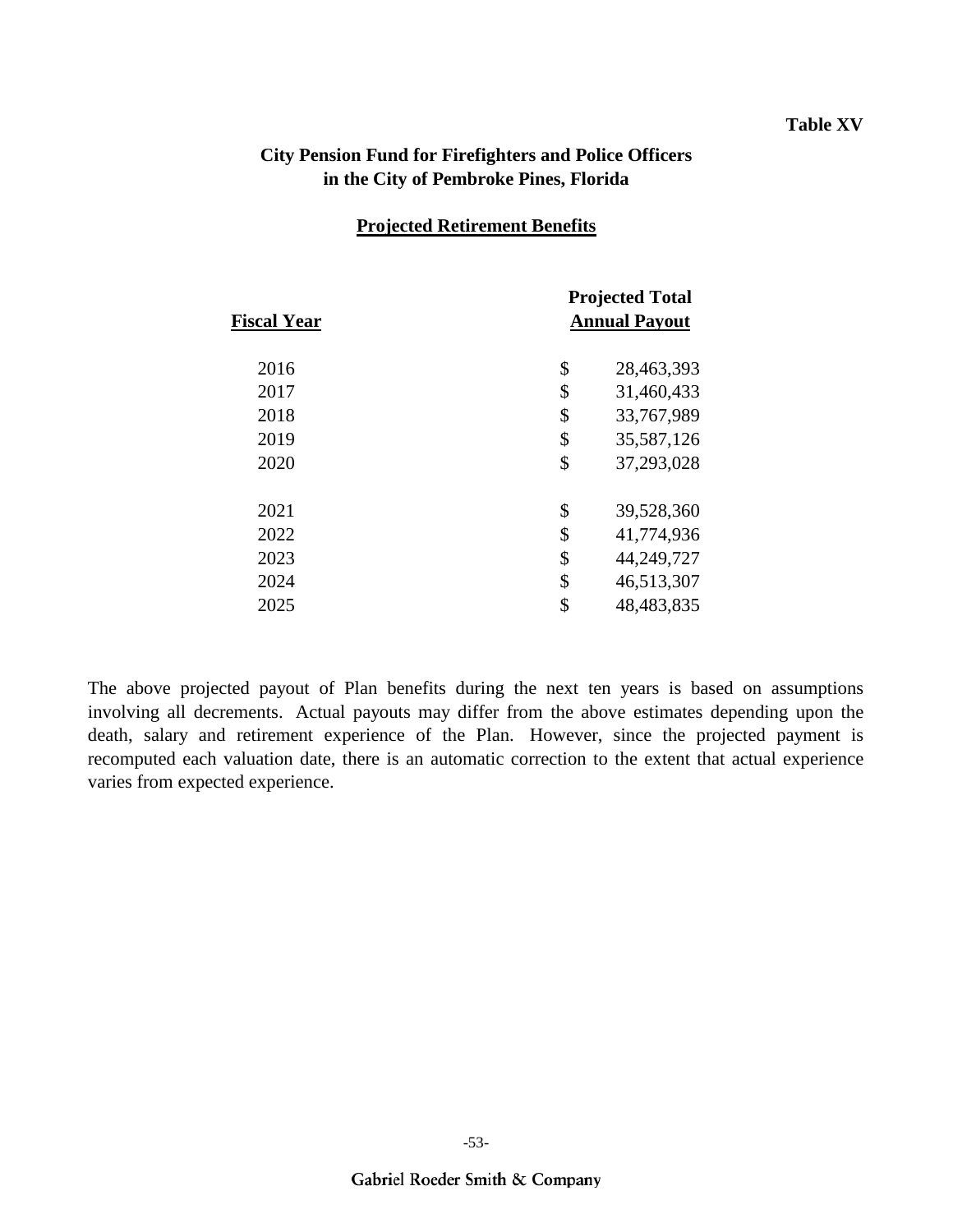### **Analysis of Investment Yield as of October 1, 2015**

This Table sets forth the results of an analysis made of investment yields on the assets held under the Pension Plan for Firefighters and Police Officers of the City of Pembroke Pines.

The basic sources for this analysis were the Statements produced by the Plan Auditors.

The basic data was initially checked for internal consistency. Since no difficulties were encountered with the data, yield rates were calculated directly from the transaction information submitted. A summary of the transaction information is set forth on the following page.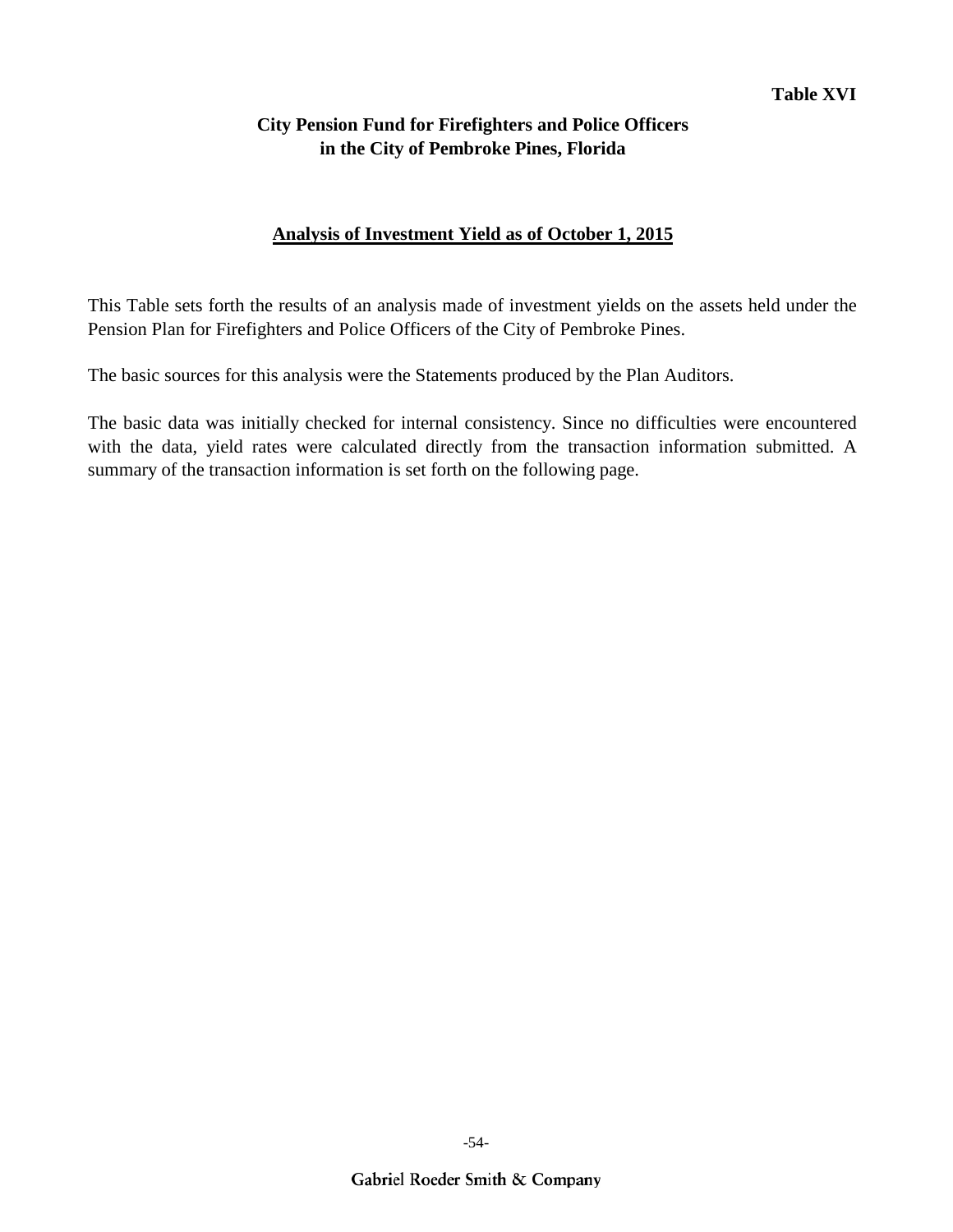Smoothed

# **City Pension Fund for Firefighters and Police Officers**

## **in the City of Pembroke Pines, Florida**

#### **Summary of Transaction Information**

| Year       | <b>Benefits</b><br>Administrative |                   |    | City<br>Employee |    |               | <b>State</b> |               | Actuarial |               |                   |
|------------|-----------------------------------|-------------------|----|------------------|----|---------------|--------------|---------------|-----------|---------------|-------------------|
| Ending     |                                   | Paid <sup>1</sup> |    | Expenses         |    | Contributions |              | Contributions |           | Contributions | Value $^{2,3}$    |
| 09/30/2015 | $\mathcal{S}$                     | 27,070,511        | \$ | 597,262          | \$ | 3,065,485     | S.           | 23,719,361    | \$        | 2,470,921     | \$<br>513,213,837 |
| 09/30/2014 |                                   | 25,391,326        |    | 544,463          |    | 2,983,425     |              | 23,585,326    |           | 2,629,081     | 477,837,128       |
| 09/30/2013 |                                   | 21,666,150        |    | 415,911          |    | 2,951,917     |              | 22,754,765    |           | 2,458,939     | 437,914,935       |
| 09/30/2012 |                                   | 22,423,335        |    | 423,570          |    | 2,945,195     |              | 21,540,037    |           | 2,342,079     | 316,002,633       |
| 09/30/2011 |                                   | 20,419,430        |    | 447,082          |    | 3,002,699     |              | 21,020,757    |           | 2,269,110     | 294,227,027       |
| 09/30/2010 |                                   | 18,268,505        |    | 572,279          |    | 3,012,468     |              | 22,200,904    |           | 2,337,509     | 280,775,729       |
| 09/30/2009 |                                   | 16,256,428        |    | 461,151          |    | 3,153,447     |              | 19,505,427    |           | 2,429,576     | 261,948,320       |
| 09/30/2008 |                                   | 13,835,750        |    | 403,851          |    | 3,333,603     |              | 15,214,031    |           | 2,581,143     | 246, 182, 224     |
| 09/30/2007 |                                   | 12,327,080        |    | 394,778          |    | 3,240,932     |              | 11,812,342    |           | 2,442,108     | 229,650,770       |
| 09/30/2006 |                                   | 9,586,049         |    | 376,632          |    | 3,474,437     |              | 8,205,196     |           | 2,028,350     | 205, 102, 670     |
| 09/30/2005 |                                   | 7,956,368         |    | 346,802          |    | 4,041,657     |              | 6,461,387     |           | 1,861,332     | 186, 347, 282     |
| 09/30/2004 |                                   | 10,865,749        |    | 372,004          |    | 3,123,907     |              | 29,374,983    |           | 1,730,676     | 168,315,697       |
| 09/30/2003 |                                   | 11,167,454        |    | 740,669          |    | 3,019,022     |              | 40,192,188    |           | 1,426,440     | 134,868,154       |
| 09/30/2002 |                                   | 2,392,216         |    | 529,831          |    | 2,683,777     |              | 3,643,183     |           | 1,233,840     | 96,599,615        |
| 09/30/2001 |                                   | 1,801,729         |    | 450,439          |    | 2,563,794     |              | 3,257,207     |           | 1,013,126     | 89,587,047        |
| 09/30/2000 |                                   | 1,498,201         |    | 430,328          |    | 2,113,222     |              | 2,580,359     |           | 970,129       | 81,679,522        |
| 09/30/1999 |                                   | 1,198,877         |    | 379,577          |    | 1,971,856     |              | 1,762,362     |           | 988,366       | 68,869,101        |
| 09/30/1998 |                                   | 1,143,202         |    | 310,971          |    | 1,790,908     |              | 1,450,517     |           | 915,599       | 58,718,121        |
| 09/30/1997 |                                   | 842,191           |    | 286,905          |    | 1,667,877     |              | 1,608,478     |           | 858,522       | 50, 565, 572      |
| 09/30/1996 |                                   | 694,974           |    | 237,252          |    | 1,563,652     |              | 1,588,045     |           | 671,056       | 39,919,818        |
| 09/30/1995 |                                   | 605,296           |    | 208,915          |    | 1,294,421     |              | 1,934,238     |           | 540,655       | 33,180,866        |

 $1$  Effective for year ending September 30, 2013, includes DROP distributions (previously included DROP benefit payments)

 $2^2$  Effective for year ending September 30, 2013, includes DROP account balances

<sup>3</sup> Market value prior to 2001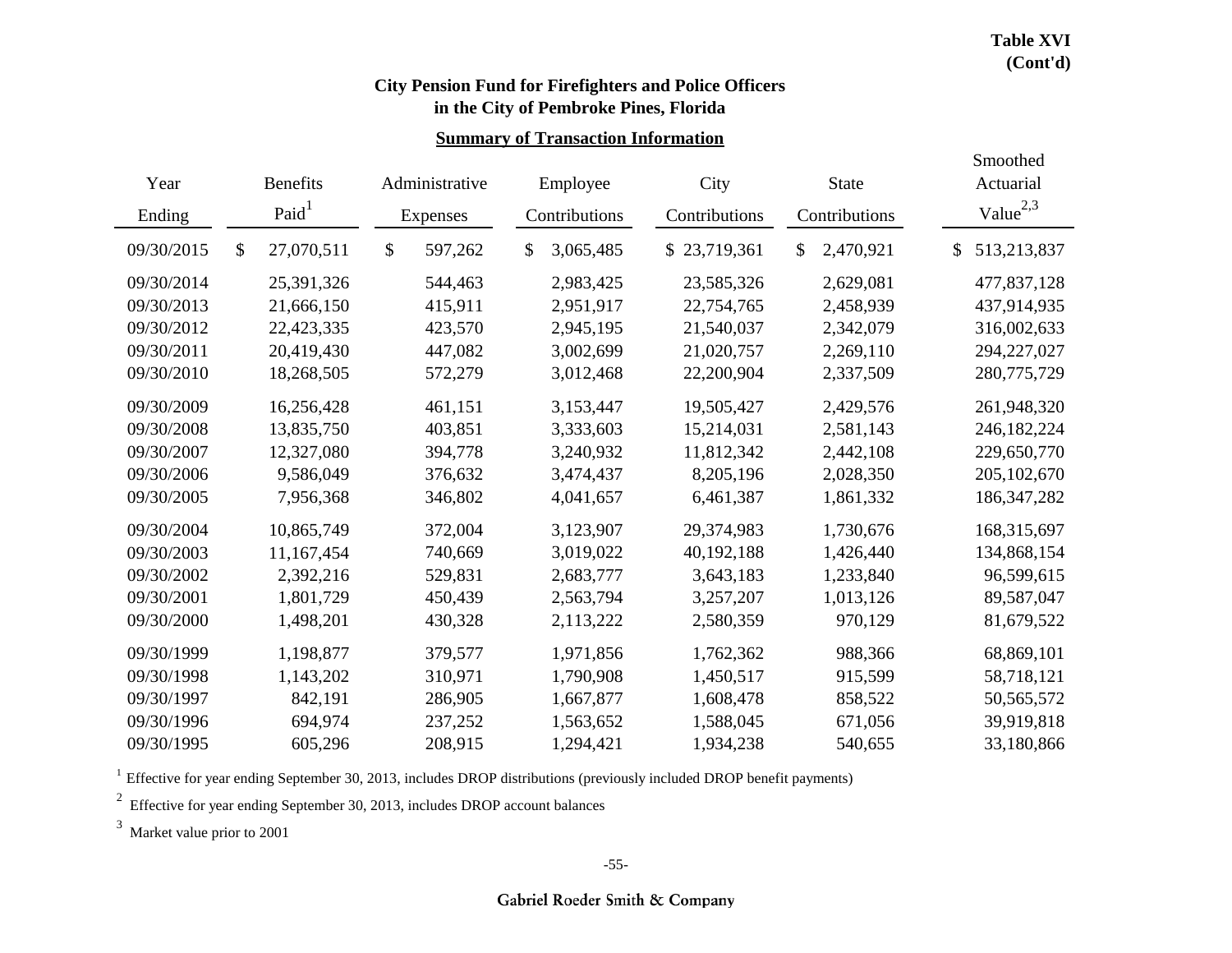#### **Recent Compensation, Termination and Investment Return Experience**

|                   | Compensation*            |                     | Termination                    |                           | <b>Investment Return</b>     |                                  |
|-------------------|--------------------------|---------------------|--------------------------------|---------------------------|------------------------------|----------------------------------|
| Valuation<br>Date | % Increase<br>(Decrease) | Assumed<br>Increase | Ratio of Actual<br>to Expected | Net Market<br>Value Yield | Net Actuarial<br>Value Yield | <b>Assumed Rate</b><br>of Return |
| 10/01/2015        | 3.1%                     | 4.5%                | $2.2\,$                        | 2.0%                      | 7.1%                         | 8.0%                             |
| 10/01/2014        | 1.2%                     | 4.5%                | 0.8                            | 10.1%                     | 8.3%                         | 8.0%                             |
| 10/01/2013        | 4.0%                     | 4.6%                | 1.0                            | 14.2%                     | 7.9%                         | 8.0%                             |
| 10/01/2012        | 3.8%                     | 4.6%                | 1.1                            | 19.0%                     | 6.4%                         | 8.0%                             |
| 10/01/2011        | 1.6%                     | 5.5%                | 0.2                            | $(0.2\%)$                 | 3.8%                         | 8.0%                             |
| 10/01/2010        | 3.6%                     | 5.7%                | 0.2                            | 8.1%                      | 4.5%                         | 8.0%                             |
| 10/01/2009        | 4.6%                     | 6.2%                | 1.0                            | $(1.0\%)$                 | 3.6%                         | 8.0%                             |
| 10/01/2008        | 8.1%                     | 6.3%                | 1.2                            | $(13.7\%)$                | 4.4%                         | 8.0%                             |
| 10/01/2007        | 5.3%                     | 6.4%                | 0.7                            | 14.8%                     | 9.2%                         | 8.0%                             |
| 10/01/2006        | 10.8%                    | 6.0%                | 0.4                            | 6.9%                      | 7.8%                         | 8.0%                             |
| Last 3 Years      | 2.8%                     | 4.5%                | 1.2                            | 8.6%                      | 7.8%                         | 8.0%                             |
| Last 5 Years      | 2.7%                     | 4.7%                | 0.8                            | 8.8%                      | 6.7%                         | 8.0%                             |
| Last 10 Years     | 4.6%                     | 5.4%                | 0.7                            | 5.6%                      | 6.3%                         | 8.0%                             |

\* Excludes DROP payroll

-56-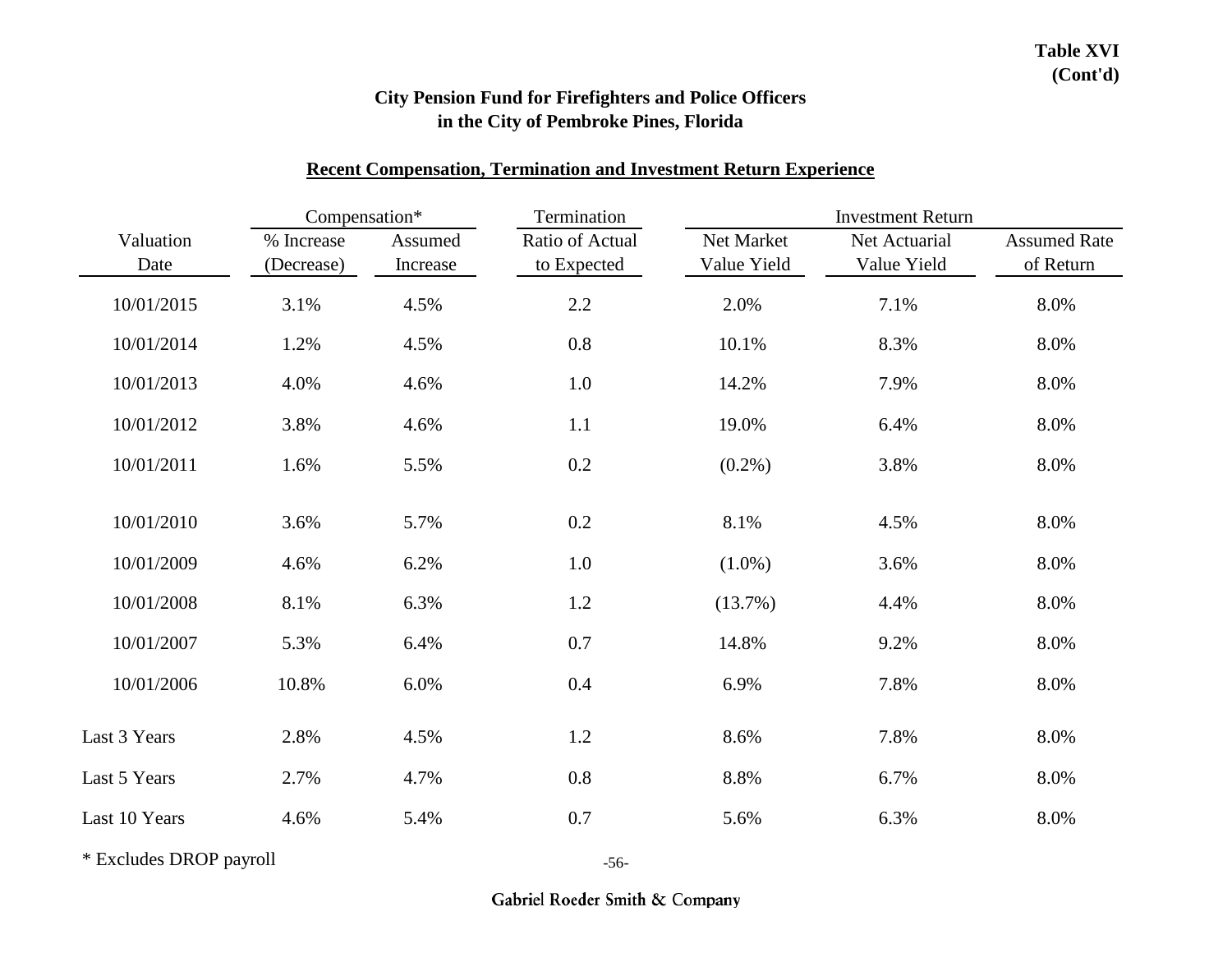## **Employer Contribution Information**

|            |              | Minimum          |      |                    |    |                     |               |                        |
|------------|--------------|------------------|------|--------------------|----|---------------------|---------------|------------------------|
|            | Contribution | Required         |      | <b>Actual City</b> |    | <b>Actual State</b> |               | <b>Actual Employer</b> |
| Valuation  | Fiscal       | Employer         |      | Contributions      |    | Contributions       | Contributions |                        |
| Date       | Year End     | Contributions    | Made |                    |    | Made                |               | Made                   |
| 10/01/2015 | 09/30/2017   | \$<br>27,355,807 |      | N/A                |    | N/A                 |               | N/A                    |
| 10/01/2014 | 09/30/2016   | \$<br>26,313,922 |      | N/A                |    | N/A                 |               | N/A                    |
| 10/01/2013 | 09/30/2015   | \$<br>26,190,282 | \$   | 23,719,361         | \$ | 2,470,921           | \$            | 26,190,282             |
| 10/01/2012 | 09/30/2014   | \$<br>26,214,407 | \$   | 23,585,326         | \$ | 2,629,081           | \$            | 26,214,407             |
| 10/01/2011 | 09/30/2013   | \$<br>25,213,704 | \$   | 22,754,765         | \$ | 2,458,939           | \$            | 25, 213, 704           |
| 10/01/2010 | 09/30/2012   | \$<br>23,882,116 | \$   | 21,540,037         | \$ | 2,342,079           | \$            | 23,882,116             |
| 10/01/2010 | 09/30/2011   | \$<br>23,289,867 | \$   | 21,020,757         | \$ | 2,269,110           | \$            | 23,289,867             |
| 10/01/2009 | 09/30/2010   | \$<br>24,538,413 | \$   | 22,200,904         | \$ | 2,337,509           | \$            | 24,538,413             |
| 10/01/2008 | 09/30/2009   | \$<br>21,935,003 | \$   | 19,505,427         | \$ | 2,429,576           | \$            | 21,935,003             |
| 10/01/2007 | 09/30/2008   | \$<br>17,795,174 | \$   | 15,214,031         | \$ | 2,581,143           | \$            | 17,795,174             |
| 10/01/2006 | 09/30/2007   | \$<br>14,254,450 | \$   | 11,812,342         | \$ | 2,442,108           | \$            | 14,254,450             |
| 10/01/2005 | 09/30/2006   | \$<br>10,233,546 | \$   | 8,205,196          | \$ | 2,028,350           | \$            | 10,233,546             |
| 10/01/2004 | 09/30/2005   | \$<br>8,322,719  | \$   | 6,461,387          | \$ | 1,861,332           | \$            | 8,322,719              |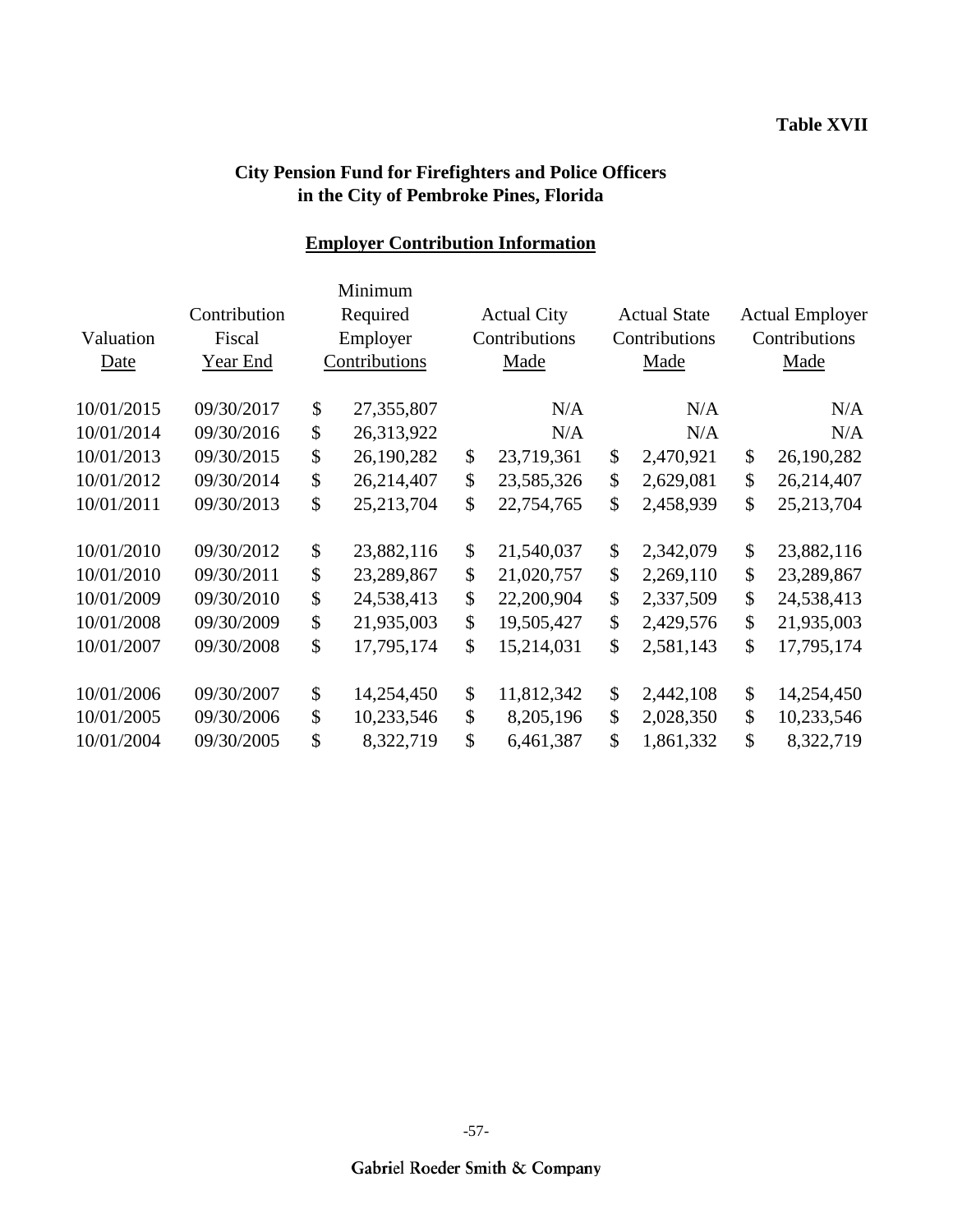#### **Actuarial Valuation as of October 1, 2015**

#### **State Required Exhibit - Firefighters**

|                                                       | <b>Actuarial</b><br><b>Impact Statement</b><br>10/01/2014 |             | <b>Prior Plan/</b><br><b>Prior Assumptions</b><br>10/01/2015 | <b>Current Plan/</b><br><b>Prior Assumptions</b><br>10/01/2015 |              |                | <b>Current Plan /</b><br><b>Current Assumptions</b><br>10/01/2015 |                |
|-------------------------------------------------------|-----------------------------------------------------------|-------------|--------------------------------------------------------------|----------------------------------------------------------------|--------------|----------------|-------------------------------------------------------------------|----------------|
| A. Participant Data                                   |                                                           |             |                                                              |                                                                |              |                |                                                                   |                |
| 1. Active participants                                |                                                           | 178         |                                                              | 167                                                            |              | 167            |                                                                   | 167            |
| 2. Retired participants and beneficiaries             |                                                           |             |                                                              |                                                                |              |                |                                                                   |                |
| receiving benefits (including DROPs)                  |                                                           | 137         |                                                              | 151                                                            |              | 151            |                                                                   | 151            |
| 3. Disabled participants receiving benefits           |                                                           | 8           |                                                              | 8                                                              |              | $\,8\,$        |                                                                   | $8\phantom{1}$ |
| 4. Terminated vested participants                     |                                                           | 1           |                                                              | $\overline{c}$                                                 |              | $\overline{2}$ |                                                                   | $\overline{2}$ |
| 5. Annual payroll of active participants              |                                                           |             |                                                              |                                                                |              |                |                                                                   |                |
| excluding DROPs                                       | \$                                                        | 13,820,124  | \$                                                           | 12,789,379                                                     | \$           | 12,789,379     | \$                                                                | 12,789,379     |
| 6. Annual payroll of active participants              |                                                           |             |                                                              |                                                                |              |                |                                                                   |                |
| including DROPs                                       | \$                                                        | 16,185,237  | \$                                                           | 15,281,992                                                     | \$           | 15,281,992     | \$                                                                | 15,281,992     |
| 7. Annual benefits payable to those currently         |                                                           |             |                                                              |                                                                |              |                |                                                                   |                |
| receiving benefits (including DROPs)                  | \$                                                        | 12,354,042  | \$                                                           | 13,754,430                                                     | \$           | 13,754,430     | \$                                                                | 13,754,430     |
| <b>B.</b> Liabilities                                 |                                                           |             |                                                              |                                                                |              |                |                                                                   |                |
| 1. Actuarial present value of future expected         |                                                           |             |                                                              |                                                                |              |                |                                                                   |                |
| benefit payments for active members                   |                                                           |             |                                                              |                                                                |              |                |                                                                   |                |
| a. Retirement benefits                                | \$                                                        | 123,329,108 | \$                                                           | 113,916,118                                                    | \$           | 113,916,118    | \$                                                                | 110,702,590    |
| b. Vesting benefits                                   |                                                           | 945,475     |                                                              | 872,090                                                        |              | 856,414        |                                                                   | 610,642        |
| c. Death benefits                                     |                                                           | 560,005     |                                                              | 505,984                                                        |              | 503,951        |                                                                   | 1,275,524      |
| d. Disability benefits                                |                                                           | 3,513,370   |                                                              | 3,216,251                                                      |              | 3,216,251      |                                                                   | 2,995,308      |
| e. Total                                              | \$                                                        | 128,347,958 | \$                                                           | 118,510,443                                                    | $\mathbb{S}$ | 118,492,734    | \$                                                                | 115,584,064    |
| 2. Actuarial present value of future expected benefit |                                                           |             |                                                              |                                                                |              |                |                                                                   |                |
| payments for terminated vested members                | \$                                                        | 83,842      | \$                                                           | 197,959                                                        | \$           | 197,959        | \$                                                                | 195,026        |
| 3. Actuarial present value of future expected benefit |                                                           |             |                                                              |                                                                |              |                |                                                                   |                |
| payments for members currently receiving benefits     |                                                           |             |                                                              |                                                                |              |                |                                                                   |                |
| a. Service retired (includes DROPs)                   | \$                                                        | 232,567,008 | \$                                                           | 254,715,026                                                    | \$           | 254,715,026    | \$                                                                | 258,411,439    |
| b. Disability retired                                 |                                                           | 5,553,331   |                                                              | 5,710,532                                                      |              | 5,710,532      |                                                                   | 5,935,011      |
| c. Beneficiaries                                      |                                                           | 3,039,854   |                                                              | 3,657,714                                                      |              | 3,657,714      |                                                                   | 3,839,399      |
| d. Miscellaneous (Refunds in Process)                 |                                                           | 10,422      |                                                              | 86,263                                                         |              | 86,263         |                                                                   | 86,263         |
| e. Total                                              | \$                                                        | 241,170,615 | \$                                                           | 264,169,535                                                    | \$           | 264,169,535    | \$                                                                | 268,272,112    |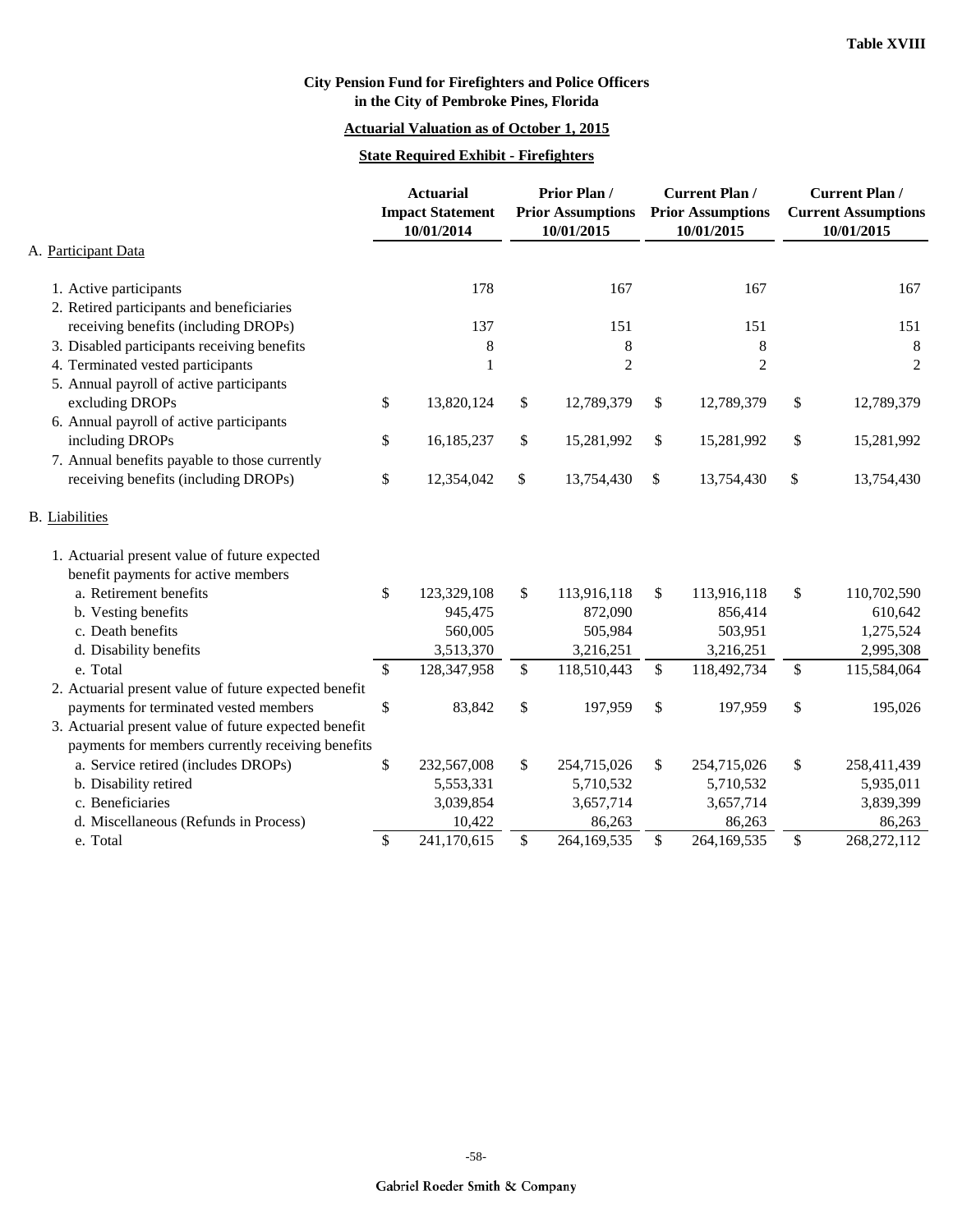#### **Actuarial Valuation as of October 1, 2015**

#### **State Required Exhibit - Firefighters**

|                                                              | <b>Actuarial</b> |                                       |              | Prior Plan/                            | <b>Current Plan /</b>                  | <b>Current Plan /</b> |                                          |
|--------------------------------------------------------------|------------------|---------------------------------------|--------------|----------------------------------------|----------------------------------------|-----------------------|------------------------------------------|
|                                                              |                  | <b>Impact Statement</b><br>10/01/2014 |              | <b>Prior Assumptions</b><br>10/01/2015 | <b>Prior Assumptions</b><br>10/01/2015 |                       | <b>Current Assumptions</b><br>10/01/2015 |
| 4. Total actuarial present value of future                   |                  |                                       |              |                                        |                                        |                       |                                          |
| expected benefit payments                                    | \$               | 369,602,415                           | \$           | 382,877,937                            | \$<br>382,860,228                      | \$                    | 384,051,202                              |
| 5. Actuarial accrued liabilities (EAN)                       | \$               | 334,083,168                           | \$           | 350,983,270                            | \$<br>350,992,498                      | \$                    | 355,440,608                              |
| C. Statement of Accumulated Plan Benefits                    |                  |                                       |              |                                        |                                        |                       |                                          |
| 1. Actuarial present value of accumulated vested<br>benefits |                  |                                       |              |                                        |                                        |                       |                                          |
| a. Participants currently receiving benefits                 | \$               | 241,160,193                           | \$           | 264,083,272                            | \$<br>264,083,272                      | \$                    | 268,185,849                              |
| b. Other participants                                        |                  | 68,847,373                            |              | 66,182,795                             | 66,182,795                             |                       | 69,171,441                               |
| c. Total                                                     | $\mathbb{S}$     | 310,007,566                           | $\mathbb{S}$ | 330,266,067                            | \$<br>330,266,067                      | \$                    | 337, 357, 290                            |
| 2. Actuarial present value of accumulated non-               |                  |                                       |              |                                        |                                        |                       |                                          |
| vested plan benefits                                         |                  | 7,228,183                             |              | 4,644,013                              | 4,411,066                              |                       | 4,814,578                                |
| 3. Total actuarial present value of accumulated              |                  |                                       |              |                                        |                                        |                       |                                          |
| plan benefits                                                | \$               | 317,235,749                           | \$           | 334,910,080                            | \$<br>334,677,133                      | \$                    | 342,171,868                              |
| D. Disclosure of Following Items:                            |                  |                                       |              |                                        |                                        |                       |                                          |
| 1. Actuarial present value of future salaries                |                  |                                       |              |                                        |                                        |                       |                                          |
| - attained age                                               | \$               | 97,294,937                            | \$           | 89,567,779                             | \$<br>89,567,779                       | \$                    | 84,350,835                               |
| 2. Actuarial present value of future employee                |                  |                                       |              |                                        |                                        |                       |                                          |
| contributions - attained age                                 | \$               | 10,756,700                            | $\mathbb{S}$ | 9,923,369                              | \$<br>9,247,537                        | \$                    | 8,531,331                                |
| 3. Actuarial present value of future contributions           |                  |                                       |              |                                        |                                        |                       |                                          |
| from other sources                                           |                  | N/A                                   |              | N/A                                    | N/A                                    |                       | N/A                                      |
| 4. Amount of active members' accumulated                     |                  |                                       |              |                                        |                                        |                       |                                          |
| contributions                                                | \$               | 16,371,624                            | \$           | 15,639,916                             | \$<br>15,639,916                       | \$                    | 15,639,916                               |
| 5. Actuarial present value of future salaries and            |                  |                                       |              |                                        |                                        |                       |                                          |
| future benefits at entry age                                 |                  | N/A                                   |              | N/A                                    | N/A                                    |                       | N/A                                      |
| 6. Actuarial present value of future employee                |                  |                                       |              |                                        |                                        |                       |                                          |
| contributions at entry age                                   |                  | N/A                                   |              | N/A                                    | N/A                                    |                       | N/A                                      |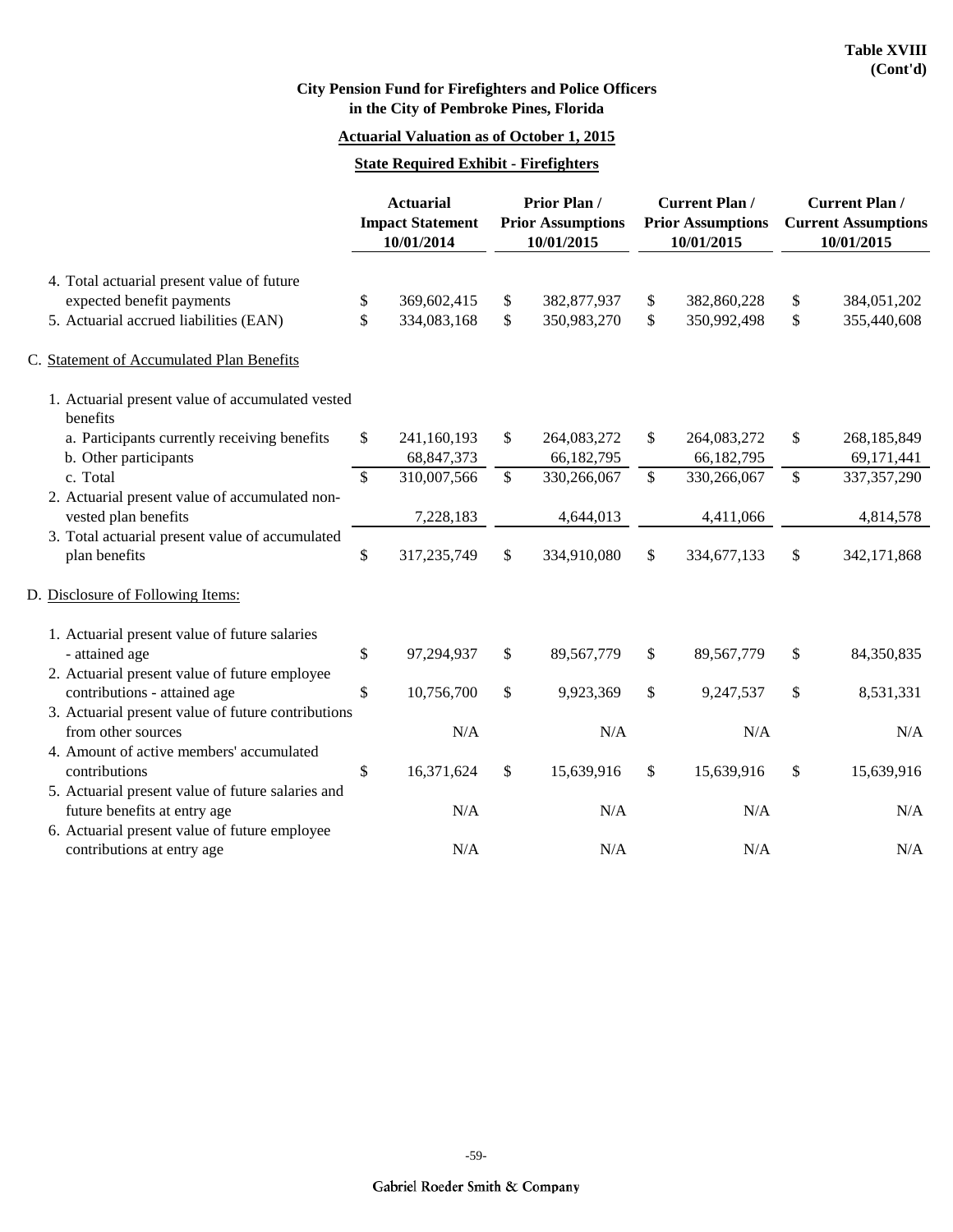## **Actuarial Valuation as of October 1, 2015**

#### **State Required Exhibit - Police Officers**

|                                                       |               | <b>Actuarial</b><br><b>Impact Statement</b><br>10/01/2014 | <b>Prior Plan/</b><br><b>Prior Assumptions</b><br>10/01/2015 |              | <b>Current Plan/</b><br><b>Prior Assumptions</b><br>10/01/2015 | <b>Current Plan /</b><br><b>Current Assumptions</b><br>10/01/2015 |
|-------------------------------------------------------|---------------|-----------------------------------------------------------|--------------------------------------------------------------|--------------|----------------------------------------------------------------|-------------------------------------------------------------------|
| A. Participant Data                                   |               |                                                           |                                                              |              |                                                                |                                                                   |
| 1. Active participants                                |               | 187                                                       | 178                                                          |              | 178                                                            | 178                                                               |
| 2. Retired participants and beneficiaries             |               |                                                           |                                                              |              |                                                                |                                                                   |
| receiving benefits (including DROPs)                  |               | 155                                                       | 162                                                          |              | 162                                                            | 162                                                               |
| 3. Disabled participants receiving benefits           |               | 10                                                        | 11                                                           |              | 11                                                             | 11                                                                |
| 4. Terminated vested participants                     |               | 3                                                         | 3                                                            |              | 3                                                              | 3                                                                 |
| 5. Annual payroll of active participants              |               |                                                           |                                                              |              |                                                                |                                                                   |
| excluding DROPs                                       | \$            | 14,055,014                                                | \$<br>13,886,295                                             | \$           | 13,886,295                                                     | \$<br>13,886,295                                                  |
| 6. Annual payroll of active participants              |               |                                                           |                                                              |              |                                                                |                                                                   |
| including DROPs                                       | \$            | 16,454,022                                                | \$<br>16,138,920                                             | \$           | 16,138,920                                                     | \$<br>16,138,920                                                  |
| 7. Annual benefits payable to those currently         |               |                                                           |                                                              |              |                                                                |                                                                   |
| receiving benefits (including DROPs)                  | \$            | 13,331,423                                                | \$<br>14,379,132                                             | \$           | 14,379,132                                                     | \$<br>14,379,132                                                  |
| <b>B.</b> Liabilities                                 |               |                                                           |                                                              |              |                                                                |                                                                   |
| 1. Actuarial present value of future expected         |               |                                                           |                                                              |              |                                                                |                                                                   |
| benefit payments for active members                   |               |                                                           |                                                              |              |                                                                |                                                                   |
| a. Retirement benefits                                | \$            | 118,525,026                                               | \$<br>118,695,359                                            | \$           | 118,695,359                                                    | \$<br>115,003,339                                                 |
| b. Vesting benefits                                   |               | 1,022,564                                                 | 968,123                                                      |              | 968,123                                                        | 703,599                                                           |
| c. Death benefits                                     |               | 587,631                                                   | 562,110                                                      |              | 562,110                                                        | 1,312,591                                                         |
| d. Disability benefits                                |               | 4,008,105                                                 | 3,885,336                                                    |              | 3,885,336                                                      | 3,516,842                                                         |
| e. Total                                              | $\mathcal{S}$ | 124, 143, 326                                             | \$<br>124,110,928                                            | $\mathbb{S}$ | 124,110,928                                                    | \$<br>120,536,371                                                 |
| 2. Actuarial present value of future expected benefit |               |                                                           |                                                              |              |                                                                |                                                                   |
| payments for terminated vested members                | \$            | 572,584                                                   | \$<br>618,775                                                | \$           | 618,775                                                        | \$<br>619,038                                                     |
| 3. Actuarial present value of future expected benefit |               |                                                           |                                                              |              |                                                                |                                                                   |
| payments for members currently receiving benefits     |               |                                                           |                                                              |              |                                                                |                                                                   |
| a. Service retired (includes DROPs)                   | \$            | 239,136,169                                               | \$<br>255, 357, 792                                          | \$           | 255, 357, 792                                                  | \$<br>258,993,406                                                 |
| b. Disability retired                                 |               | 6,787,209                                                 | 7,591,038                                                    |              | 7,591,038                                                      | 7,724,111                                                         |
| c. Beneficiaries                                      |               | 1,155,671                                                 | 1,245,330                                                    |              | 1,245,330                                                      | 1,310,685                                                         |
| d. Miscellaneous (Refunds in Process)                 |               | 62,958                                                    | 48,866                                                       |              | 48,866                                                         | 48,866                                                            |
| e. Total                                              | \$            | 247,142,007                                               | \$<br>264,243,026                                            | \$           | 264,243,026                                                    | \$<br>268,077,068                                                 |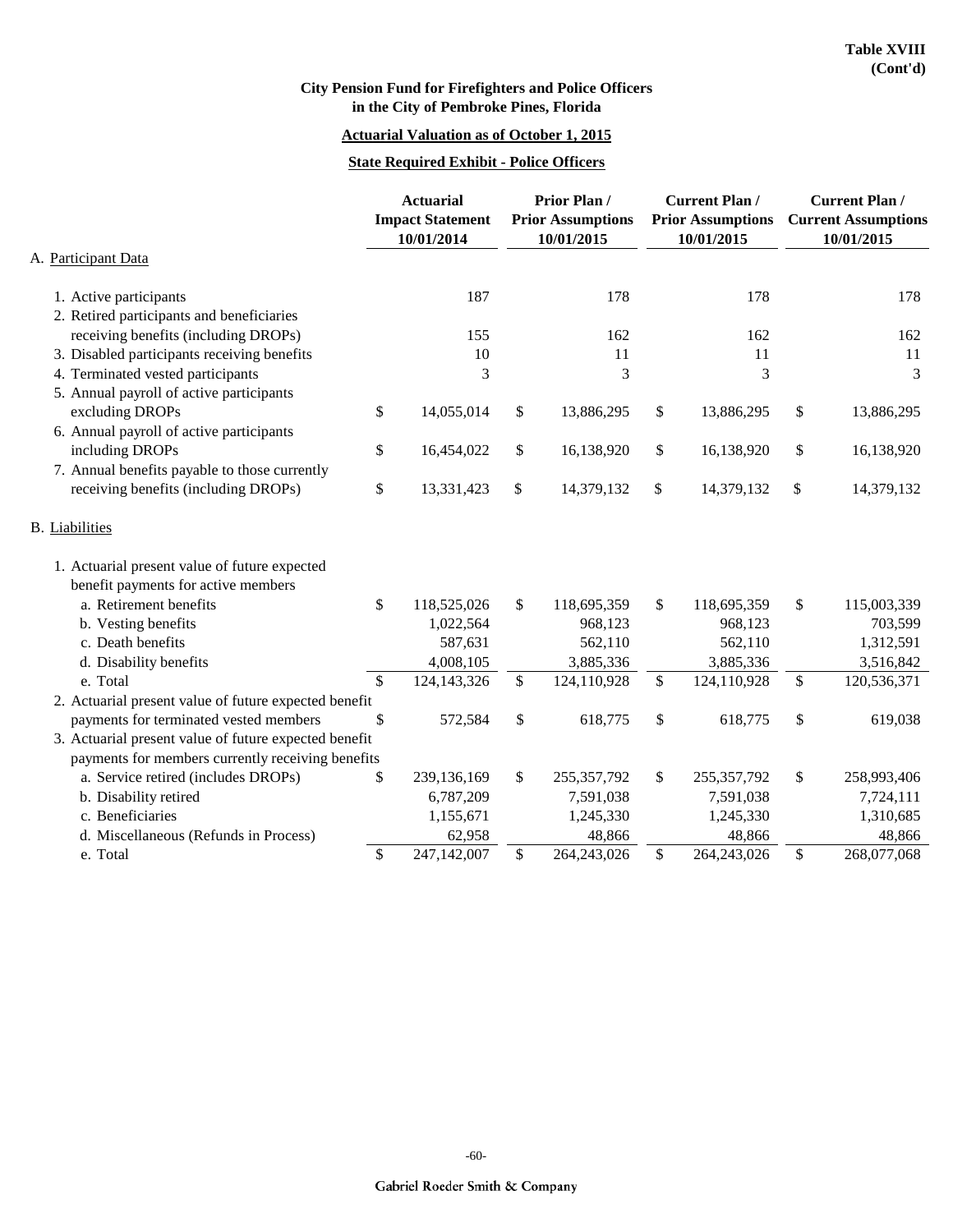#### **Actuarial Valuation as of October 1, 2015**

#### **State Required Exhibit - Police Officers**

|                                                              |               | Prior Plan /<br><b>Actuarial</b> |              | <b>Impact Statement</b><br>10/01/2014 |    | <b>Prior Assumptions</b><br>10/01/2015 |    |             | <b>Current Plan /</b><br><b>Prior Assumptions</b><br>10/01/2015 |  | <b>Current Plan /</b><br><b>Current Assumptions</b><br>10/01/2015 |  |
|--------------------------------------------------------------|---------------|----------------------------------|--------------|---------------------------------------|----|----------------------------------------|----|-------------|-----------------------------------------------------------------|--|-------------------------------------------------------------------|--|
|                                                              |               |                                  |              |                                       |    |                                        |    |             |                                                                 |  |                                                                   |  |
| 4. Total actuarial present value of future                   |               |                                  |              |                                       |    |                                        |    |             |                                                                 |  |                                                                   |  |
| expected benefit payments                                    | \$            | 371,857,917                      | \$           | 388,972,729                           | \$ | 388,972,729                            | \$ | 389,232,477 |                                                                 |  |                                                                   |  |
| 5. Actuarial accrued liabilities (EAN)                       | \$            | 334,932,586                      | $\mathbb{S}$ | 354,748,707                           | \$ | 354,748,707                            | \$ | 358,812,369 |                                                                 |  |                                                                   |  |
| C. Statement of Accumulated Plan Benefits                    |               |                                  |              |                                       |    |                                        |    |             |                                                                 |  |                                                                   |  |
| 1. Actuarial present value of accumulated vested<br>benefits |               |                                  |              |                                       |    |                                        |    |             |                                                                 |  |                                                                   |  |
| a. Participants currently receiving benefits                 | \$            | 247,079,049                      | \$           | 264,194,160                           | \$ | 264,194,160                            | \$ | 268,028,202 |                                                                 |  |                                                                   |  |
| b. Other participants                                        |               | 68,752,996                       |              | 70,615,113                            |    | 70,615,113                             |    | 74,000,515  |                                                                 |  |                                                                   |  |
| c. Total                                                     | $\mathsf{\$}$ | 315,832,045                      | \$           | 334,809,273                           | \$ | 334,809,273                            | \$ | 342,028,717 |                                                                 |  |                                                                   |  |
| 2. Actuarial present value of accumulated non-               |               |                                  |              |                                       |    |                                        |    |             |                                                                 |  |                                                                   |  |
| vested plan benefits                                         |               | 4,972,578                        |              | 4,570,424                             |    | 4,570,424                              |    | 5,205,641   |                                                                 |  |                                                                   |  |
| 3. Total actuarial present value of accumulated              |               |                                  |              |                                       |    |                                        |    |             |                                                                 |  |                                                                   |  |
| plan benefits                                                | \$            | 320,804,623                      | \$           | 339,379,697                           | \$ | 339,379,697                            | \$ | 347,234,358 |                                                                 |  |                                                                   |  |
| D. Disclosure of Following Items:                            |               |                                  |              |                                       |    |                                        |    |             |                                                                 |  |                                                                   |  |
| 1. Actuarial present value of future salaries                |               |                                  |              |                                       |    |                                        |    |             |                                                                 |  |                                                                   |  |
| - attained age                                               | \$            | 107,304,951                      | \$           | 101,051,289                           | \$ | 101,051,289                            | \$ | 94,229,153  |                                                                 |  |                                                                   |  |
| 2. Actuarial present value of future employee                |               |                                  |              |                                       |    |                                        |    |             |                                                                 |  |                                                                   |  |
| contributions - attained age                                 | \$            | 10,485,675                       | \$           | 9,837,117                             | \$ | 9,837,117                              | \$ | 8,952,061   |                                                                 |  |                                                                   |  |
| 3. Actuarial present value of future contributions           |               |                                  |              |                                       |    |                                        |    |             |                                                                 |  |                                                                   |  |
| from other sources                                           |               | N/A                              |              | N/A                                   |    | N/A                                    |    | N/A         |                                                                 |  |                                                                   |  |
| 4. Amount of active members' accumulated                     |               |                                  |              |                                       |    |                                        |    |             |                                                                 |  |                                                                   |  |
| contributions                                                | \$            | 15,797,586                       | \$           | 16,314,703                            | \$ | 16,314,703                             | \$ | 16,314,703  |                                                                 |  |                                                                   |  |
| 5. Actuarial present value of future salaries and            |               |                                  |              |                                       |    |                                        |    |             |                                                                 |  |                                                                   |  |
| future benefits at entry age                                 |               | N/A                              |              | N/A                                   |    | N/A                                    |    | N/A         |                                                                 |  |                                                                   |  |
| 6. Actuarial present value of future employee                |               |                                  |              |                                       |    |                                        |    |             |                                                                 |  |                                                                   |  |
| contributions at entry age                                   |               | N/A                              |              | N/A                                   |    | N/A                                    |    | N/A         |                                                                 |  |                                                                   |  |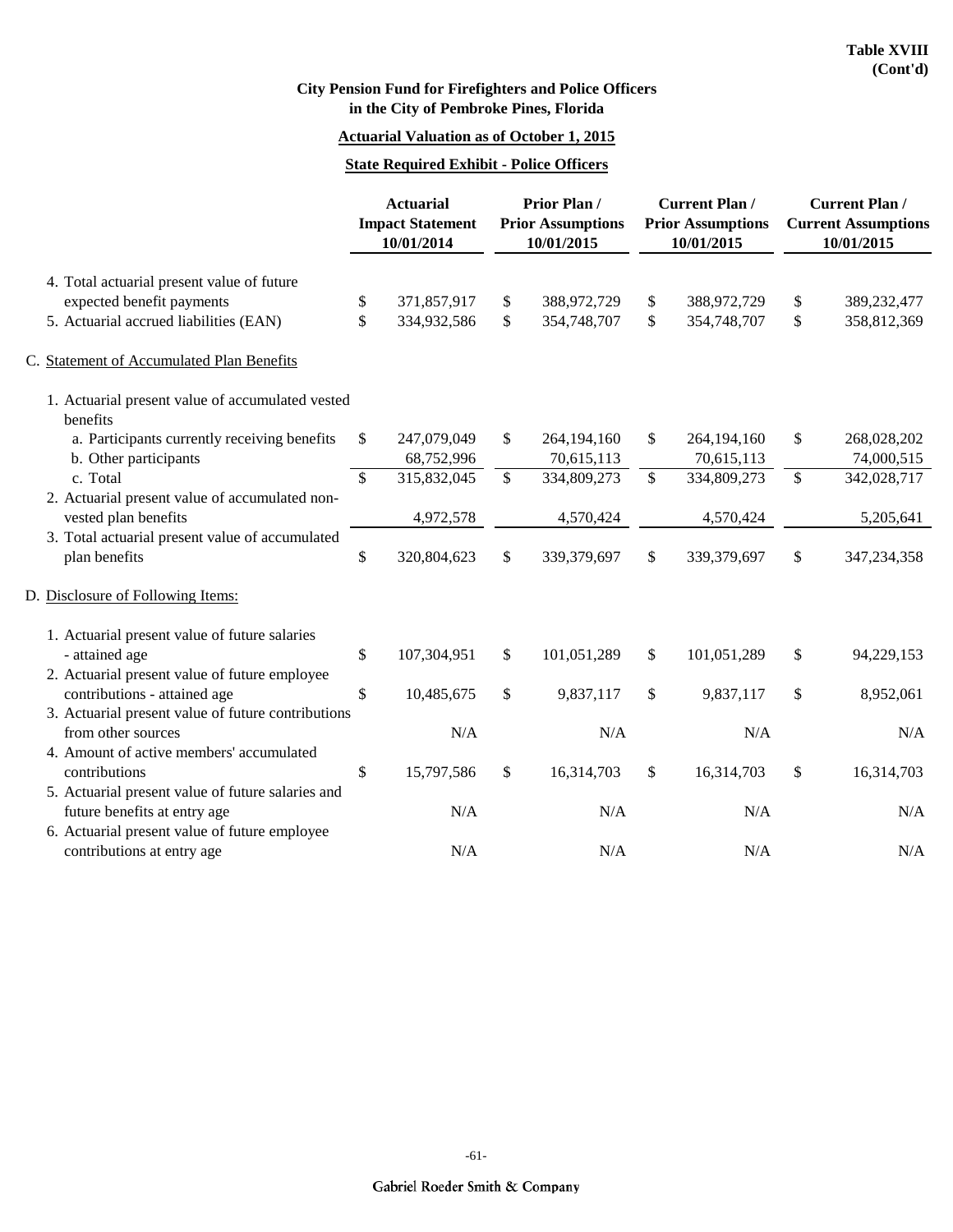#### **Actuarial Valuation as of October 1, 2015**

#### **State Required Exhibit - All Members**

|                                                       | <b>Actuarial</b><br><b>Impact Statement</b><br>10/01/2014 | <b>Prior Plan/</b><br><b>Prior Assumptions</b><br>10/01/2015 |                           | <b>Current Plan /</b><br><b>Prior Assumptions</b><br>10/01/2015 | <b>Current Plan/</b><br><b>Current Assumptions</b><br>10/01/2015 |
|-------------------------------------------------------|-----------------------------------------------------------|--------------------------------------------------------------|---------------------------|-----------------------------------------------------------------|------------------------------------------------------------------|
| A. Participant Data                                   |                                                           |                                                              |                           |                                                                 |                                                                  |
| 1. Active participants                                | 365                                                       | 345                                                          |                           | 345                                                             | 345                                                              |
| 2. Retired participants and beneficiaries             |                                                           |                                                              |                           |                                                                 |                                                                  |
| receiving benefits (including DROPs)                  | 292                                                       | 313                                                          |                           | 313                                                             | 313                                                              |
| 3. Disabled participants receiving benefits           | 18                                                        | 19                                                           |                           | 19                                                              | 19                                                               |
| 4. Terminated vested participants                     | 4                                                         | 5                                                            |                           | 5                                                               | 5                                                                |
| 5. Annual payroll of active participants              |                                                           |                                                              |                           |                                                                 |                                                                  |
| excluding DROPs                                       | \$<br>27,875,138                                          | \$<br>26,675,674                                             | \$                        | 26,675,674                                                      | \$<br>26,675,674                                                 |
| 6. Annual payroll of active participants              |                                                           |                                                              |                           |                                                                 |                                                                  |
| including DROPs                                       | \$<br>32,639,259                                          | \$<br>31,420,912                                             | \$                        | 31,420,912                                                      | \$<br>31,420,912                                                 |
| 7. Annual benefits payable to those currently         |                                                           |                                                              |                           |                                                                 |                                                                  |
| receiving benefits (including DROPs)                  | \$<br>25,685,465                                          | \$<br>28,133,562                                             | \$                        | 28,133,562                                                      | \$<br>28,133,562                                                 |
| B. Value of Assets (Net)                              |                                                           |                                                              |                           |                                                                 |                                                                  |
| 1. Smoothed Actuarial Value                           | \$<br>477,837,128                                         | \$<br>513,213,837                                            | \$                        | 513,213,837                                                     | \$<br>513,213,837                                                |
| 2. Market Value                                       | \$<br>483,895,286                                         | \$<br>495,206,739                                            | \$                        | 495,206,739                                                     | \$<br>495,206,739                                                |
| C. Liabilities                                        |                                                           |                                                              |                           |                                                                 |                                                                  |
| 1. Actuarial present value of future expected         |                                                           |                                                              |                           |                                                                 |                                                                  |
| benefit payments for active members                   |                                                           |                                                              |                           |                                                                 |                                                                  |
| a. Retirement benefits                                | \$<br>241,854,134                                         | \$<br>232,611,477                                            | \$                        | 232,611,477                                                     | \$<br>225,705,929                                                |
| b. Vesting benefits                                   | 1,968,039                                                 | 1,840,213                                                    |                           | 1,824,537                                                       | 1,314,241                                                        |
| c. Death benefits                                     | 1,147,636                                                 | 1,068,094                                                    |                           | 1,066,061                                                       | 2,588,115                                                        |
| d. Disability benefits                                | 7,521,475                                                 | 7,101,587                                                    |                           | 7,101,587                                                       | 6,512,150                                                        |
| e. Total                                              | \$<br>252,491,284                                         | \$<br>242,621,371                                            | $\boldsymbol{\mathsf{S}}$ | 242,603,662                                                     | \$<br>236,120,435                                                |
| 2. Actuarial present value of future expected benefit |                                                           |                                                              |                           |                                                                 |                                                                  |
| payments for terminated vested members                | \$<br>656,426                                             | \$<br>816,734                                                | \$                        | 816,734                                                         | \$<br>814,064                                                    |
| 3. Actuarial present value of future expected benefit |                                                           |                                                              |                           |                                                                 |                                                                  |
| payments for members currently receiving benefits     |                                                           |                                                              |                           |                                                                 |                                                                  |
| a. Service retired (includes DROPs)                   | \$<br>471,703,177                                         | \$<br>510,072,818                                            | \$                        | 510,072,818                                                     | \$<br>517,404,845                                                |
| b. Disability retired                                 | 12,340,540                                                | 13,301,570                                                   |                           | 13,301,570                                                      | 13,659,122                                                       |
| c. Beneficiaries                                      | 4,195,525                                                 | 4,903,044                                                    |                           | 4,903,044                                                       | 5,150,084                                                        |
| d. Miscellaneous (Refunds in Process)                 | 73,380                                                    | 135,129                                                      |                           | 135,129                                                         | 135,129                                                          |
| e. Total                                              | \$<br>488,312,622                                         | \$<br>528,412,561                                            | \$                        | 528,412,561                                                     | \$<br>536,349,180                                                |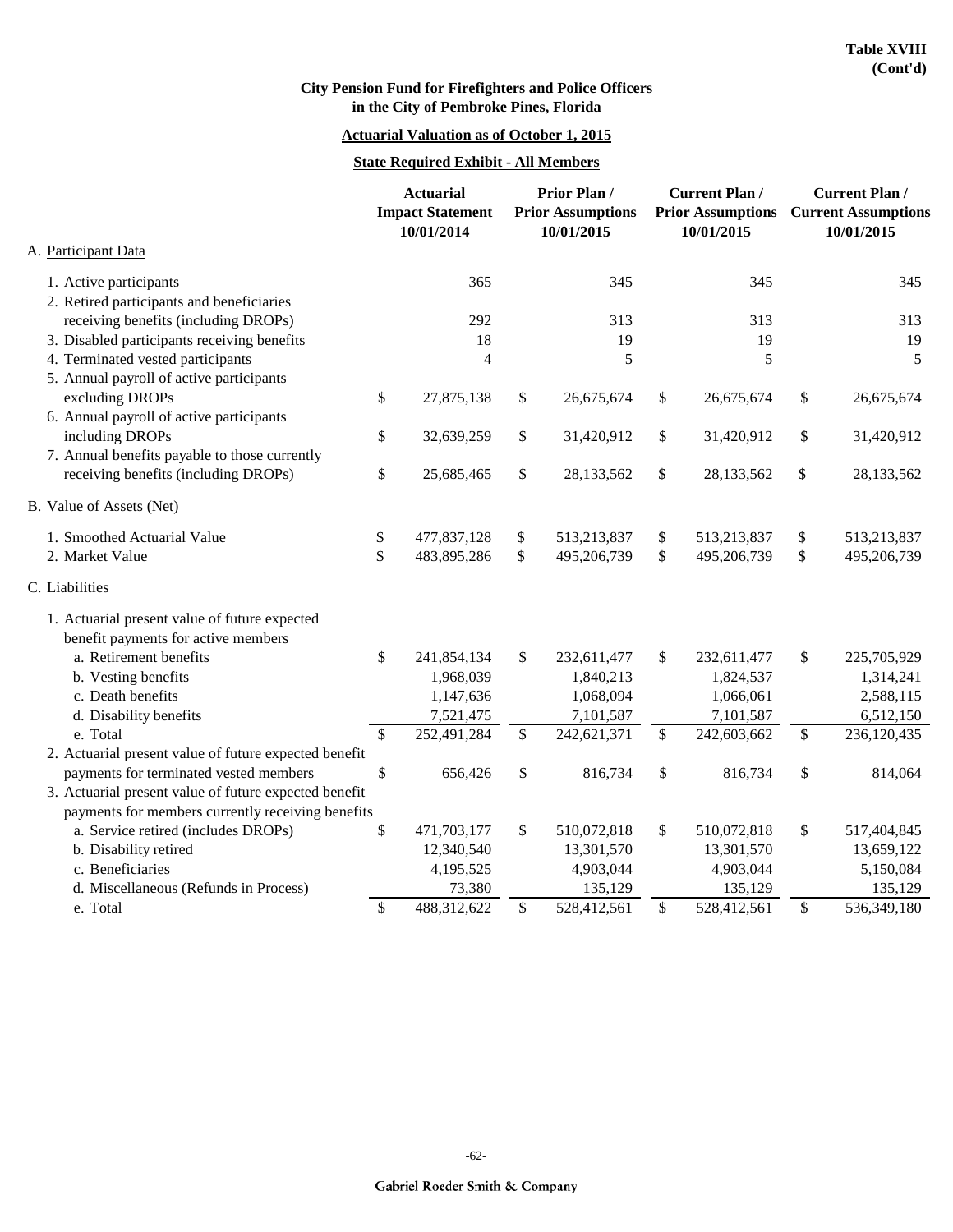#### **Actuarial Valuation as of October 1, 2015**

#### **State Required Exhibit - All Members**

|                                                                                                                           | <b>Actuarial</b><br><b>Impact Statement</b><br>10/01/2014 |                          |                              | Prior Plan /<br><b>Prior Assumptions</b><br>10/01/2015 |                                 | <b>Current Plan /</b><br><b>Prior Assumptions</b><br>10/01/2015 | <b>Current Plan /</b><br><b>Current Assumptions</b><br>10/01/2015 |                          |
|---------------------------------------------------------------------------------------------------------------------------|-----------------------------------------------------------|--------------------------|------------------------------|--------------------------------------------------------|---------------------------------|-----------------------------------------------------------------|-------------------------------------------------------------------|--------------------------|
| 4. Total actuarial present value of future                                                                                |                                                           |                          |                              |                                                        |                                 |                                                                 |                                                                   |                          |
| expected benefit payments                                                                                                 | \$                                                        | 741,460,332              | \$                           | 771,850,666                                            | \$                              | 771,832,957                                                     | \$                                                                | 773,283,679              |
| 5. Actuarial accrued liabilities (EAN)                                                                                    | \$                                                        | 669,015,754              | \$                           | 705,731,977                                            | \$                              | 705,741,205                                                     | \$                                                                | 714,252,977              |
| 6. Unfunded actuarial liabilities (EAN)                                                                                   | \$                                                        | 191,178,626              | \$                           | 192,518,140                                            | \$                              | 192,527,368                                                     | \$                                                                | 201,039,140              |
| D. Statement of Accumulated Plan Benefits<br>1. Actuarial present value of accumulated vested<br>benefits                 |                                                           |                          |                              |                                                        |                                 |                                                                 |                                                                   |                          |
| a. Participants currently receiving benefits                                                                              | \$                                                        | 488,239,242              | \$                           | 528, 277, 432                                          | \$                              | 528, 277, 432                                                   | \$                                                                | 536,214,051              |
| b. Other participants                                                                                                     |                                                           | 137,600,369              |                              | 136,797,908                                            |                                 | 136,797,908                                                     |                                                                   | 143, 171, 956            |
| c. Total                                                                                                                  | $\mathcal{S}$                                             | 625,839,611              | \$                           | 665,075,340                                            | $\mathbb{S}$                    | 665,075,340                                                     | \$                                                                | 679,386,007              |
| 2. Actuarial present value of accumulated non-<br>vested plan benefits<br>3. Total actuarial present value of accumulated |                                                           | 12,200,761               |                              | 9,214,437                                              |                                 | 8,981,490                                                       |                                                                   | 10,020,219               |
| plan benefits                                                                                                             | \$                                                        | 638,040,372              | $\mathbb{S}$                 | 674,289,777                                            | \$                              | 674,056,830                                                     | \$                                                                | 689,406,226              |
| E. Pension Cost<br>1. Total normal cost<br>2. Payment required to amortize unfunded liability                             | \$                                                        | 11,077,737<br>16,269,249 | \$                           | 10,526,498<br>17,745,814                               | \$                              | 10,524,528<br>17,746,511                                        | \$                                                                | 10,057,117<br>18,330,028 |
| 3. Interest adjustment                                                                                                    |                                                           | 1,325,772                |                              | 1,370,406                                              |                                 | 1,370,821                                                       |                                                                   | 1,368,103                |
| 4. Total required contribution                                                                                            | $\mathbb{S}$                                              | 28,672,758               | $\mathbb{S}$                 | 29,642,718                                             | \$                              | 29,641,860                                                      | $\mathbb{S}$                                                      | 29,755,248               |
| 5. a. Item 4 as a percentage of base payroll $\frac{1}{1}$                                                                |                                                           | 102.9%                   |                              | 111.1%                                                 |                                 | 111.1%                                                          |                                                                   | 111.5%                   |
| b. Item 4 as a percentage of total payroll $2$                                                                            |                                                           | 87.8%                    |                              | 94.3%                                                  |                                 | 94.3%                                                           |                                                                   | 94.7%                    |
| 6. Estimated employee contributions                                                                                       | \$                                                        | 2,857,214                | $\mathbf{3}$<br>$\mathbb{S}$ | 2,704,804                                              | $\mathfrak{S}$<br>$\mathcal{S}$ | 2,655,260                                                       | $\mathfrak{S}$<br>$\mathsf{\$}$                                   | 2,655,260                |
| 7. a. Item 6 as a percentage of base payroll $1$                                                                          |                                                           | 10.1%                    |                              | 10.0%                                                  |                                 | 9.9%                                                            |                                                                   | 9.9%                     |
| b. Item 6 as a percentage of total payroll $2$                                                                            |                                                           | $\overline{a}$<br>8.6%   |                              | 8.5%                                                   | 6                               | 8.4%                                                            | 6                                                                 | 8.4%                     |
| 8. Estimated State contributions                                                                                          | \$                                                        | 2,629,081                | $\mathbb{S}$                 | 2,470,921                                              | $\mathcal{S}$                   | 2,470,921                                                       | \$                                                                | 2,470,921                |
| a. Item 8 as a percentage of base payroll $1$<br>9.                                                                       |                                                           | 9.3%                     |                              | 9.2%                                                   | 6                               | 9.2%                                                            |                                                                   | 9.2%                     |
| b. Item 8 as a percentage of total payroll $2$                                                                            |                                                           | $\overline{4}$<br>7.9%   |                              | 7.8%                                                   | 6                               | 7.8%                                                            | 6                                                                 | 7.8%                     |
| 10. Net amount payable by City                                                                                            | \$                                                        | 23,684,841               | \$                           | 24,727,679                                             | \$                              | 24,777,223                                                      | \$                                                                | 24,884,886               |
| 11. a. Item 10 as a percentage of base payroll                                                                            |                                                           | 83.5%                    |                              | 91.9%                                                  | 6                               | 92.1%                                                           | 6                                                                 | 92.5%                    |
| b. Item 10 as a percentage of total payroll $2$                                                                           |                                                           | 71.4%                    |                              | 78.0%                                                  | 6                               | 78.2%                                                           |                                                                   | 78.5%                    |
| $\overline{1}$                                                                                                            | $\gamma$                                                  |                          |                              |                                                        |                                 |                                                                 |                                                                   |                          |

 $1$  Excludes DROP payroll  $2$ 

 $<sup>2</sup>$  Includes DROP payroll</sup>

3 Percent of pay applied to expected 2015-2016 base payroll excluding DROP payroll (\$28,349,015)

4 Percent of expected 2015-2016 covered payroll (\$28,349,015 / \$33,194,126)

5 Percent of pay applied to expected 2016-2017 base payroll excluding DROP payroll (\$26,915,755)

<sup>6</sup> Percent of expected 2016-2017 covered payroll (\$26,915,755 / \$31,703,700)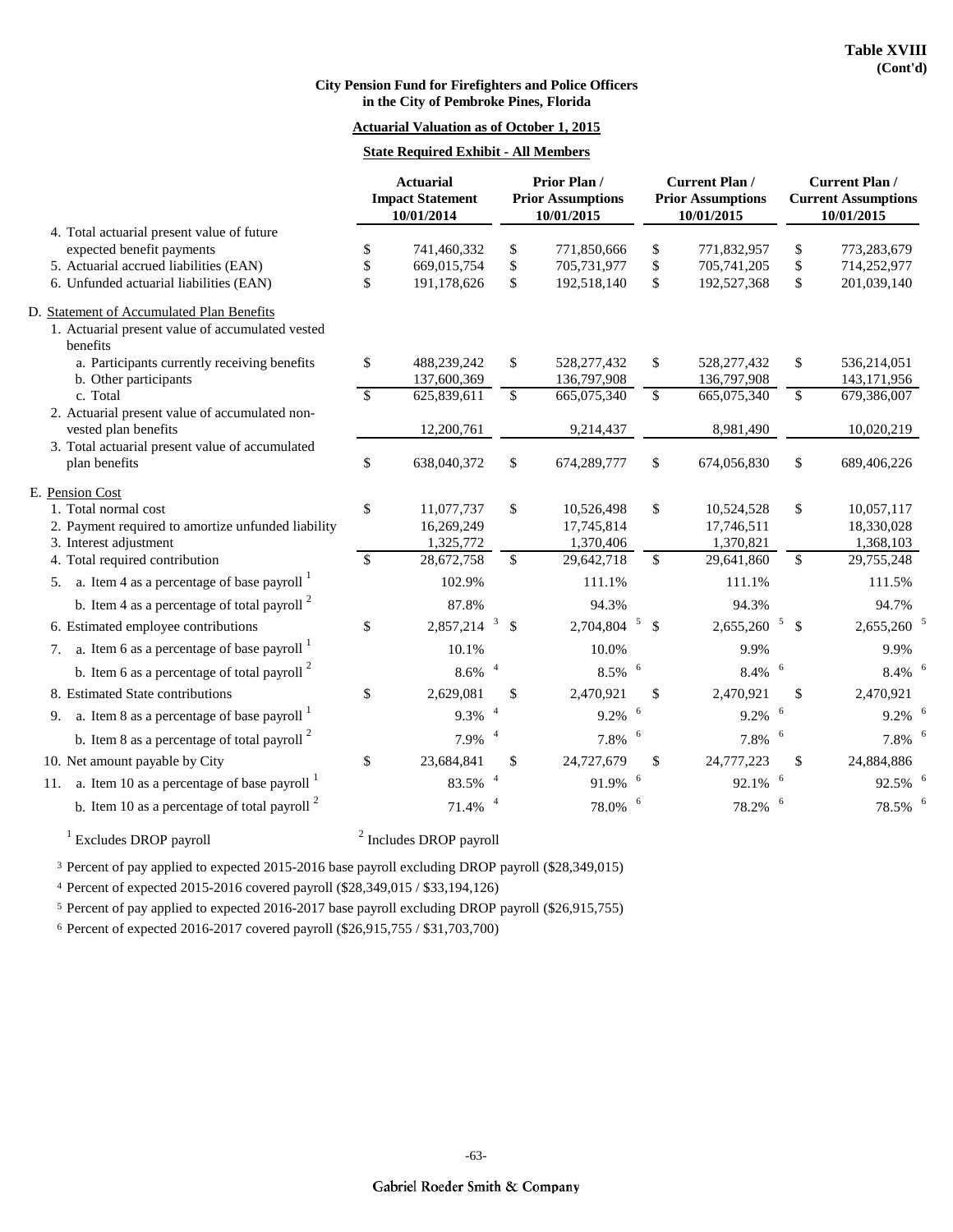### **Actuarial Valuation as of October 1, 2015**

#### **State Required Exhibit - All Members**

|                                                         | <b>Actuarial</b><br><b>Impact Statement</b><br>10/01/2014 |              | <b>Prior Plan/</b><br><b>Prior Assumptions</b><br>10/01/2015 |             | <b>Current Plan /</b><br><b>Prior Assumptions</b><br>10/01/2015 |             | <b>Current Plan /</b><br><b>Current Assumptions</b><br>10/01/2015 |              |
|---------------------------------------------------------|-----------------------------------------------------------|--------------|--------------------------------------------------------------|-------------|-----------------------------------------------------------------|-------------|-------------------------------------------------------------------|--------------|
| F. Past Contributions                                   |                                                           |              |                                                              |             |                                                                 |             |                                                                   |              |
| 1. Total contribution required (prior valuation)        | \$                                                        | 29,134,919   | \$                                                           | 29,171,136  | \$                                                              | 29,171,136  | $\frac{1}{2}$                                                     | 29, 171, 136 |
| 2. Actual contributions made:                           |                                                           |              |                                                              |             |                                                                 |             |                                                                   |              |
| a. Members                                              | $\mathbb{S}$                                              | 3,065,485    |                                                              | N/A         |                                                                 | N/A         |                                                                   | N/A          |
| b. City                                                 |                                                           | 23,719,361   |                                                              | N/A         |                                                                 | N/A         |                                                                   | N/A          |
| c. State                                                |                                                           | 2,470,921    |                                                              | N/A         |                                                                 | N/A         |                                                                   | N/A          |
| d. Total                                                | $\mathcal{S}$                                             | 29,255,767   |                                                              | N/A         |                                                                 | N/A         |                                                                   | N/A          |
| G. Disclosure of Following Items:                       |                                                           |              |                                                              |             |                                                                 |             |                                                                   |              |
| 1. Actuarial present value of future salaries excluding |                                                           |              |                                                              |             |                                                                 |             |                                                                   |              |
| DROP payroll -attained age                              | $\mathbb{S}$                                              | 204,599,888  | $\mathcal{S}$                                                | 190,619,068 | $\mathcal{S}$                                                   | 190,619,068 | $\mathcal{S}$                                                     | 178,579,988  |
| 2. Actuarial present value of future employee           |                                                           |              |                                                              |             |                                                                 |             |                                                                   |              |
| contributions - attained age                            | \$                                                        | 21, 242, 375 | \$                                                           | 19,760,486  | \$                                                              | 19,084,654  | $\mathcal{S}$                                                     | 17,483,392   |
| 3. Actuarial present value of future contributions      |                                                           |              |                                                              |             |                                                                 |             |                                                                   |              |
| from other sources                                      |                                                           | N/A          |                                                              | N/A         |                                                                 | N/A         |                                                                   | N/A          |
| 4. Amount of active members' accumulated                |                                                           |              |                                                              |             |                                                                 |             |                                                                   |              |
| contributions                                           | $\mathbb{S}$                                              | 32,169,210   | $\frac{1}{2}$                                                | 31,954,619  | $\mathcal{S}$                                                   | 31,954,619  | $\mathbb{S}$                                                      | 31,954,619   |
| 5. Actuarial present value of future salaries and       |                                                           |              |                                                              |             |                                                                 |             |                                                                   |              |
| future benefits at entry age                            |                                                           | N/A          |                                                              | N/A         |                                                                 | N/A         |                                                                   | N/A          |
| 6. Actuarial present value of future employee           |                                                           |              |                                                              |             |                                                                 |             |                                                                   |              |
| contributions at entry age                              |                                                           | N/A          |                                                              | N/A         |                                                                 | N/A         |                                                                   | N/A          |
|                                                         |                                                           |              |                                                              |             |                                                                 |             |                                                                   |              |

-64-